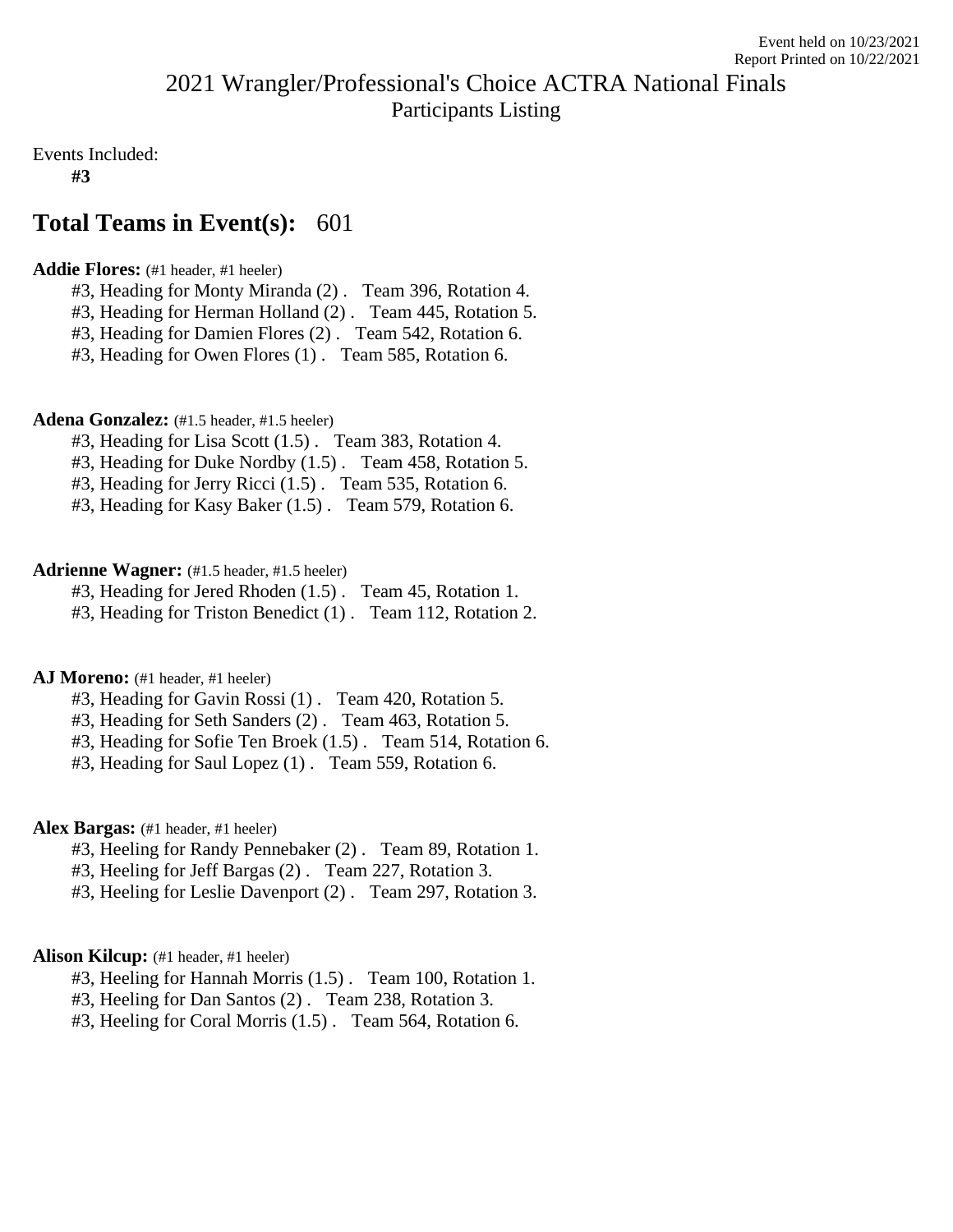# **Allen Hagens:** (#1.5 header, #1.5 heeler)

- #3, Heeling for Anthony Leard (1.5) . Team 9, Rotation 1.
- #3, Heeling for Dennis Baca (1) . Team 284, Rotation 3.
- #3, Heeling for Jim Hughes (1) . Team 359, Rotation 4.
- #3, Heeling for Les Wideman (1) . Team 560, Rotation 6.

# **Allen Hoy:** (#1.5 header, #1.5 heeler)

- #3, Heeling for Kim Say (1.5) . Team 47, Rotation 1.
- #3, Heeling for Cody Mahler (1.5) . Team 114, Rotation 2.
- #3, Heeling for Nancy Fernlund (1.5) . Team 211, Rotation 3.
- #3, Heeling for Kaula'ili Gouveia (1.5) . Team 286, Rotation 3.

# Allen Teskey: (#1.5 header, #1.5 heeler)

- #3, Heading for Lucas Teskey (1.5) . Team 415, Rotation 5.
- #3, Heeling for Claye Ayres (1.5) . Team 468, Rotation 5.
- #3, Heeling for Hannah Solesbee (1.5) . Team 521, Rotation 6.
- #3, Heading for Sarah Moore (1) . Team 593, Rotation 6.

### Amee Roundy: (#2 header, #2 heeler)

#3, Heading for Kim Robinson (1) . Team 224, Rotation 3.

### Anthony Gonzales: (#1.5 header, #1.5 heeler)

- #3, Heading for Wes Teichert (1.5) . Team 155, Rotation 2.
- #3, Heading for Teresa Courrier (1) . Team 226, Rotation 3.
- #3, Heeling for David Gines (1) . Team 303, Rotation 4.

#3, Heading for Mike Ricks (1.5) . Team 371, Rotation 4.

### Anthony Leard: (#1.5 header, #1.5 heeler)

- #3, Heading for Allen Hagens (1.5) . Team 9, Rotation 1.
- #3, Heeling for Taylor Xavier (1.5) . Team 97, Rotation 1.
- #3, Heading for Jim Yturralde (1.5) . Team 185, Rotation 2.
- #3, Heeling for Brylei Pearson (1) . Team 259, Rotation 3.

### Anthony Lommori: (#1.5 header, #1.5 heeler)

- #3, Heading for Jace Harry (1.5) . Team 75, Rotation 1.
- #3, Heading for Grady Lommori (1) . Team 147, Rotation 2.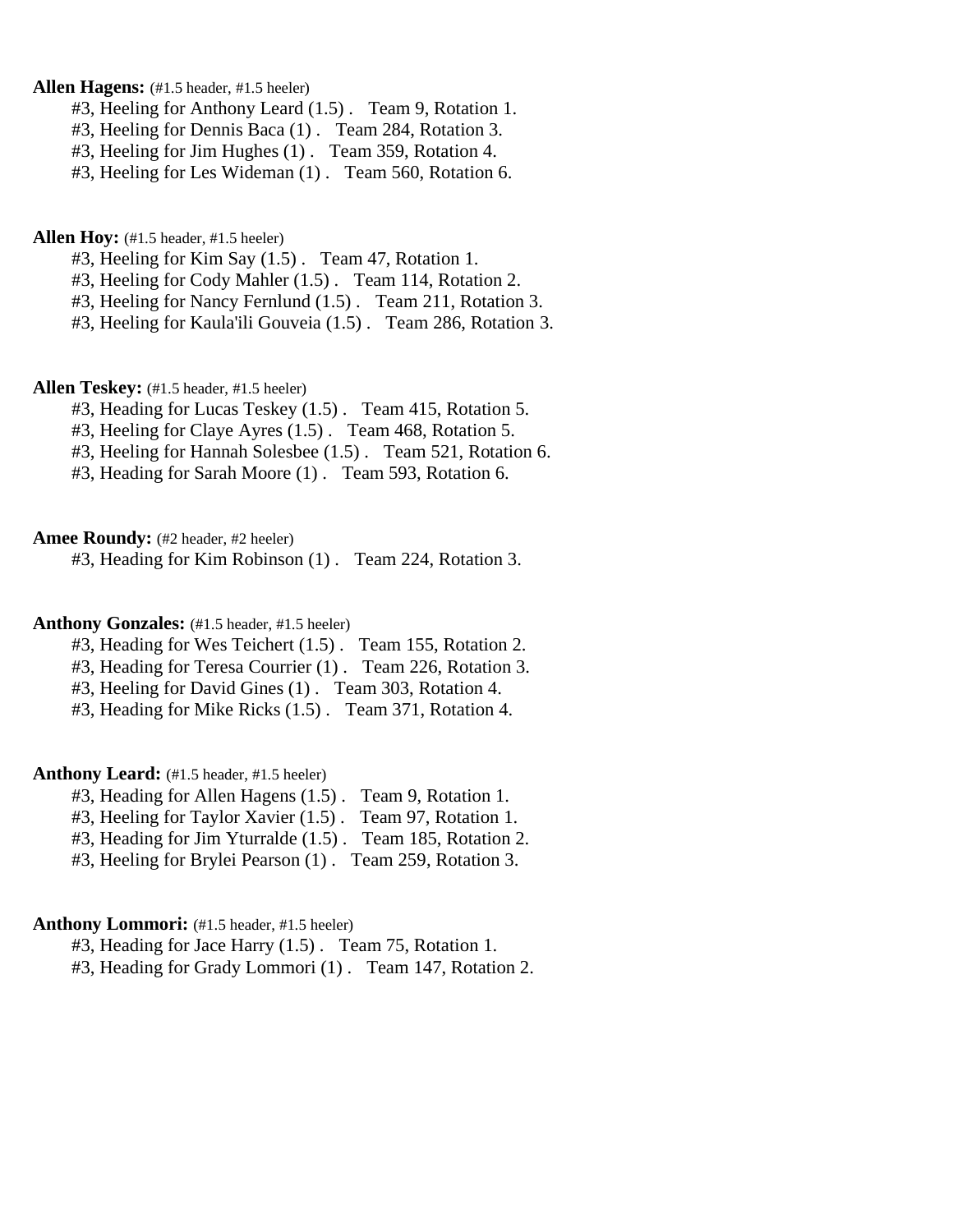**Artemio Semder:** (#2 header, #2 heeler)

#3, Heeling for Justin Mustacchio (1) . Team 272, Rotation 3.

#3, Heading for Saul Lopez (1) . Team 374, Rotation 4.

**Austin Jones:** (#1 header, #1 heeler)

#3, Heading for Billy Hammett (2) . Team 52, Rotation 1.

#3, Heading for Ryan Maxwell (1.5) . Team 291, Rotation 3.

# **Austin Nelson:** (#1.5 header, #1.5 heeler)

#3, Heading for Joe Juneau (1.5) . Team 23, Rotation 1.

#3, Heeling for Joseph Semder (1.5) . Team 104, Rotation 2.

#3, Heeling for Ed Jr. Sellers (1) . Team 295, Rotation 3.

#3, Heading for Traves Sellers (1) . Team 365, Rotation 4.

# Ava Crawford: (#1 header, #1 heeler)

#3, Heading for Cody Miller (2) . Team 38, Rotation 1.

#3, Heading for Chuck Church (1.5) . Team 143, Rotation 2.

#3, Heading for David Stueve (1.5) . Team 244, Rotation 3.

# **Barbara Salazar:** (#1.5 header, #1.5 heeler)

#3, Heading for Kurt Pesutich (1) . Team 391, Rotation 4.

#3, Heading for Kim Hicks (1) . Team 492, Rotation 5.

#3, Heading for Jake Jr Young (1.5) . Team 549, Rotation 6.

# Beau Nordby: (#1.5 header, #1.5 heeler)

#3, Heading for Duke Nordby (1.5) . Team 76, Rotation 1.

#3, Heading for Blaize Hoffman (1) . Team 210, Rotation 3.

# **Becki Bean:** (#1 header, #1 heeler)

- #3, Heading for Ryder Winn (2) . Team 214, Rotation 3.
- #3, Heading for Hailey Okamura (1.5) . Team 292, Rotation 3.
- #3, Heading for Doug Glenn (1) . Team 527, Rotation 6.
- #3, Heading for Mike Angelini (1.5) . Team 569, Rotation 6.

# Bethanie Bray: (#1 header, #1 heeler)

- #3, Heading for Cliff Wilbanks (2) . Team 29, Rotation 1.
- #3, Heading for JP Medeiros (2) . Team 103, Rotation 2.
- #3, Heading for Garrett Gallagher (2) . Team 176, Rotation 2.
- #3, Heading for Eric Durden (1.5) . Team 324, Rotation 4.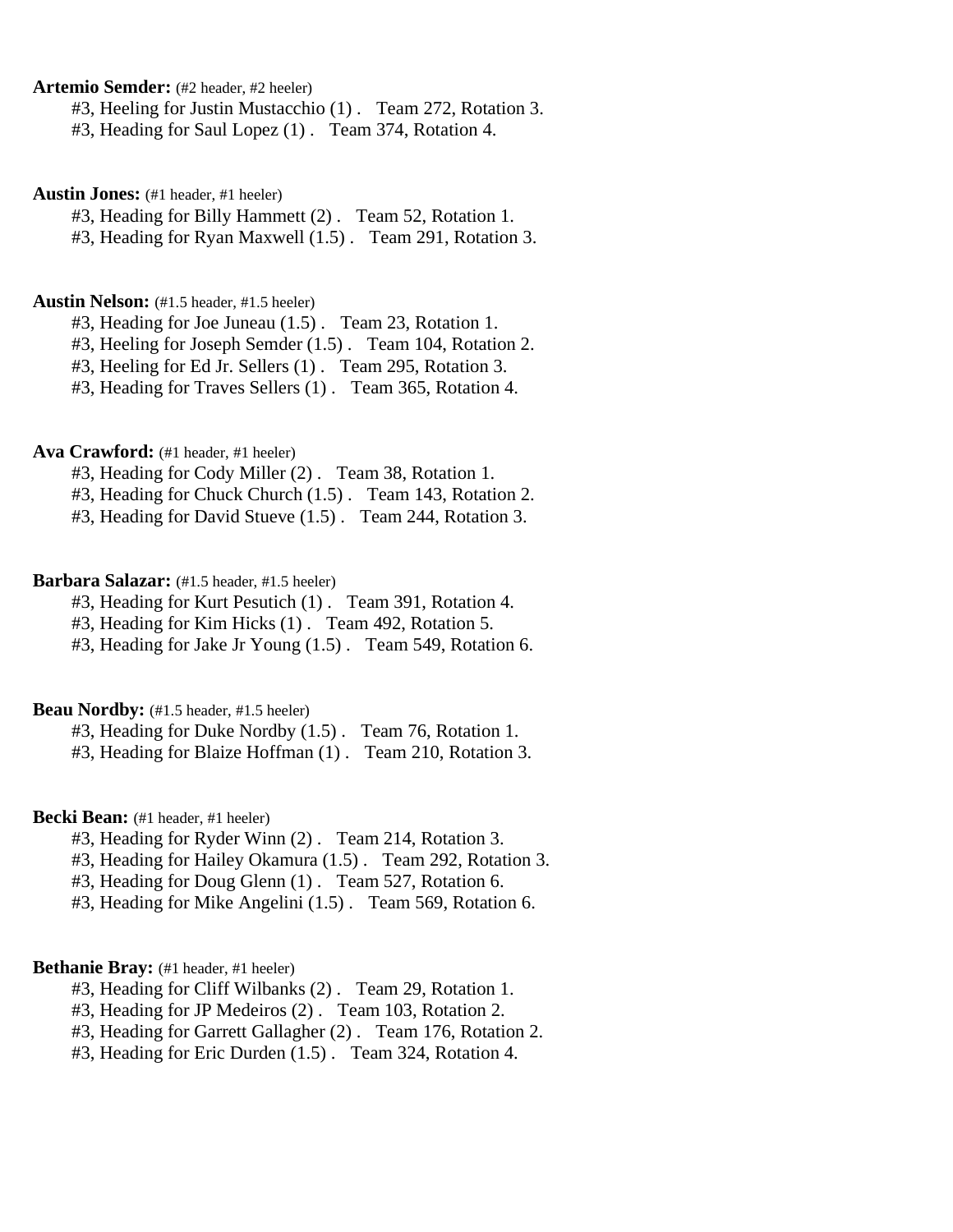### **Billy Hammett:** (#2 header, #2 heeler)

- #3, Heeling for Austin Jones (1) . Team 52, Rotation 1.
- #3, Heeling for Matt Bonetti (1) . Team 120, Rotation 2.
- #3, Heeling for Joshua Peeso (1) . Team 190, Rotation 2.
- #3, Heeling for Patrick Hammett (1) . Team 320, Rotation 4.

#### **Bladen Leavitt:** (#1.5 header, #1.5 heeler)

- #3, Heeling for Carli Jo Truman (1.5) . Team 73, Rotation 1.
- #3, Heeling for Brad Parrish (1.5) . Team 134, Rotation 2.
- #3, Heeling for Netty Ehrke (1.5) . Team 254, Rotation 3.
- #3, Heeling for Spencer Holt (1.5) . Team 582, Rotation 6.

# **Blaize Hoffman:** (#1 header, #1 heeler)

- #3, Heading for Steve Hoffman (2) . Team 109, Rotation 2.
- #3, Heeling for Beau Nordby (1.5) . Team 210, Rotation 3.
- #3, Heeling for Cora Nordby (1) . Team 331, Rotation 4.

#### **Blake McGrew:** (#2 header, #2 heeler)

- #3, Heeling for Chris Galassini (1) . Team 191, Rotation 2.
- #3, Heeling for Chloe Bentley (1) . Team 265, Rotation 3.

### **Blayk Hanoa:** (#1 header, #1 heeler)

- #3, Heeling for Blayne DeMattos (1) . Team 428, Rotation 5.
- #3, Heeling for Brian DeMattos (2) . Team 481, Rotation 5.
- #3, Heeling for Melanie Forzano (1.5) . Team 526, Rotation 6.
- #3, Heeling for Kassey Hanoa (1.5) . Team 570, Rotation 6.

### **Blayne DeMattos:** (#1 header, #1 heeler)

- #3, Heading for Melanie Forzano (1.5) . Team 385, Rotation 4.
- #3, Heading for Blayk Hanoa (1) . Team 428, Rotation 5.
- #3, Heading for Jack Forzano (1.5) . Team 494, Rotation 5.
- #3, Heading for Bobby DeMattos (1) . Team 541, Rotation 6.

# **Bobby DeMattos:** (#1 header, #1 heeler)

- #3, Heeling for Kassey Hanoa (1.5) . Team 414, Rotation 5.
- #3, Heeling for Melanie Forzano (1.5) . Team 474, Rotation 5.
- #3, Heeling for Blayne DeMattos (1) . Team 541, Rotation 6.
- #3, Heeling for Brian DeMattos (2) . Team 584, Rotation 6.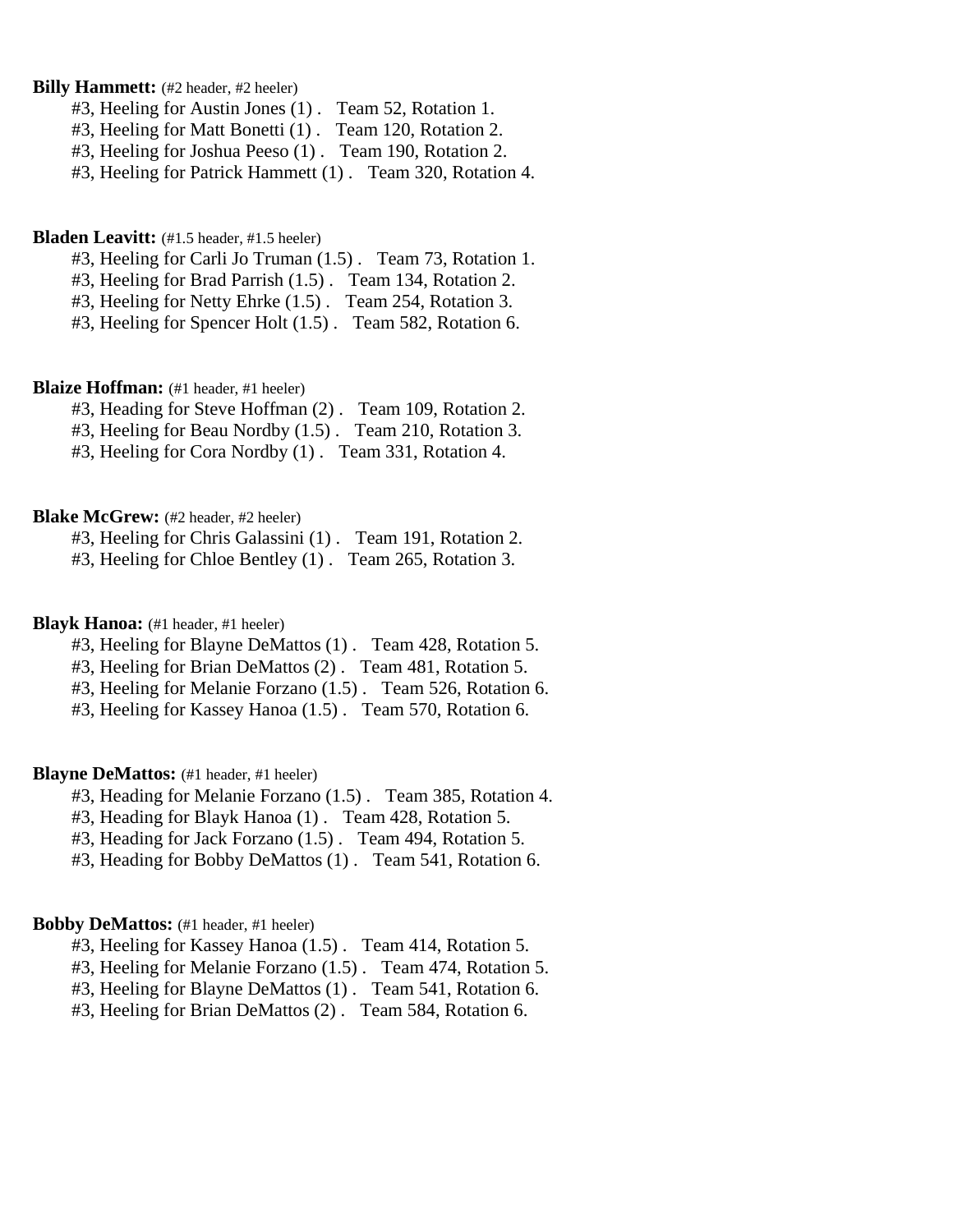### **Bonnie Andrade:** (#1.5 header, #1.5 heeler)

- #3, Heading for Laura Gomes Xavier (1) . Team 65, Rotation 1.
- #3, Heading for Dave Carlson (1.5) . Team 150, Rotation 2.
- #3, Heading for Suzzanne Fullerton (1.5) . Team 221, Rotation 3.
- #3, Heading for Jennifer Darrough (1.5) . Team 330, Rotation 4.

#### **Brad Parrish:** (#1.5 header, #1.5 heeler)

- #3, Heading for Roger Chancellor (1.5) . Team 68, Rotation 1.
- #3, Heading for Bladen Leavitt (1.5) . Team 134, Rotation 2.
- #3, Heading for Cody Mahler (1.5) . Team 353, Rotation 4.

# Brady Jardine: (#1 header, #1 heeler)

- #3, Heading for Butch Wampler (2) . Team 207, Rotation 3.
- #3, Heading for Shelby Beattie (1) . Team 472, Rotation 5.
- #3, Heading for Hannah Solesbee (1.5) . Team 598, Rotation 6.

#### **Brandon Turos:** (#1 header, #1 heeler)

- #3, Heading for Curt Sprague (1) . Team 69, Rotation 1.
- #3, Heading for Ty Rogers (2) . Team 473, Rotation 5.
- #3, Heading for John W. Miller (2) . Team 525, Rotation 6.
- #3, Heading for Mark Moreland (1.5) . Team 577, Rotation 6.

# **Brandyn Hartfield:** (#1.5 header, #2 heeler)

- #3, Heeling for Joshua Peeso (1) . Team 35, Rotation 1.
- #3, Heeling for Patrick Hammett (1) . Team 245, Rotation 3.
- #3, Heeling for Cyle Coatney (1) . Team 475, Rotation 5.

### **Branstan Joseph:** (#1 header, #1 heeler)

- #3, Heeling for Kenneth Faborito, Jr (1.5) . Team 21, Rotation 1.
- #3, Heading for John Prito (1.5) . Team 80, Rotation 1.
- #3, Heeling for Britt Jo Faborito (2) . Team 152, Rotation 2.
- #3, Heeling for Riley Currin (1.5) . Team 364, Rotation 4.

# **Brenda Cardoza:** (#1 header, #1 heeler)

- #3, Heading for Jack Forzano (1.5) . Team 419, Rotation 5.
- #3, Heading for Karen Dias (2) . Team 488, Rotation 5.

#### **Brenda Cropper:** (#2 header, #2 heeler)

#3, Heading for Mcklain Taylor (1) . Team 172, Rotation 2.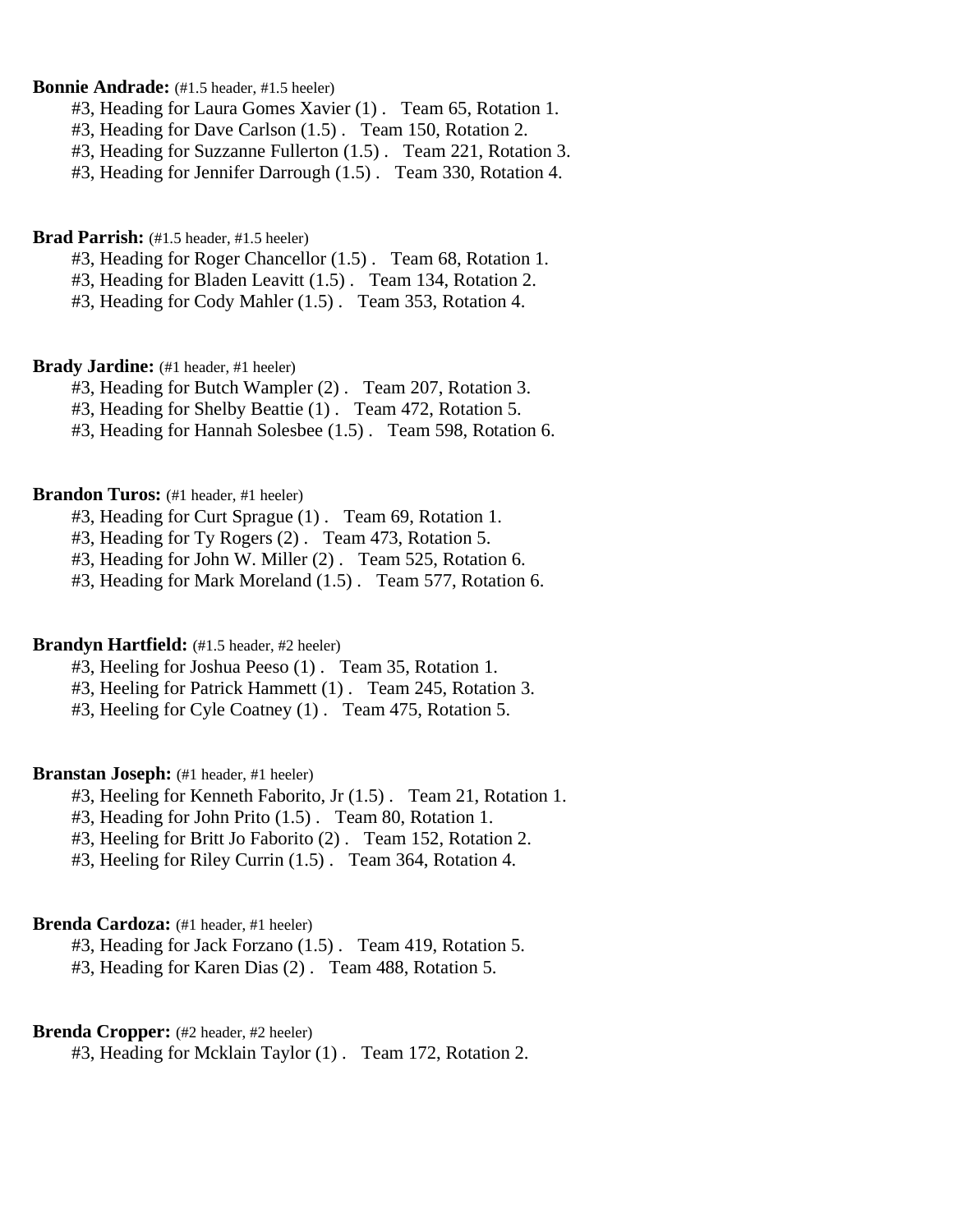# **Brent Marrell:** (#2 header, #2 heeler)

- #3, Heeling for John Lear (1) . Team 124, Rotation 2.
- #3, Heeling for Phil Romero (1) . Team 382, Rotation 4.
- #3, Heeling for Tim Gualco (1) . Team 423, Rotation 5.
- #3, Heeling for Kayla Allen (1) . Team 522, Rotation 6.

### **Brian DeMattos:** (#2 header, #2.5 heeler)

- #3, Heading for TBA TBA (1) . Team 417, Rotation 5.
- #3, Heading for Blayk Hanoa (1) . Team 481, Rotation 5.
- #3, Heading for Bobby DeMattos (1) . Team 584, Rotation 6.

#### **Britt Jo Faborito:** (#2 header, #2 heeler)

#3, Heading for Branstan Joseph (1) . Team 152, Rotation 2.

### **Brittney Wanlass:** (#1.5 header, #1.5 heeler)

- #3, Heading for Ron Cropper (1.5) . Team 242, Rotation 3.
- #3, Heading for Mcklain Taylor (1) . Team 319, Rotation 4.

# Brody Grashuis: (#2 header, #2 heeler)

- #3, Heeling for Dan Greenwood (1) . Team 84, Rotation 1.
- #3, Heading for Grady Lommori (1) . Team 217, Rotation 3.
- #3, Heeling for Kali Ann Amestoy (1) . Team 460, Rotation 5.

# **Brooks Pyne:** (#1 header, #1 heeler)

- #3, Heeling for Rod Taylor (1) . Team 67, Rotation 1.
- #3, Heeling for Jeremy Taylor (2) . Team 139, Rotation 2.
- #3, Heeling for Shane Pyne (1.5) . Team 248, Rotation 3.
- #3, Heeling for Travis Pyne (1.5) . Team 323, Rotation 4.

# Bruce Sherley: (#1 header, #1 heeler)

- #3, Heading for Spencer Holt (1.5) . Team 28, Rotation 1.
- #3, Heading for John W. Miller (2) . Team 92, Rotation 1.
- #3, Heading for Justin Wight (2) . Team 328, Rotation 4.
- #3, Heading for Kevin Endres (1.5) . Team 421, Rotation 5.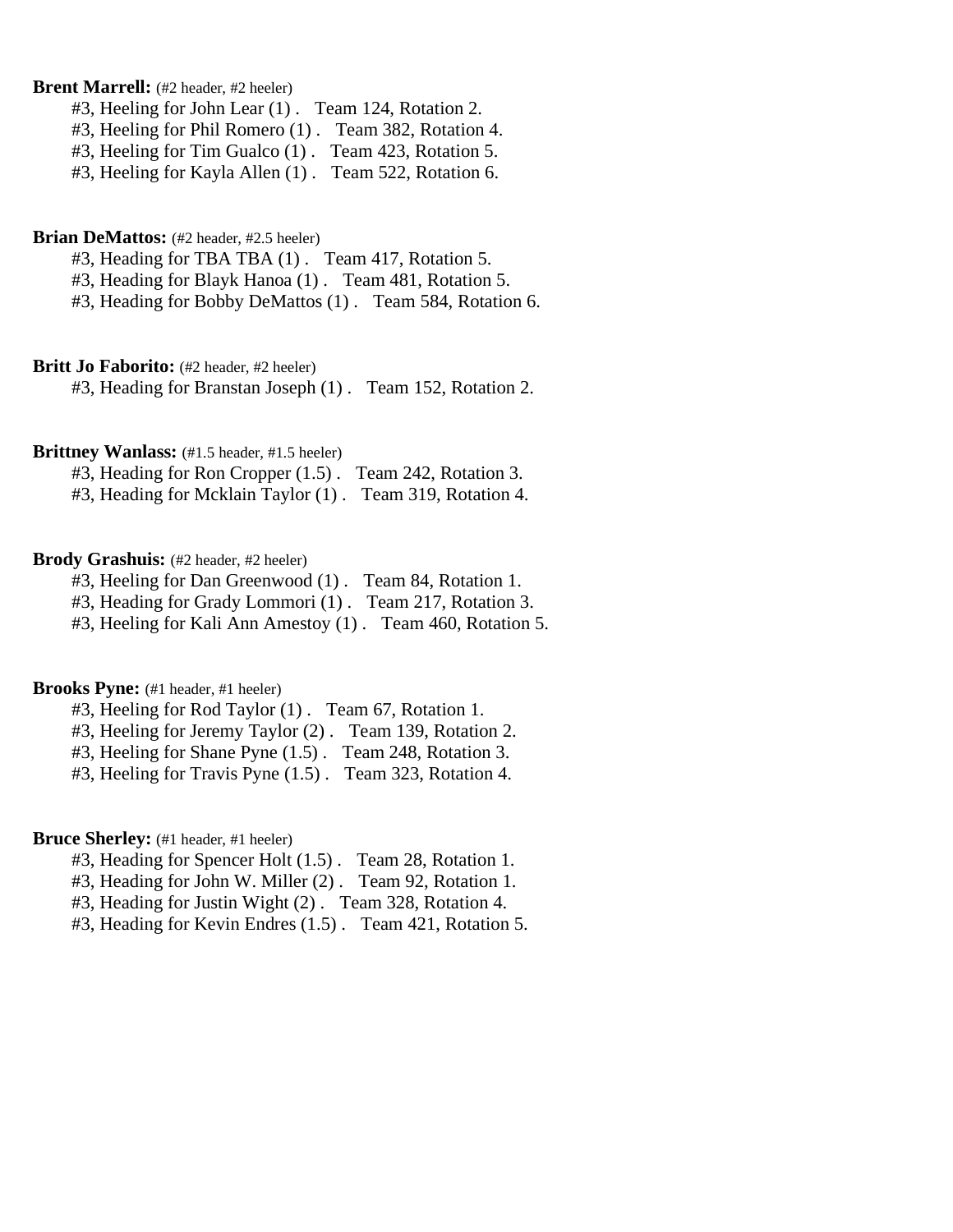# Brylei Pearson: (#1 header, #1 heeler)

- #3, Heading for Steve Reeves (2) . Team 40, Rotation 1.
- #3, Heading for Daniel Alviso (1.5) . Team 162, Rotation 2.
- #3, Heading for Justin Wight (2) . Team 208, Rotation 3.
- #3, Heading for Anthony Leard (1.5) . Team 259, Rotation 3.

### **Butch Wampler:** (#2 header, #2 heeler)

#3, Heeling for Brady Jardine (1) . Team 207, Rotation 3.

#3, Heeling for Norm Kreiss (1) . Team 352, Rotation 4.

### **Byron E Gibbons:** (#1 header, #1 heeler)

- #3, Heeling for Riley Robinson (2) . Team 250, Rotation 3.
- #3, Heeling for Jeanne Joyce (1) . Team 517, Rotation 6.
- #3, Heeling for Steve Gibson (2) . Team 532, Rotation 6.
- #3, Heeling for TBA TBA (1) . Team 589, Rotation 6.

### **Cain Madrigal:** (#1 header, #1 heeler)

#3, Heeling for Tess Turk (2) . Team 16, Rotation 1.

#3, Heeling for Dusty Edgmon (2) . Team 234, Rotation 3.

# **Carl Fernlund:** (#2.5 header, #2 heeler)

- #3, Heeling for Geoff Bitle (1) . Team 179, Rotation 2.
- #3, Heeling for Jayci Ladner (1) . Team 271, Rotation 3.

# **Carli Jo Truman:** (#1.5 header, #1.5 heeler)

- #3, Heading for Jeffrey Layne (1) . Team 15, Rotation 1.
- #3, Heading for Bladen Leavitt (1.5) . Team 73, Rotation 1.
- #3, Heeling for Turk Truman (1) . Team 410, Rotation 5.

# Carly Cardoza: (#1 header, #1 heeler)

- #3, Heading for Jack Forzano (1.5) . Team 381, Rotation 4.
- #3, Heading for Karen Dias (2) . Team 537, Rotation 6.

#### **Casera Silva:** (#1 header, #1 heeler)

- #3, Heeling for Jimmy Miranda (1.5) . Team 450, Rotation 5.
- #3, Heeling for Laurie Ann Diego (1.5) . Team 505, Rotation 6.
- #3, Heeling for Lilia Keakealani (1.5) . Team 551, Rotation 6.
- #3, Heeling for Kalia Medeiros (2) . Team 594, Rotation 6.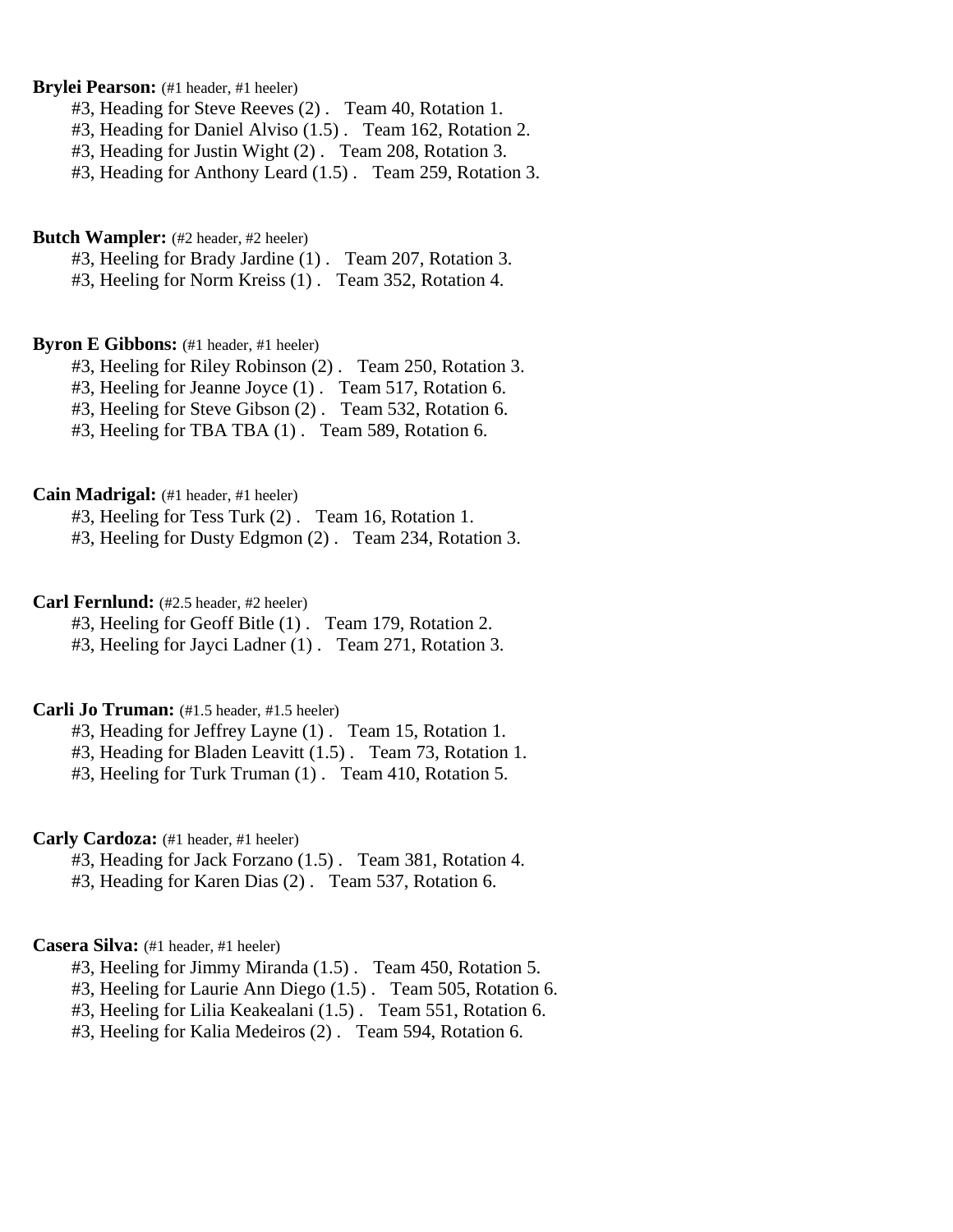**Cash Filipponi:** (#1.5 header, #1.5 heeler)

- #3, Heeling for Michael Lynn (1) . Team 298, Rotation 3.
- #3, Heeling for Lilly Thompson (1) . Team 366, Rotation 4.
- #3, Heeling for Royce Brown (1) . Team 461, Rotation 5.

# **Cash Juhl:** (#1 header, #1 heeler)

- #3, Heading for Jeff Staples (2) . Team 454, Rotation 5.
- #3, Heading for John H Morris (2) . Team 498, Rotation 5.
- #3, Heeling for Robert Jacintho (1.5) . Team 543, Rotation 6.
- #3, Heading for Kristin Juhl (1.5) . Team 586, Rotation 6.

### **Cash Prettyman:** (#1.5 header, #1.5 heeler)

- #3, Heeling for Maverick Miranda (1.5) . Team 108, Rotation 2.
- #3, Heeling for Frank Baggiolini (1.5) . Team 213, Rotation 3.
- #3, Heeling for Cristie Jones (1.5) . Team 333, Rotation 4.
- #3, Heeling for Lilia Keakealani (1.5) . Team 466, Rotation 5.

# **Cassidy Quadros:** (#1 header, #1 heeler)

- #3, Heading for Ken Paddock (1.5) . Team 96, Rotation 1.
- #3, Heading for Ed Sherron (2) . Team 273, Rotation 3.
- #3, Heading for Joe Jr. Vicente (2) . Team 357, Rotation 4.
- #3, Heading for Monty Miranda (2) . Team 504, Rotation 6.

# **Cassie Camarillo:** (#1.5 header, #1.5 heeler)

#3, Heading for Duane Shimogawa (1.5) . Team 251, Rotation 3.

# **Cayla Seltz:** (#1 header, #1 heeler)

- #3, Heeling for Kristin Juhl (1.5) . Team 293, Rotation 3.
- #3, Heeling for Hannah Morris (1.5) . Team 392, Rotation 4.
- #3, Heeling for Coral Morris (1.5) . Team 440, Rotation 5.
- #3, Heeling for Dan Santos (2) . Team 502, Rotation 6.

# **Chaney Tidwell:** (#2 header, #2 heeler)

- #3, Heeling for Kaylee Medeiros (1) . Team 105, Rotation 2.
- #3, Heeling for Savanna Ayres (1) . Team 253, Rotation 3.
- #3, Heading for Karie Tidwell (1) . Team 508, Rotation 6.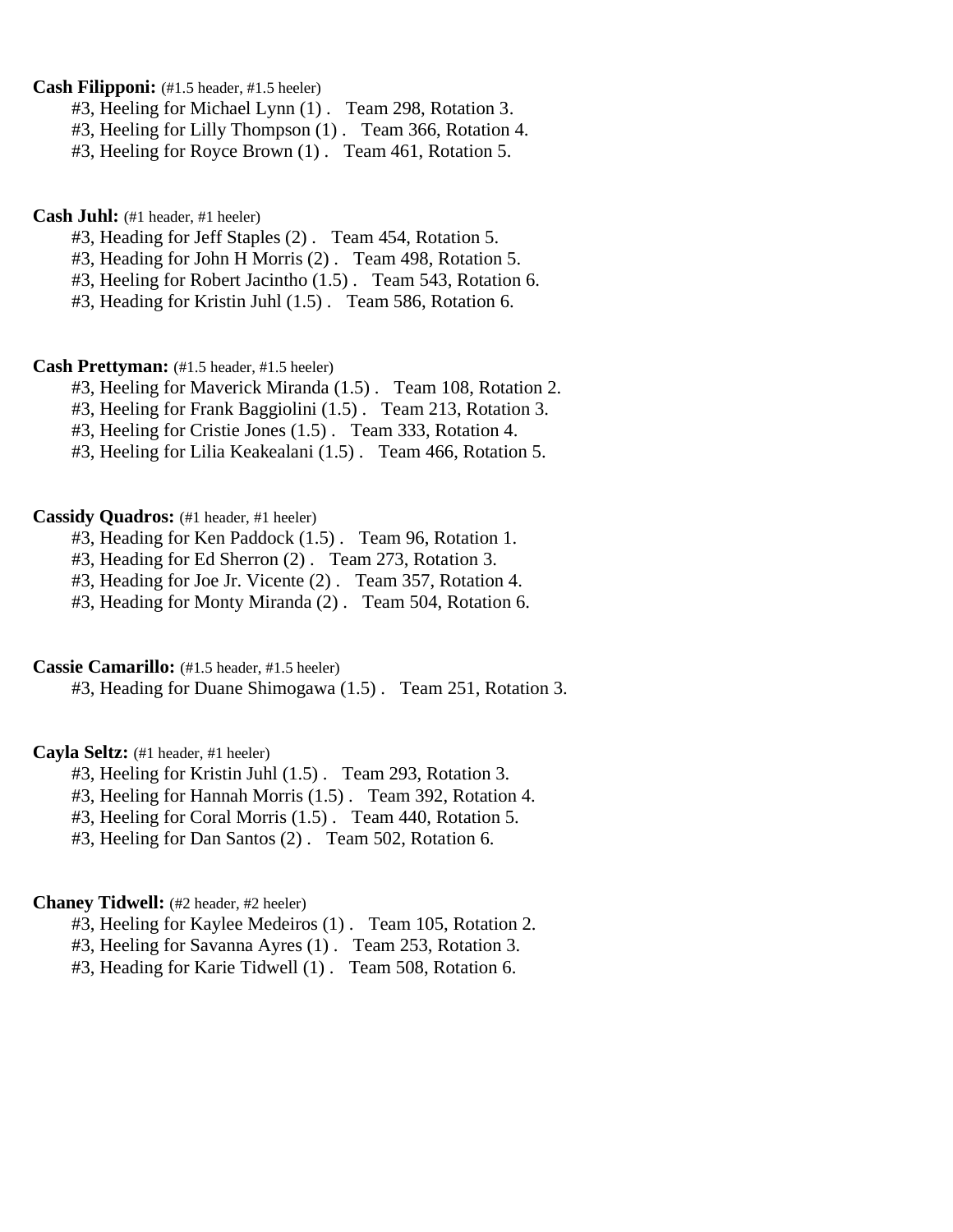**Chase Stouard:** (#1.5 header, #1.5 heeler)

#3, Heeling for Walker Jones (1.5) . Team 48, Rotation 1.

#3, Heeling for Mesa Jones (1) . Team 329, Rotation 4.

**Cherisess Paige:** (#1 header, #1 heeler)

#3, Heading for Christian Drumheller (2) . Team 17, Rotation 1.

#3, Heading for Jeannie Cardoza (1.5) . Team 132, Rotation 2.

# **Chloe Bentley:** (#1 header, #1 heeler)

#3, Heading for Danny Rice (2) . Team 91, Rotation 1.

#3, Heading for Colton Suther (2) . Team 156, Rotation 2.

#3, Heading for Blake McGrew (2) . Team 265, Rotation 3.

#3, Heading for Travis Bentley (2) . Team 376, Rotation 4.

**Chloe Lambert:** (#2 header, #2 heeler)

#3, Heading for Damon Edgmon (1) . Team 318, Rotation 4.

#3, Heading for Clayton Hiibel (1) . Team 545, Rotation 6.

**Chris Awa:** (#3 header, #2 heeler)

#3, Heeling for Nahea Aguiar (1) . Team 591, Rotation 6.

### **Chris Galassini:** (#1 header, #1 heeler)

#3, Heading for Blake McGrew (2) . Team 191, Rotation 2.

#3, Heading for Jolie Thurston (1) . Team 388, Rotation 4.

#3, Heading for Colby Scott Smith (2) . Team 480, Rotation 5.

#3, Heading for Danny Rice (2) . Team 533, Rotation 6.

# **Chris McKean:** (#1.5 header, #1.5 heeler)

#3, Heading for Marty Powers (1.5) . Team 154, Rotation 2.

#3, Heading for Jack Hansen (1) . Team 225, Rotation 3.

#3, Heading for Jolie Thurston (1) . Team 302, Rotation 4.

#3, Heading for Tom Moxley (1.5) . Team 370, Rotation 4.

# **Christal Fiedor:** (#1.5 header, #1.5 heeler)

#3, Heading for Tige Fiedor (1) . Team 157, Rotation 2.

#3, Heading for Kim Kent (1.5) . Team 230, Rotation 3.

#3, Heading for Leonard Messersmith (1.5) . Team 476, Rotation 5.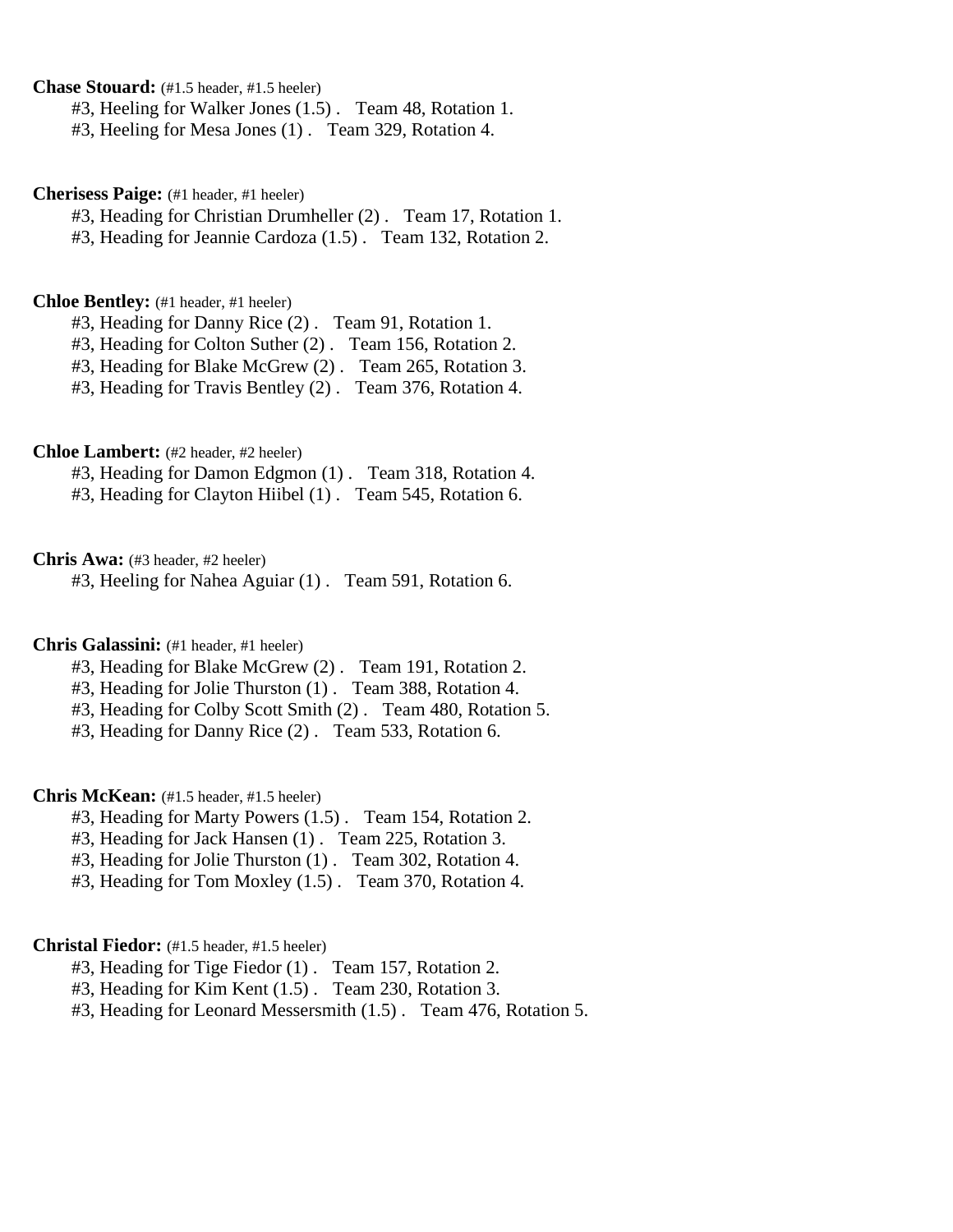### **Christian Drumheller:** (#2.5 header, #2 heeler)

#3, Heeling for Cherisess Paige (1) . Team 17, Rotation 1.

#3, Heeling for Nora Jean Oflaherty (1) . Team 168, Rotation 2.

#3, Heeling for Narciso Jr Estrada (1) . Team 235, Rotation 3.

#3, Heeling for Timothy Wolfbrandt (1) . Team 317, Rotation 4.

### **Chuck Church:** (#1.5 header, #1.5 heeler)

#3, Heading for David Stueve (1.5) . Team 72, Rotation 1.

#3, Heeling for Ava Crawford (1) . Team 143, Rotation 2.

### **Cindy Maddalena:** (#1.5 header, #1.5 heeler)

- #3, Heading for Tom Moxley (1.5) . Team 24, Rotation 1.
- #3, Heading for Wes Teichert (1.5) . Team 233, Rotation 3.
- #3, Heading for Teresa Courrier (1) . Team 310, Rotation 4.
- #3, Heading for Mike Dulgar (1.5) . Team 378, Rotation 4.

#### **Claye Ayres:** (#1.5 header, #1.5 heeler)

- #3, Heading for Damon Edgmon (1) . Team 204, Rotation 3.
- #3, Heading for Allen Teskey (1.5) . Team 468, Rotation 5.
- #3, Heading for Lucas Teskey (1.5) . Team 567, Rotation 6.

### **Clayton Hansen:** (#1.5 header, #1.5 heeler)

- #3, Heeling for Doug Thurston (1.5) . Team 4, Rotation 1.
- #3, Heading for Eric Durden (1.5) . Team 62, Rotation 1.
- #3, Heading for Hailey Okamura (1.5) . Team 199, Rotation 2.
- #3, Heeling for Collin Snyder (1.5) . Team 274, Rotation 3.

#### **Clayton Hiibel:** (#1 header, #1 heeler)

- #3, Heeling for James Fait (2) . Team 393, Rotation 4.
- #3, Heeling for Stix Lee (1.5) . Team 457, Rotation 5.
- #3, Heeling for Chloe Lambert (2) . Team 545, Rotation 6.
- #3, Heeling for Theresa Lambert (1.5) . Team 595, Rotation 6.

# **Cliff Wilbanks:** (#2 header, #2 heeler)

- #3, Heeling for Bethanie Bray (1) . Team 29, Rotation 1.
- #3, Heeling for Damon Edgmon (1) . Team 93, Rotation 1.
- #3, Heeling for Geoff Bitle (1) . Team 252, Rotation 3.
- #3, Heeling for Phil Romero (1) . Team 327, Rotation 4.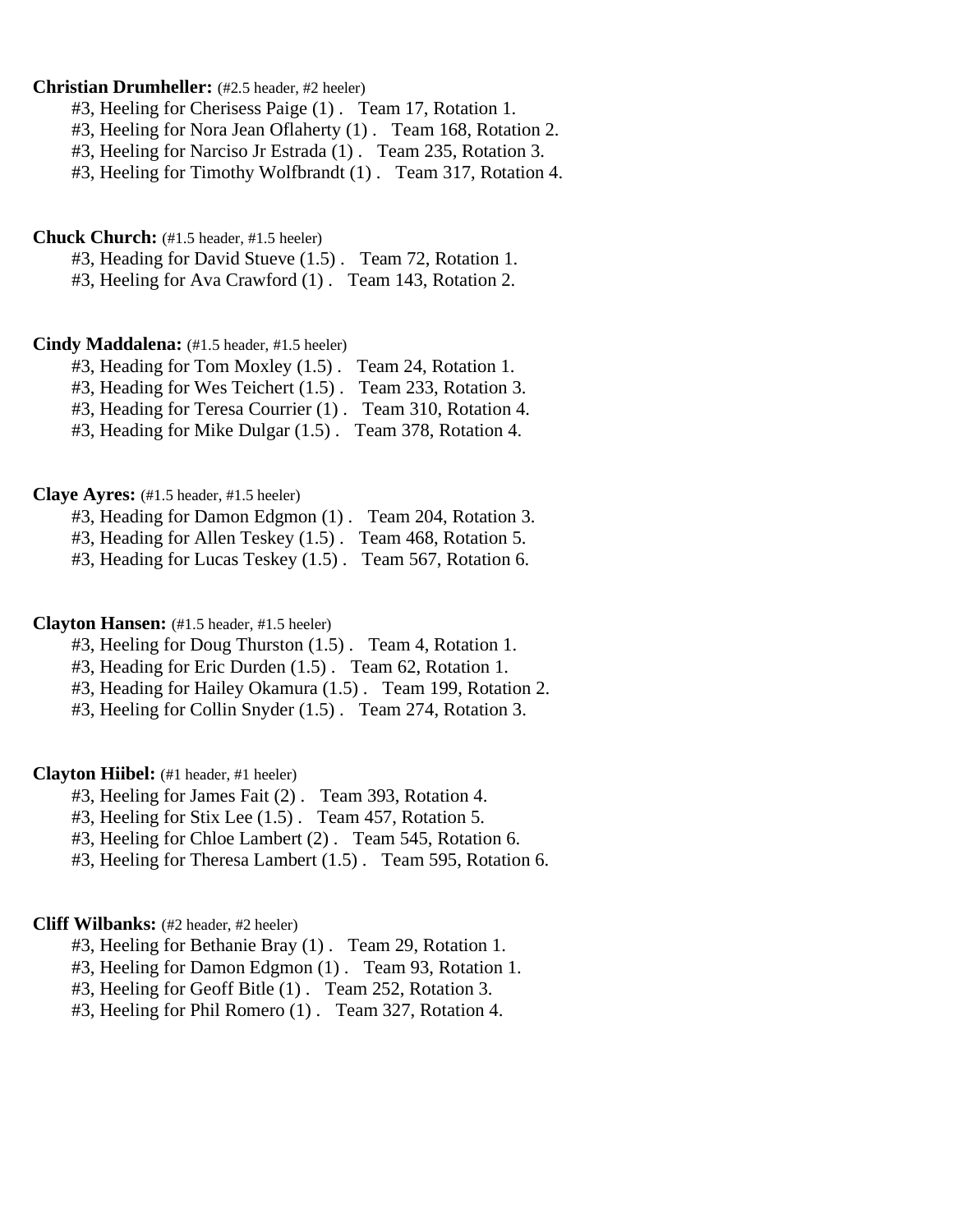# **Cody Barnard:** (#1.5 header, #1.5 heeler)

- #3, Heeling for Dennis Baca (1) . Team 34, Rotation 1.
- #3, Heeling for Kellie Mackin (1.5) . Team 390, Rotation 4.
- #3, Heeling for Tim Gualco (1) . Team 515, Rotation 6.

### **Cody Mahler:** (#1.5 header, #1.5 heeler)

- #3, Heading for Roger Chancellor (1.5) . Team 8, Rotation 1.
- #3, Heading for Allen Hoy (1.5) . Team 114, Rotation 2.
- #3, Heading for Mike Ricks (1.5) . Team 243, Rotation 3.
- #3, Heeling for Brad Parrish (1.5) . Team 353, Rotation 4.

#### **Cody Miller:** (#2 header, #2 heeler)

#3, Heeling for Ava Crawford (1) . Team 38, Rotation 1.

#3, Heading for Ed Jr. Sellers (1) . Team 220, Rotation 3.

### **Colby Scott Smith:** (#3 header, #2 heeler)

#3, Heeling for Royce Brown (1) . Team 408, Rotation 5.

- #3, Heeling for Chris Galassini (1) . Team 480, Rotation 5.
- #3, Heeling for Hope Kell (1) . Team 530, Rotation 6.
- #3, Heeling for Lacey Bullivant (1) . Team 573, Rotation 6.

# **Collin Snyder:** (#1.5 header, #1.5 heeler)

- #3, Heading for David Stueve (1.5) . Team 14, Rotation 1.
- #3, Heading for Hailey Hicks (1.5) . Team 194, Rotation 2.
- #3, Heading for Clayton Hansen (1.5) . Team 274, Rotation 3.

# **Colt Bray:** (#1 header, #1 heeler)

- #3, Heading for Wyatt Bullivant (2) . Team 49, Rotation 1.
- #3, Heading for Jacek Frost (2) . Team 119, Rotation 2.
- #3, Heading for Jasper Frost (2) . Team 189, Rotation 2.
- #3, Heading for Colton Suther (2) . Team 340, Rotation 4.

# **Colton Fait:** (#1 header, #1 heeler)

- #3, Heeling for David Gines (1) . Team 27, Rotation 1.
- #3, Heeling for James Fait (2) . Team 94, Rotation 1.
- #3, Heeling for Jennifer Darrough (1.5) . Team 167, Rotation 2.
- #3, Heeling for Shelly Winn (2) . Team 313, Rotation 4.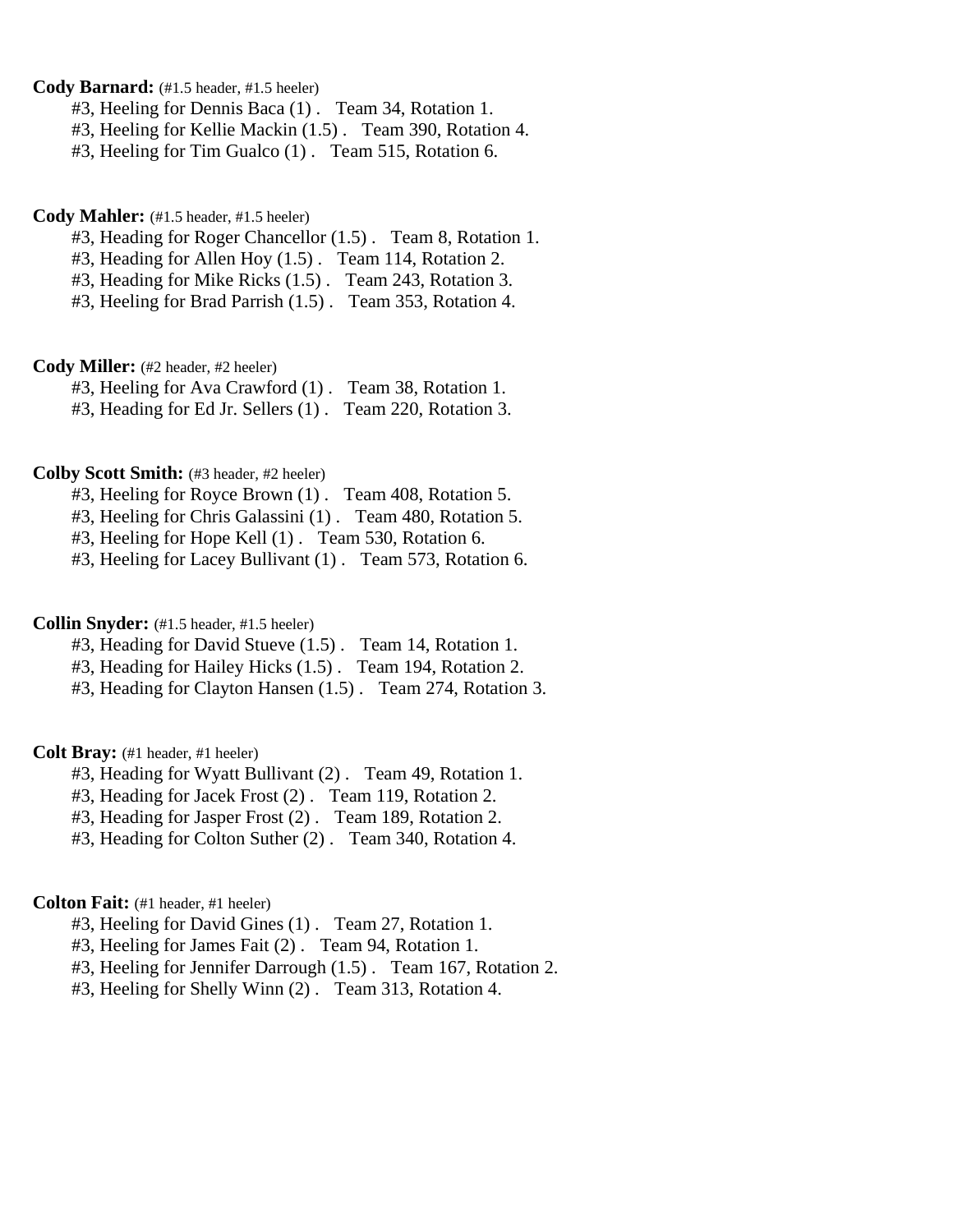**Colton Suther:** (#2 header, #2 heeler)

- #3, Heeling for Rayna Currin (1) . Team 33, Rotation 1.
- #3, Heeling for Chloe Bentley (1) . Team 156, Rotation 2.
- #3, Heeling for Colt Bray (1) . Team 340, Rotation 4.

#3, Heeling for Kaley Schorovsky (1) . Team 554, Rotation 6.

**Cora Nordby:** (#1 header, #1 heeler)

- #3, Heading for Blaize Hoffman (1) . Team 331, Rotation 4.
- #3, Heading for Duke Nordby (1.5) . Team 406, Rotation 5.
- #3, Heading for Lisa Scott (1.5) . Team 493, Rotation 5.

**Coral Morris:** (#1.5 header, #1.5 heeler)

- #3, Heading for Steve Challender (1.5) . Team 107, Rotation 2.
- #3, Heading for Cayla Seltz (1) . Team 440, Rotation 5.
- #3, Heading for Duke Nordby (1.5) . Team 509, Rotation 6.
- #3, Heading for Alison Kilcup (1) . Team 564, Rotation 6.

**Corey Silva:** (#1.5 header, #1.5 heeler)

- #3, Heeling for Kellsea Medeiros (1) . Team 88, Rotation 1.
- #3, Heeling for Rydin Joseph (1) . Team 161, Rotation 2.
- #3, Heeling for Kenneth Faborito, Jr (1.5) . Team 261, Rotation 3.
- #3, Heading for Kalia Medeiros (1.5) . Team 336, Rotation 4.

**Cotton Tidwell:** (#1.5 header, #1.5 heeler)

- #3, Heeling for Haley Stringfellow (1.5) . Team 19, Rotation 1.
- #3, Heeling for Shantel Joling (1) . Team 223, Rotation 3.
- #3, Heeling for Kaylee Medeiros (1) . Team 300, Rotation 3.
- #3, Heeling for Karie Tidwell (1) . Team 433, Rotation 5.

**Cristie Jones:** (#1.5 header, #1.5 heeler)

- #3, Heading for Jim Yturralde (1.5) . Team 87, Rotation 1.
- #3, Heading for Justin Dean Knittel (1.5) . Team 258, Rotation 3.
- #3, Heading for Tige Fiedor (1) . Team 311, Rotation 4.
- #3, Heading for Cash Prettyman (1.5) . Team 333, Rotation 4.

# **Cuatro Sanchez:** (#1 header, #1 heeler)

- #3, Heading for Kale Onaka (2) . Team 158, Rotation 2.
- #3, Heading for Jimmy Miranda (1.5) . Team 229, Rotation 3.
- #3, Heading for Joey Sanchez (2) . Team 306, Rotation 4.
- #3, Heading for Dave Carlson (1.5) . Team 375, Rotation 4.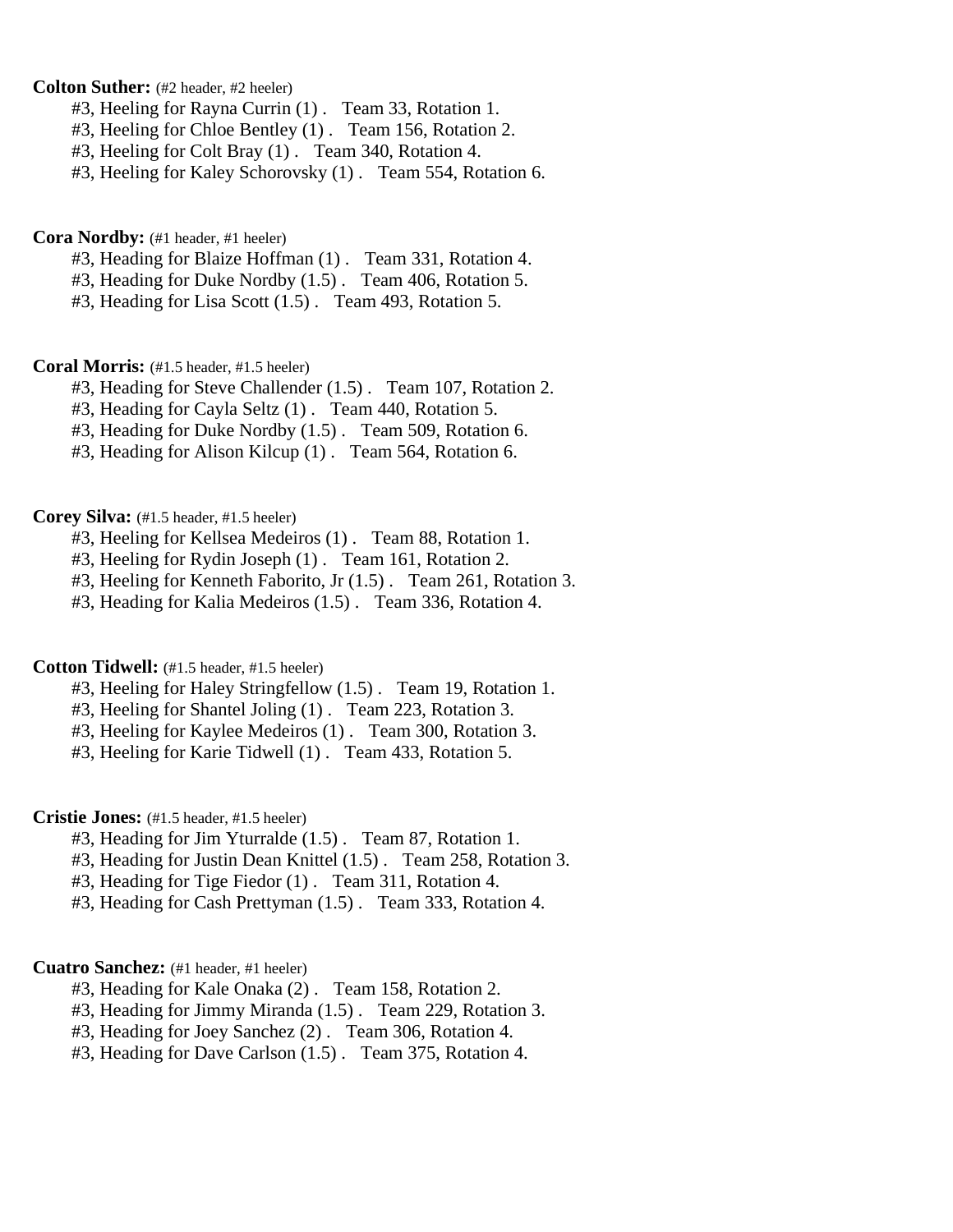**Curt Sprague:** (#1 header, #1 heeler)

#3, Heeling for Brandon Turos (1) . Team 69, Rotation 1.

#3, Heeling for Jerry Griffin (1.5) . Team 163, Rotation 2.

**Cyle Coatney:** (#1 header, #1 heeler)

#3, Heading for Kent McDonnell (1) . Team 425, Rotation 5.

#3, Heading for Brandyn Hartfield (2) . Team 475, Rotation 5.

#3, Heading for Paul J. Smith (1) . Team 531, Rotation 6.

#3, Heading for Kurt Pesutich (1) . Team 575, Rotation 6.

# **Dakota McCurley:** (#1 header, #1 heeler)

#3, Heeling for Kendall Patterson (2) . Team 135, Rotation 2.

#3, Heeling for Sophia Fowler (2) . Team 202, Rotation 3.

#3, Heeling for Jay T Jr Hart (1.5) . Team 281, Rotation 3.

#3, Heading for Ken Paddock (1.5) . Team 354, Rotation 4.

#### **Damien Flores:** (#2 header, #2 heeler)

#3, Heading for Owen Flores (1) . Team 443, Rotation 5.

#3, Heading for TBA TBA (1) . Team 470, Rotation 5.

#3, Heeling for Addie Flores (1) . Team 542, Rotation 6.

#3, Heading for TBA TBA (1) . Team 566, Rotation 6.

# **Damon Edgmon:** (#1 header, #1 heeler)

- #3, Heading for Cliff Wilbanks (2) . Team 93, Rotation 1.
- #3, Heeling for Claye Ayres (1.5) . Team 204, Rotation 3.
- #3, Heeling for Chloe Lambert (2) . Team 318, Rotation 4.

#3, Heeling for Dusty Edgmon (2) . Team 432, Rotation 5.

**Dan Coverley:** (#1 header, #1 heeler)

#3, Heeling for Natalie Scott (1.5) . Team 20, Rotation 1.

#3, Heeling for Mike Umbdenstock (1.5) . Team 377, Rotation 4.

#3, Heading for Doug Curtis (1.5) . Team 405, Rotation 5.

#3, Heading for John Amestoy (2) . Team 496, Rotation 5.

# Dan Greenwood: (#1 header, #1 heeler)

#3, Heading for Marty Powers (1.5) . Team 22, Rotation 1.

#3, Heading for Brody Grashuis (2) . Team 84, Rotation 1.

#3, Heading for Jeremy Block (2) . Team 160, Rotation 2.

#3, Heeling for Wyatt Greenwood (1) . Team 231, Rotation 3.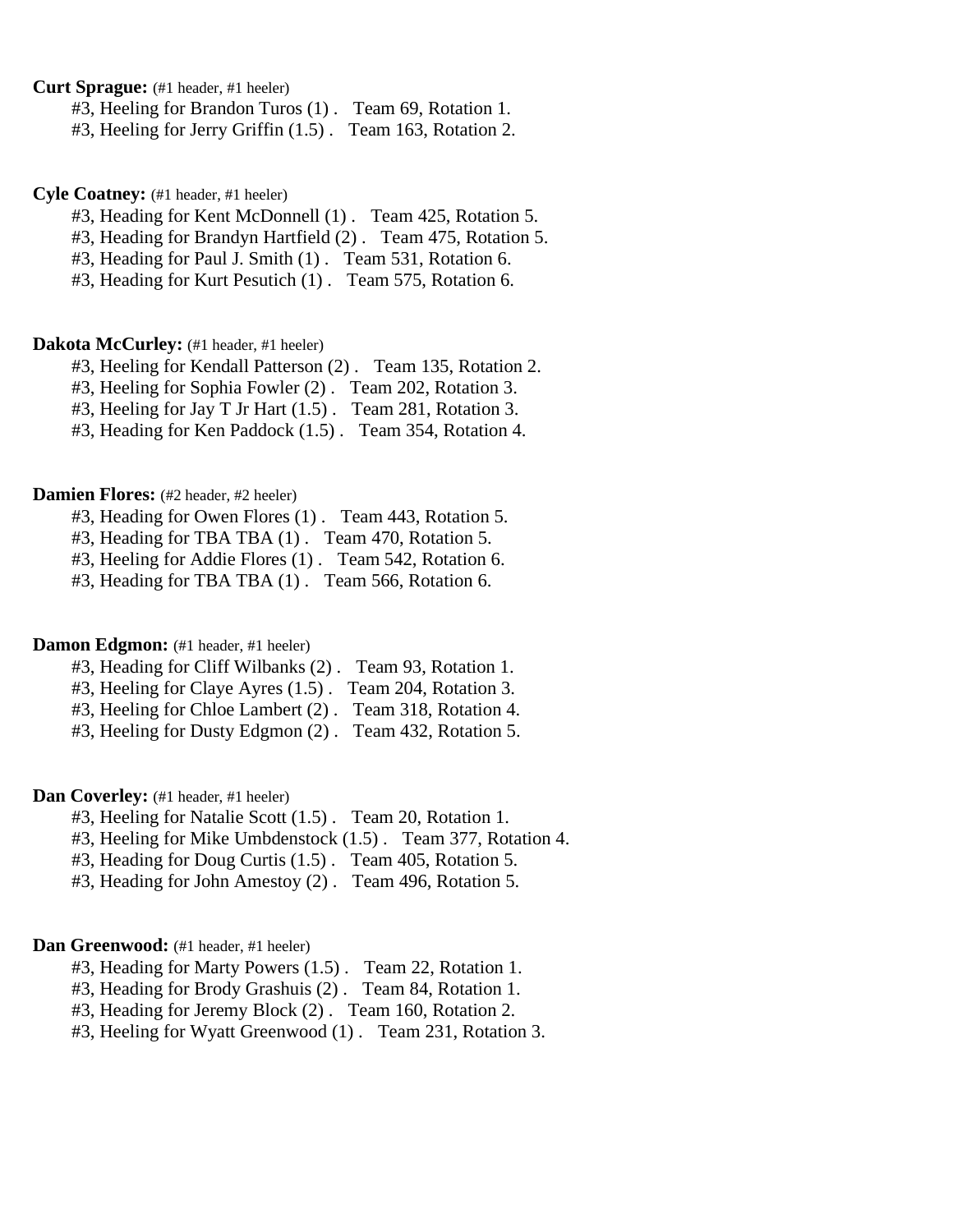**Dan Santos:** (#2 header, #1.5 heeler)

#3, Heading for Alison Kilcup (1) . Team 238, Rotation 3.

#3, Heading for Cayla Seltz (1) . Team 502, Rotation 6.

**Daniel Alviso:** (#1.5 header, #1.5 heeler)

#3, Heading for Justin Adair (1.5) . Team 59, Rotation 1.

#3, Heeling for Brylei Pearson (1) . Team 162, Rotation 2.

#3, Heeling for Lauren Costa (1) . Team 264, Rotation 3.

#3, Heeling for Kash Chico (1.5) . Team 339, Rotation 4.

### **Danny Rice:** (#2 header, #2 heeler)

#3, Heeling for Chloe Bentley (1) . Team 91, Rotation 1.

#3, Heeling for Kaylei Davis (1) . Team 345, Rotation 4.

#3, Heeling for Robert Ow (1) . Team 397, Rotation 4.

#3, Heeling for Chris Galassini (1) . Team 533, Rotation 6.

#### **Danny Ridley:** (#1 header, #1 heeler)

#3, Heeling for Kim Kent (2) . Team 418, Rotation 5.

#3, Heeling for Jeanne Joyce (1) . Team 465, Rotation 5.

#3, Heeling for Marlene Turk (1) . Team 528, Rotation 6.

#3, Heeling for Jerry Griffin (1.5) . Team 571, Rotation 6.

### Dave Carlson: (#1.5 header, #1.5 heeler)

#3, Heeling for Bonnie Andrade (1.5) . Team 150, Rotation 2.

#3, Heeling for Jason Krogue (1.5) . Team 279, Rotation 3.

#3, Heeling for Cuatro Sanchez (1) . Team 375, Rotation 4.

#3, Heeling for Kellie Mackin (1.5) . Team 583, Rotation 6.

# Dave Tyndall: (#2 header, #2 heeler)

#3, Heeling for John Laxague (1) . Team 30, Rotation 1.

# David Gines: (#1 header, #1 heeler)

#3, Heading for Colton Fait (1) . Team 27, Rotation 1.

#3, Heading for Mike Ricks (1.5) . Team 90, Rotation 1.

#3, Heading for James Fait (2) . Team 166, Rotation 2.

#3, Heading for Anthony Gonzales (1.5) . Team 303, Rotation 4.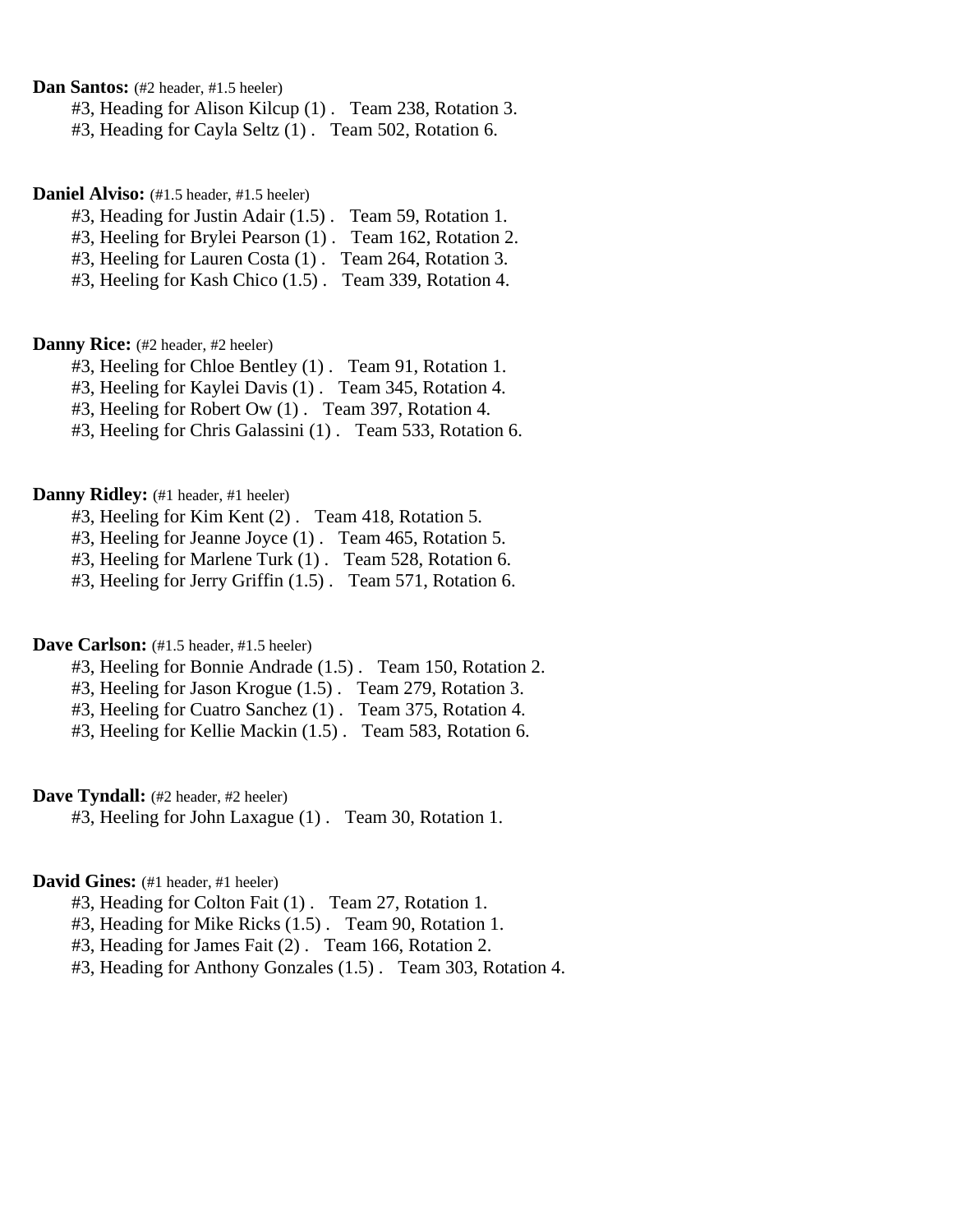# **David Stueve:** (#1.5 header, #1.5 heeler)

- #3, Heeling for Collin Snyder (1.5) . Team 14, Rotation 1.
- #3, Heeling for Chuck Church (1.5) . Team 72, Rotation 1.
- #3, Heeling for Josh Lemm (1) . Team 174, Rotation 2.
- #3, Heeling for Ava Crawford (1) . Team 244, Rotation 3.

#### **David M. Burgess:** (#1.5 header, #1.5 heeler)

#3, Heeling for Justin Burgess (1.5) . Team 170, Rotation 2.

#### **Dean Harrington:** (#1.5 header, #1.5 heeler)

#3, Heading for Ken Hasenbank (1.5) . Team 285, Rotation 3.

#3, Heading for Leonard Messersmith (1.5) . Team 362, Rotation 4.

#### **Dennis Baca:** (#1 header, #1 heeler)

- #3, Heading for Cody Barnard (1.5) . Team 34, Rotation 1.
- #3, Heading for Ed Sherron (2) . Team 209, Rotation 3.
- #3, Heading for Allen Hagens (1.5) . Team 284, Rotation 3.
- #3, Heading for Lori L Nevis (1.5) . Team 356, Rotation 4.

### **Don Young:** (#2 header, #2 heeler)

#3, Heeling for Phil Romero (1) . Team 510, Rotation 6.

# **Doug Curtis:** (#1.5 header, #1.5 heeler)

- #3, Heeling for Dan Coverley (1) . Team 405, Rotation 5.
- #3, Heeling for Natalie Scott (1.5) . Team 467, Rotation 5.
- #3, Heeling for Michelle Curtis (1) . Team 520, Rotation 6.
- #3, Heeling for Kali Ann Amestoy (1) . Team 588, Rotation 6.

#### **Doug Glenn:** (#1 header, #1 heeler)

- #3, Heeling for Hailey Okamura (2) . Team 77, Rotation 1.
- #3, Heading for Mike Angelini (1.5) . Team 426, Rotation 5.
- #3, Heeling for Becki Bean (1) . Team 527, Rotation 6.
- #3, Heeling for Robert Ow (1) . Team 587, Rotation 6.

### **Doug Thurston:** (#1.5 header, #1.5 heeler)

- #3, Heading for Clayton Hansen (1.5) . Team 4, Rotation 1.
- #3, Heading for Mike Angelini (1.5) . Team 61, Rotation 1.
- #3, Heading for Kasy Baker (1.5) . Team 218, Rotation 3.
- #3, Heading for Jolie Thurston (1) . Team 491, Rotation 5.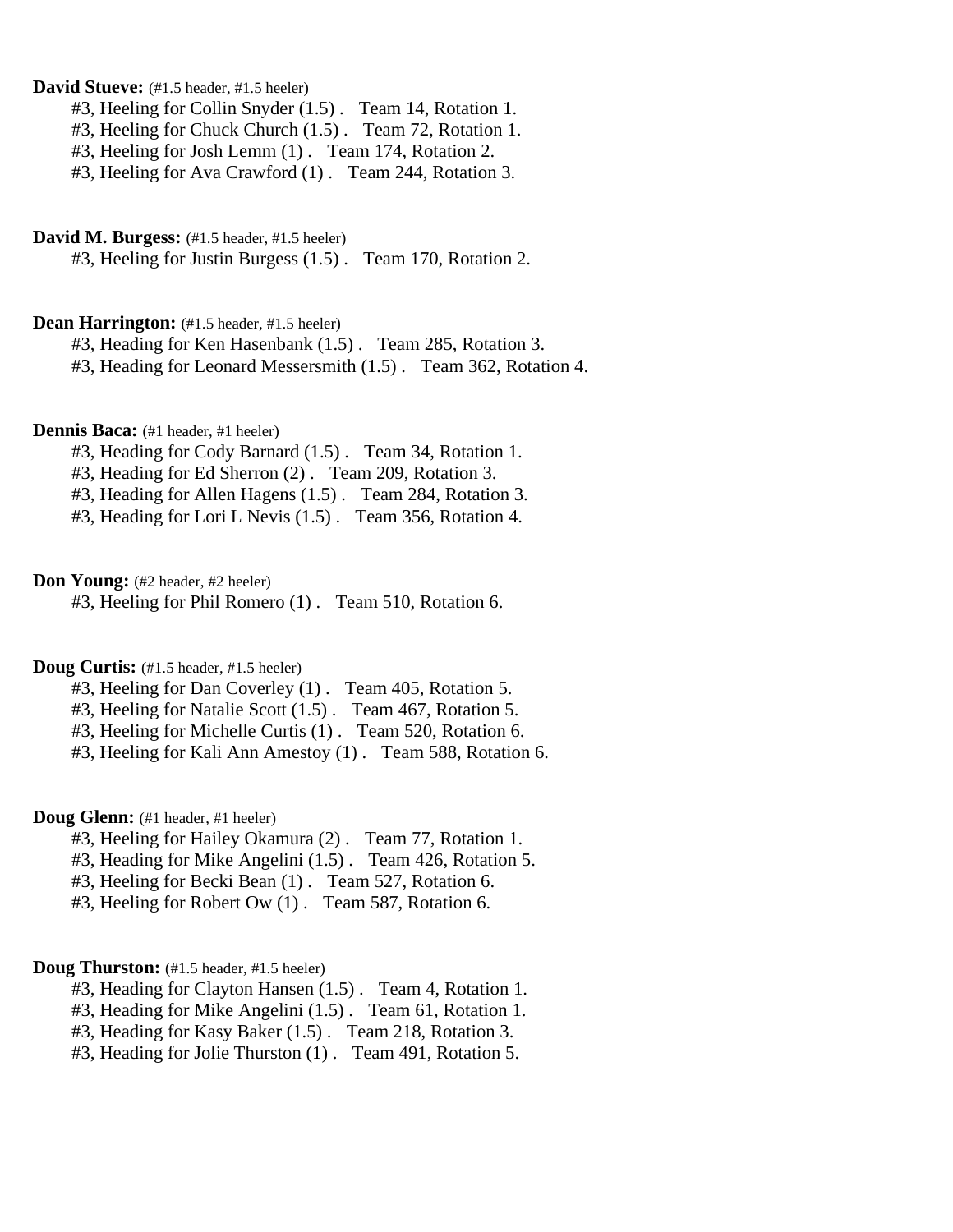### **Duane Shimogawa:** (#1.5 header, #1.5 heeler)

- #3, Heeling for Kaula'ili Gouveia (1.5) . Team 44, Rotation 1.
- #3, Heeling for Laurie Ann Diego (1.5) . Team 106, Rotation 2.
- #3, Heeling for Maverick Miranda (1.5) . Team 178, Rotation 2.
- #3, Heeling for Cassie Camarillo (1.5) . Team 251, Rotation 3.

# **Duke Nordby:** (#1.5 header, #1.5 heeler)

- #3, Heeling for Beau Nordby (1.5) . Team 76, Rotation 1.
- #3, Heeling for Cora Nordby (1) . Team 406, Rotation 5.
- #3, Heeling for Adena Gonzalez (1.5) . Team 458, Rotation 5.
- #3, Heeling for Coral Morris (1.5) . Team 509, Rotation 6.

### **Dusty Edgmon:** (#2 header, #2 heeler)

- #3, Heading for Cain Madrigal (1) . Team 234, Rotation 3.
- #3, Heading for Damon Edgmon (1) . Team 432, Rotation 5.

#### **Ed Sherron:** (#2 header, #2 heeler)

- #3, Heeling for Nora Jean Oflaherty (1) . Team 5, Rotation 1.
- #3, Heeling for Dennis Baca (1) . Team 209, Rotation 3.
- #3, Heeling for Cassidy Quadros (1) . Team 273, Rotation 3.

# **Ed Jr. Sellers:** (#1 header, #1 heeler)

- #3, Heading for Traves Sellers (1) . Team 79, Rotation 1.
- #3, Heading for Jack Hansen (1) . Team 149, Rotation 2.
- #3, Heeling for Cody Miller (2) . Team 220, Rotation 3.
- #3, Heading for Austin Nelson (1.5) . Team 295, Rotation 3.

#### **Eli Lancaster:** (#2 header, #2 heeler)

- #3, Heeling for Grady Grubbs (1) . Team 404, Rotation 5.
- #3, Heeling for Logan Lancaster (1) . Team 462, Rotation 5.

### **Elsie Jonas:** (#1.5 header, #1.5 heeler)

- #3, Heading for Lucas Teskey (1.5) . Team 471, Rotation 5.
- #3, Heading for TBA TBA (1) . Team 578, Rotation 6.

#### **Eric Durden:** (#1.5 header, #1.5 heeler)

- #3, Heeling for Clayton Hansen (1.5) . Team 62, Rotation 1.
- #3, Heeling for Haley Stringfellow (1.5) . Team 249, Rotation 3.
- #3, Heeling for Bethanie Bray (1) . Team 324, Rotation 4.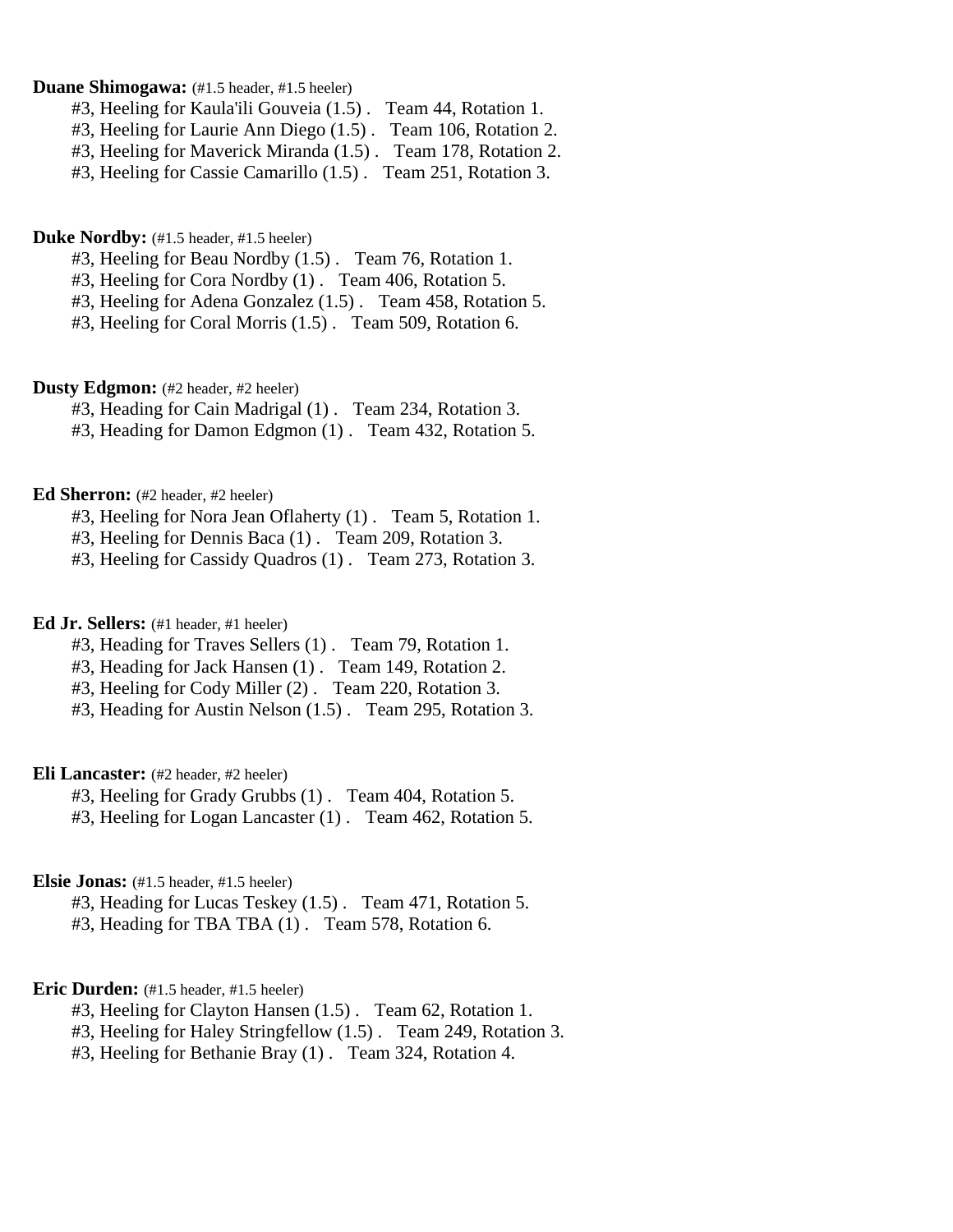### **Frank Baggiolini:** (#1.5 header, #1.5 heeler)

- #3, Heading for Jennifer Darrough (1.5) . Team 78, Rotation 1.
- #3, Heading for Ron Iriart (1.5) . Team 142, Rotation 2.
- #3, Heading for Cash Prettyman (1.5) . Team 213, Rotation 3.
- #3, Heading for Jim Yturralde (1.5) . Team 289, Rotation 3.

# Garrett Gallagher: (#2.5 header, #2 heeler)

- #3, Heeling for Bethanie Bray (1) . Team 176, Rotation 2.
- #3, Heeling for Grady Grubbs (1) . Team 277, Rotation 3.
- #3, Heeling for Jayci Ladner (1) . Team 477, Rotation 5.
- #3, Heeling for Laney Moore (1) . Team 513, Rotation 6.

# Gary Skym: (#2 header, #1.5 heeler)

- #3, Heading for Jim Hughes (1) . Team 3, Rotation 1.
- #3, Heading for Lee Ford (1) . Team 125, Rotation 2.
- #3, Heading for Seth Hoyt (1) . Team 315, Rotation 4.

# Gavin Rossi: (#1 header, #1 heeler)

- #3, Heading for Luis Ramirez (2) . Team 195, Rotation 2.
- #3, Heeling for AJ Moreno (1) . Team 420, Rotation 5.
- #3, Heeling for Larry McGrady (2) . Team 516, Rotation 6.
- #3, Heeling for Karen Deller (1.5) . Team 536, Rotation 6.

### Geoff Bitle: (#1 header, #1 heeler)

- #3, Heading for Jake Sr Young (2) . Team 95, Rotation 1.
- #3, Heading for Carl Fernlund (2) . Team 179, Rotation 2.
- #3, Heading for Cliff Wilbanks (2) . Team 252, Rotation 3.
- #3, Heeling for Nancy Fernlund (1.5) . Team 326, Rotation 4.

### Grady Grubbs: (#1 header, #1 heeler)

- #3, Heading for Mason McDaniel (2) . Team 201, Rotation 3.
- #3, Heading for Garrett Gallagher (2) . Team 277, Rotation 3.
- #3, Heading for Eli Lancaster (2) . Team 404, Rotation 5.
- #3, Heading for Walker Jones (1.5) . Team 592, Rotation 6.

# Grady Lommori: (#1 header, #1 heeler)

- #3, Heeling for Anthony Lommori (1.5) . Team 147, Rotation 2.
- #3, Heeling for Brody Grashuis (2) . Team 217, Rotation 3.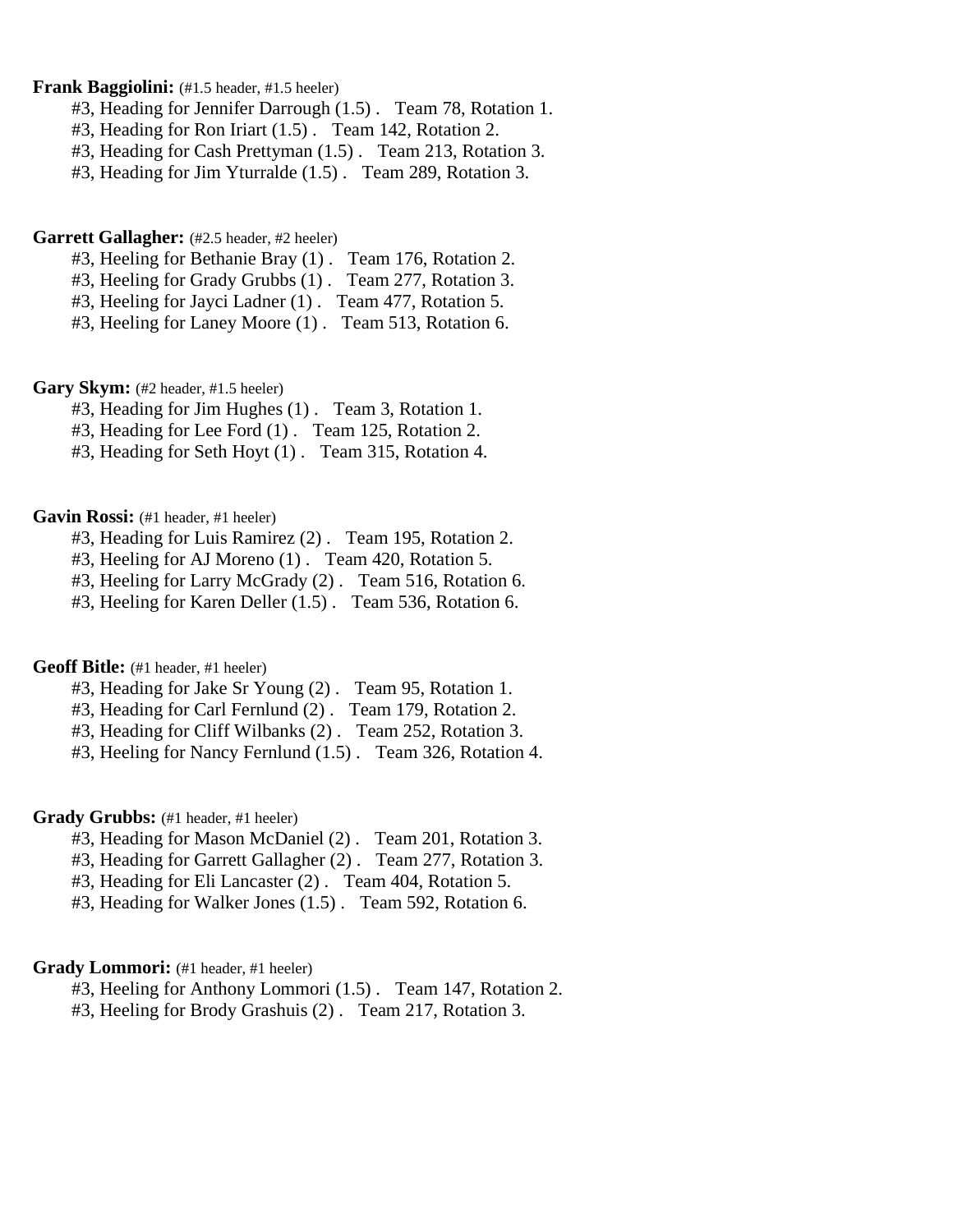Hailey Hicks: (#1.5 header, #1.5 heeler)

- #3, Heeling for Collin Snyder (1.5) . Team 194, Rotation 2.
- #3, Heeling for Riley Currin (1.5) . Team 287, Rotation 3.
- #3, Heeling for Karen Deller (1.5) . Team 360, Rotation 4.
- #3, Heeling for Kayla Allen (1) . Team 565, Rotation 6.

### **Hailey Okamura:** (#2 header, #1.5 heeler)

- #3, Heading for Doug Glenn (1) . Team 77, Rotation 1.
- #3, Heeling for Norm Kreiss (1) . Team 131, Rotation 2.
- #3, Heeling for Clayton Hansen (1.5) . Team 199, Rotation 2.
- #3, Heeling for Becki Bean (1) . Team 292, Rotation 3.

### **Haley Stringfellow:** (#1.5 header, #1.5 heeler)

- #3, Heading for Cotton Tidwell (1.5) . Team 19, Rotation 1.
- #3, Heading for Kaylee Medeiros (1) . Team 177, Rotation 2.
- #3, Heading for Eric Durden (1.5) . Team 249, Rotation 3.
- #3, Heading for Patrick Benedict (1.5) . Team 275, Rotation 3.

# Hannah Morris: (#1.5 header, #1.5 heeler)

- #3, Heading for Alison Kilcup (1) . Team 100, Rotation 1.
- #3, Heading for Cayla Seltz (1) . Team 392, Rotation 4.
- #3, Heading for Steve Challender (1.5) . Team 442, Rotation 5.
- #3, Heading for Kristin Juhl (1.5) . Team 501, Rotation 6.

### **Hannah Solesbee:** (#1.5 header, #1.5 heeler)

- #3, Heeling for Rick Dirk (1.5) . Team 200, Rotation 2.
- #3, Heeling for Laney Moore (1) . Team 363, Rotation 4.
- #3, Heading for Allen Teskey (1.5) . Team 521, Rotation 6.
- #3, Heeling for Brady Jardine (1) . Team 598, Rotation 6.

# Hayley Tebbs: (#1.5 header, #1.5 heeler)

- #3, Heading for Ron Cropper (1.5) . Team 141, Rotation 2.
- #3, Heading for Kim Robinson (1) . Team 282, Rotation 3.
- #3, Heading for Jhett Roundy (1.5) . Team 283, Rotation 3.

# Herman Holland: (#2.5 header, #2 heeler)

- #3, Heeling for Tiana Gomes (1) . Team 206, Rotation 3.
- #3, Heeling for Addie Flores (1) . Team 445, Rotation 5.
- #3, Heeling for Nahea Aguiar (1) . Team 548, Rotation 6.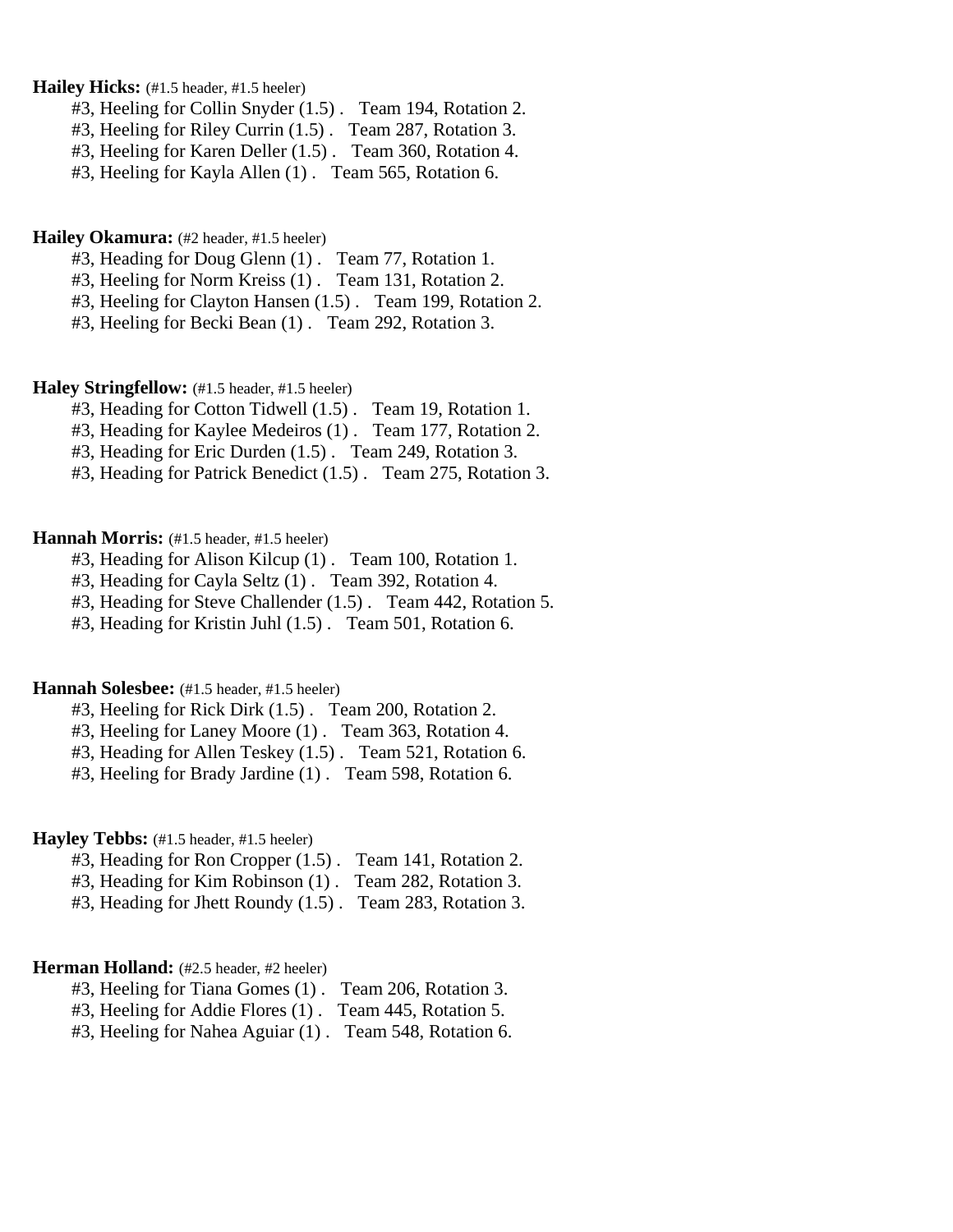**Hope Kell:** (#1 header, #1 heeler)

- #3, Heading for Jasper Frost (2) . Team 121, Rotation 2.
- #3, Heading for Lori L Nevis (1.5) . Team 262, Rotation 3.
- #3, Heading for Jacek Frost (2) . Team 337, Rotation 4.
- #3, Heading for Colby Scott Smith (2) . Team 530, Rotation 6.

### **Howard Scates:** (#1.5 header, #1.5 heeler)

- #3, Heading for Jerry Griffin (1.5) . Team 82, Rotation 1.
- #3, Heading for Rick Dirk (1.5) . Team 276, Rotation 3.
- #3, Heading for Kevin Endres (1.5) . Team 350, Rotation 4.
- #3, Heading for Jhett Roundy (1.5) . Team 449, Rotation 5.

**Jace Harry:** (#1.5 header, #1.5 heeler)

- #3, Heeling for Anthony Lommori (1.5) . Team 75, Rotation 1.
- #3, Heeling for Kade McKnight (1.5) . Team 309, Rotation 4.
- #3, Heeling for Lilia Keakealani (1.5) . Team 413, Rotation 5.

### **Jacek Frost:** (#2 header, #2 heeler)

- #3, Heeling for Lacey Bullivant (1) . Team 51, Rotation 1.
- #3, Heeling for Colt Bray (1) . Team 119, Rotation 2.
- #3, Heeling for Hope Kell (1) . Team 337, Rotation 4.
- #3, Heeling for Kaley Schorovsky (1) . Team 597, Rotation 6.

# **Jack Forzano:** (#1.5 header, #1.5 heeler)

- #3, Heeling for Carly Cardoza (1) . Team 381, Rotation 4.
- #3, Heeling for Brenda Cardoza (1) . Team 419, Rotation 5.
- #3, Heeling for Blayne DeMattos (1) . Team 494, Rotation 5.
- #3, Heeling for Melanie Forzano (1.5) . Team 572, Rotation 6.

### **Jack Hansen:** (#1 header, #1 heeler)

- #3, Heeling for McKinna Jackson (1) . Team 10, Rotation 1.
- #3, Heeling for Ed Jr. Sellers (1) . Team 149, Rotation 2.
- #3, Heeling for Chris McKean (1.5) . Team 225, Rotation 3.
- #3, Heeling for Mike Dulgar (2) . Team 304, Rotation 4.

# **Jack Lewis:** (#1.5 header, #1.5 heeler)

- #3, Heading for Larry E. Cross (1.5) . Team 215, Rotation 3.
- #3, Heading for Mike Ricks (1.5) . Team 483, Rotation 5.
- #3, Heading for Tom Moxley (1.5) . Team 540, Rotation 6.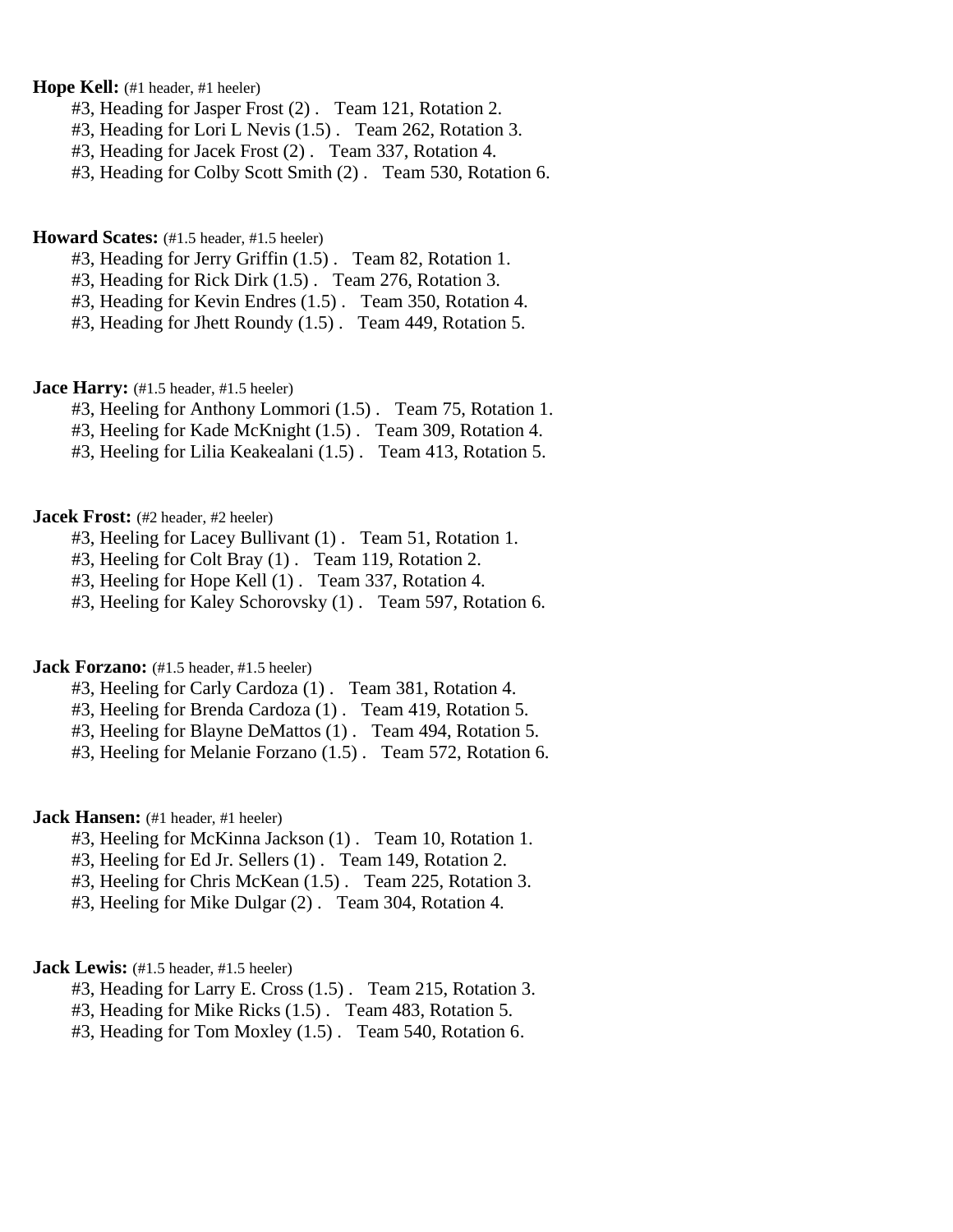**Jack M Rasmason:** (#2 header, #1.5 heeler)

#3, Heading for Red Rightsell (1) . Team 379, Rotation 4.

#3, Heading for Kurt Pesutich (1) . Team 452, Rotation 5.

**Jake Larsen:** (#2 header, #2 heeler)

#3, Heeling for Turk Truman (1) . Team 37, Rotation 1.

#3, Heeling for Michael Lynn (1) . Team 102, Rotation 2.

#3, Heeling for Matthew Silva (1) . Team 260, Rotation 3.

#3, Heeling for Scott Blake (1) . Team 335, Rotation 4.

**Jake Jr Young:** (#1.5 header, #1.5 heeler)

#3, Heeling for Justin Burgess (1.5) . Team 32, Rotation 1.

#3, Heeling for James H. Jr Miller (1.5) . Team 288, Rotation 3.

#3, Heeling for Kaula'ili Gouveia (1.5) . Team 358, Rotation 4.

#3, Heeling for Barbara Salazar (1.5) . Team 549, Rotation 6.

**Jake Sr Young:** (#2 header, #2 heeler)

#3, Heeling for Geoff Bitle (1) . Team 95, Rotation 1.

#3, Heeling for Robert Ow (1) . Team 165, Rotation 2.

#3, Heeling for Lillian Guerrero (1) . Team 247, Rotation 3.

**James Fait:** (#2 header, #2 heeler)

#3, Heading for Colton Fait (1) . Team 94, Rotation 1.

#3, Heeling for David Gines (1) . Team 166, Rotation 2.

#3, Heading for Clayton Hiibel (1) . Team 393, Rotation 4.

**James Hart:** (#1 header, #1 heeler)

#3, Heeling for Steve Gibson (2) . Team 74, Rotation 1.

#3, Heeling for Justin Burgess (1.5) . Team 325, Rotation 4.

#3, Heeling for Jay G. Hart (2) . Team 451, Rotation 5.

#3, Heeling for Jay T Jr Hart (1.5) . Team 544, Rotation 6.

# James H. Jr Miller: (#1.5 header, #1.5 heeler)

#3, Heading for John McMullan (1.5) . Team 25, Rotation 1.

#3, Heading for Justin Adair (1.5) . Team 146, Rotation 2.

#3, Heading for Jake Jr Young (1.5) . Team 288, Rotation 3.

#3, Heading for Jim Yturralde (1.5) . Team 361, Rotation 4.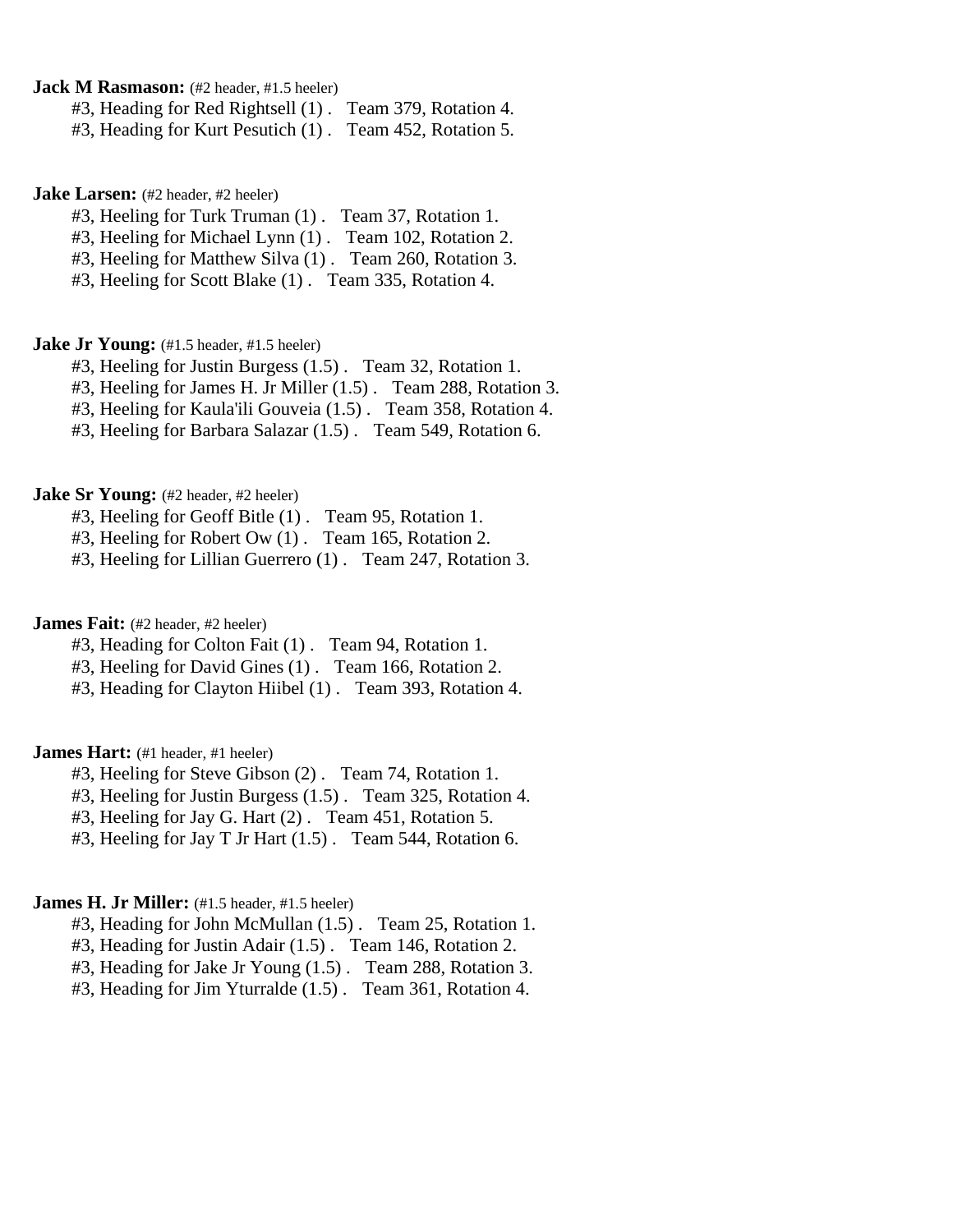**Jamie Fontes:** (#2 header, #2 heeler)

#3, Heading for Karen Russell (1) . Team 232, Rotation 3.

#3, Heading for Royce Brown (1) . Team 557, Rotation 6.

**Jason Krogue:** (#1.5 header, #1.5 heeler)

#3, Heading for Marti McGrew (1) . Team 203, Rotation 3.

#3, Heading for Dave Carlson (1.5) . Team 279, Rotation 3.

#3, Heading for Justin Dean Knittel (1.5) . Team 576, Rotation 6.

#### **Jason Weatherby:** (#2 header, #2 heeler)

#3, Heeling for Justin Mustacchio (1) . Team 18, Rotation 1.

#3, Heeling for Lillian Guerrero (1) . Team 322, Rotation 4.

#3, Heading for Seth Hoyt (1) . Team 500, Rotation 5.

# **Jasper Frost:** (#2 header, #2 heeler)

#3, Heeling for Hope Kell (1) . Team 121, Rotation 2.

#3, Heeling for Colt Bray (1) . Team 189, Rotation 2.

#3, Heeling for Lacey Bullivant (1) . Team 263, Rotation 3.

#3, Heeling for Kaley Schorovsky (1) . Team 512, Rotation 6.

**Jay G. Hart:** (#2 header, #1.5 heeler)

#3, Heeling for Jay T Jr Hart (1.5) . Team 402, Rotation 5.

#3, Heading for James Hart (1) . Team 451, Rotation 5.

# **Jay T Jr Hart:** (#1.5 header, #1.5 heeler)

#3, Heading for Ken Paddock (1.5) . Team 169, Rotation 2.

#3, Heading for Dakota McCurley (1) . Team 281, Rotation 3.

#3, Heading for Jay G. Hart (1.5) . Team 402, Rotation 5.

#3, Heading for James Hart (1) . Team 544, Rotation 6.

# **Jaycee Ford:** (#1 header, #1 heeler)

- #3, Heading for John W. Miller (2) . Team 164, Rotation 2.
- #3, Heading for Triston Benedict (1) . Team 312, Rotation 4.
- #3, Heading for Lee Ford (1) . Team 380, Rotation 4.
- #3, Heading for Patrick Benedict (1.5) . Team 600, Rotation 6.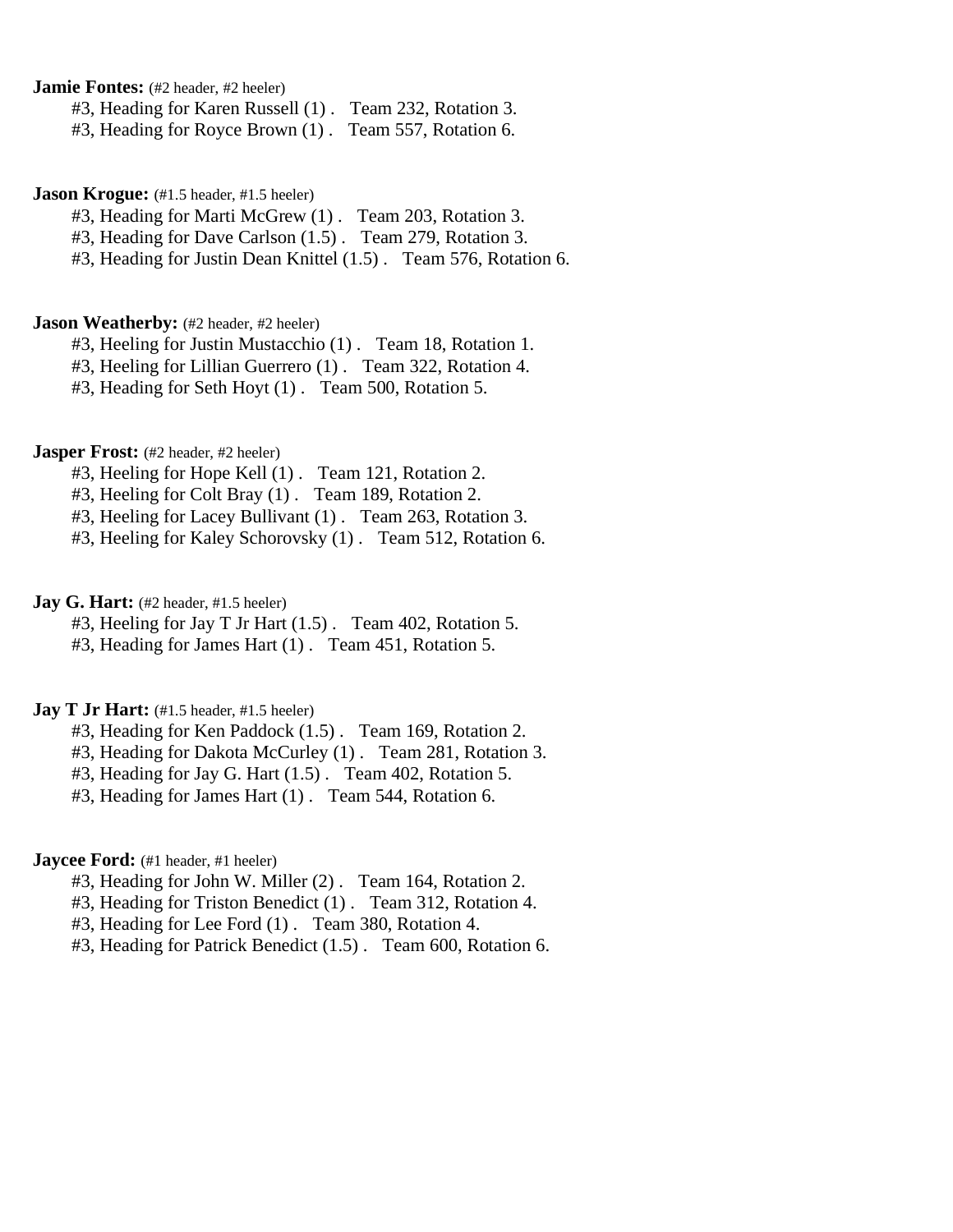# **Jaycee Jacobson:** (#2 header, #2 heeler)

- #3, Heading for Triston Benedict (1) . Team 183, Rotation 2.
- #3, Heading for Kurt Pesutich (1) . Team 256, Rotation 3.
- #3, Heading for TBA TBA (1) . Team 401, Rotation 5.
- #3, Heading for Paul J. Smith (1) . Team 574, Rotation 6.

#### **Jayci Ladner:** (#1 header, #1 heeler)

- #3, Heading for Carl Fernlund (2) . Team 271, Rotation 3.
- #3, Heading for Lawrence Hall (2) . Team 346, Rotation 4.
- #3, Heading for Garrett Gallagher (2) . Team 477, Rotation 5.
- #3, Heading for Lucas Teskey (1.5) . Team 523, Rotation 6.

# **Jeanne Joyce:** (#1 header, #1 heeler)

- #3, Heading for Danny Ridley (1) . Team 465, Rotation 5.
- #3, Heading for Byron E Gibbons (1) . Team 517, Rotation 6.
- #3, Heading for Lisa Scott (1.5) . Team 561, Rotation 6.

# **Jeannie Cardoza:** (#1.5 header, #1.5 heeler)

- #3, Heeling for Cherisess Paige (1) . Team 132, Rotation 2.
- #3, Heeling for Timothy Wolfbrandt (1) . Team 239, Rotation 3.
- #3, Heeling for Kellie Mackin (1.5) . Team 437, Rotation 5.

# **Jeff Bargas:** (#2 header, #2 heeler)

- #3, Heading for Lilly Thompson (1) . Team 42, Rotation 1.
- #3, Heading for Alex Bargas (1) . Team 227, Rotation 3.

**Jeff Staples:** (#2 header, #2 heeler)

#3, Heeling for Cash Juhl (1) . Team 454, Rotation 5.

# **Jeffrey Layne:** (#1 header, #1 heeler)

- #3, Heeling for Carli Jo Truman (1.5) . Team 15, Rotation 1.
- #3, Heeling for Michael Lynn (1) . Team 192, Rotation 2.
- #3, Heeling for Truce Truman (2) . Team 266, Rotation 3.

### **Jennifer Darrough:** (#1.5 header, #1.5 heeler)

- #3, Heeling for Frank Baggiolini (1.5) . Team 78, Rotation 1.
- #3, Heading for Colton Fait (1) . Team 167, Rotation 2.
- #3, Heeling for Bonnie Andrade (1.5) . Team 330, Rotation 4.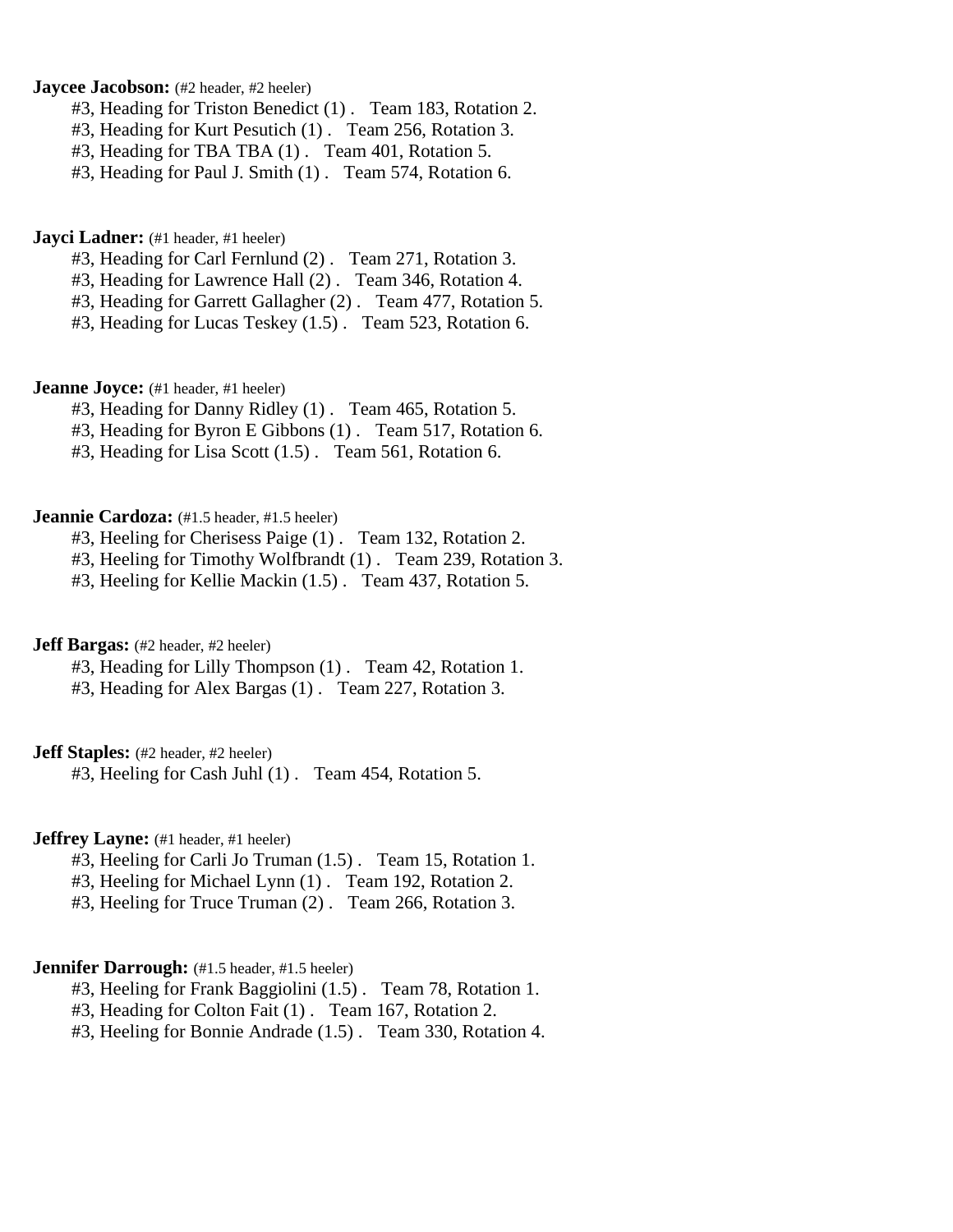# **Jered Rhoden:** (#1.5 header, #1.5 heeler)

- #3, Heeling for Adrienne Wagner (1.5) . Team 45, Rotation 1.
- #3, Heeling for Rick Dirk (1.5) . Team 130, Rotation 2.
- #3, Heeling for Matthew Silva (1) . Team 489, Rotation 5.
- #3, Heeling for Natalie Silva (1) . Team 534, Rotation 6.

### **Jeremy Block:** (#2 header, #2 heeler)

- #3, Heeling for John Lear (1) . Team 53, Rotation 1.
- #3, Heeling for Dan Greenwood (1) . Team 160, Rotation 2.
- #3, Heeling for Wyatt Greenwood (1) . Team 348, Rotation 4.

# **Jeremy Taylor:** (#2 header, #2 heeler)

- #3, Heading for Brooks Pyne (1) . Team 139, Rotation 2.
- #3, Heeling for Rod Taylor (1) . Team 299, Rotation 3.

### **Jerry Griffin:** (#1.5 header, #1.5 heeler)

- #3, Heeling for Howard Scates (1.5) . Team 82, Rotation 1.
- #3, Heading for Curt Sprague (1) . Team 163, Rotation 2.
- #3, Heading for Joe Juneau (1.5) . Team 316, Rotation 4.
- #3, Heading for Danny Ridley (1) . Team 571, Rotation 6.

# **Jerry Ricci:** (#1.5 header, #1.5 heeler)

- #3, Heeling for Marty Powers (1.5) . Team 439, Rotation 5.
- #3, Heeling for Kade McKnight (1.5) . Team 490, Rotation 5.
- #3, Heeling for Adena Gonzalez (1.5) . Team 535, Rotation 6.
- #3, Heeling for Logan Lancaster (1) . Team 580, Rotation 6.

#### **Jessica Lancaster:** (#2 header, #2 heeler)

#3, Heeling for Logan Lancaster (1) . Team 409, Rotation 5.

#### **Jhett Roundy:** (#1.5 header, #1.5 heeler)

- #3, Heeling for Nancy Fernlund (1.5) . Team 138, Rotation 2.
- #3, Heeling for Travis Pyne (1.5) . Team 205, Rotation 3.
- #3, Heeling for Hayley Tebbs (1.5) . Team 283, Rotation 3.
- #3, Heeling for Howard Scates (1.5) . Team 449, Rotation 5.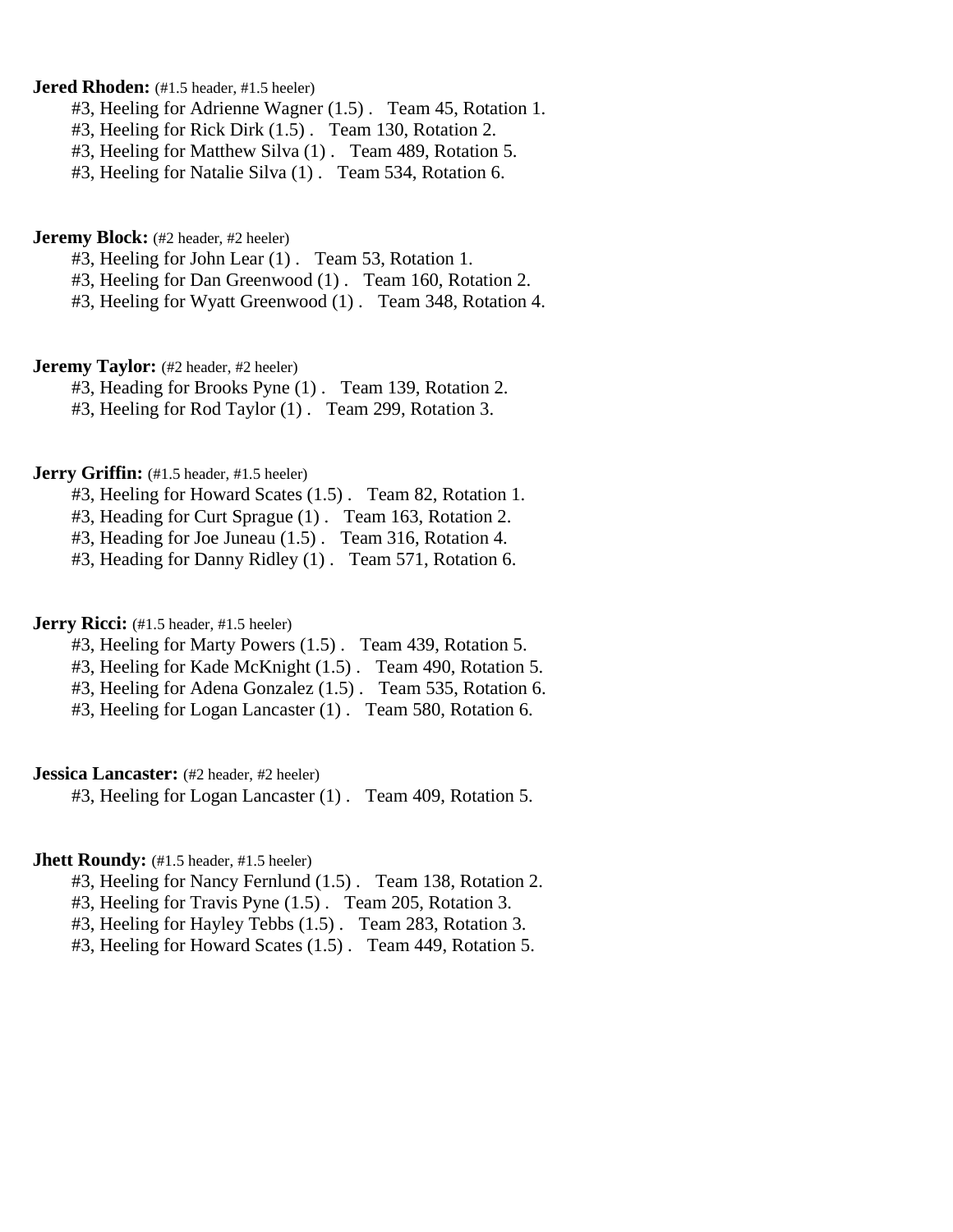# **Jim Hughes:** (#1 header, #1 heeler)

- #3, Heeling for Gary Skym (2) . Team 3, Rotation 1.
- #3, Heading for Mike Williams (2) . Team 66, Rotation 1.
- #3, Heading for Allen Hagens (1.5) . Team 359, Rotation 4.
- #3, Heading for Seth Hoyt (1) . Team 547, Rotation 6.

#### **Jim Yturralde:** (#1.5 header, #1.5 heeler)

- #3, Heeling for Cristie Jones (1.5) . Team 87, Rotation 1.
- #3, Heeling for Anthony Leard (1.5) . Team 185, Rotation 2.
- #3, Heeling for Frank Baggiolini (1.5) . Team 289, Rotation 3.
- #3, Heeling for James H. Jr Miller (1.5) . Team 361, Rotation 4.

# **Jimmy Miranda:** (#1.5 header, #1.5 heeler)

- #3, Heeling for Cuatro Sanchez (1) . Team 229, Rotation 3.
- #3, Heeling for Laurie Ann Diego (1.5) . Team 321, Rotation 4.
- #3, Heeling for Robert Jacintho (1.5) . Team 399, Rotation 4.
- #3, Heading for Casera Silva (1) . Team 450, Rotation 5.

# **Joe Juneau:** (#1.5 header, #1.5 heeler)

- #3, Heeling for Austin Nelson (1.5) . Team 23, Rotation 1.
- #3, Heeling for Jerry Griffin (1.5) . Team 316, Rotation 4.

### **Joe Laxague:** (#1.5 header, #1.5 heeler)

- #3, Heeling for John Laxague (1) . Team 193, Rotation 2.
- #3, Heeling for Mike Umbdenstock (1.5) . Team 267, Rotation 3.
- #3, Heeling for Paul Barnes (1.5) . Team 342, Rotation 4.
- #3, Heeling for Wayne Lund (1.5) . Team 495, Rotation 5.

# **Joe Jr. Vicente:** (#2.5 header, #2 heeler)

- #3, Heeling for Cassidy Quadros (1) . Team 357, Rotation 4.
- #3, Heeling for Natalie Silva (1) . Team 386, Rotation 4.
- #3, Heeling for Matthew Silva (1) . Team 538, Rotation 6.

# **Joey Sanchez:** (#2 header, #2 heeler)

#3, Heeling for Cuatro Sanchez (1) . Team 306, Rotation 4.

### **John Amestoy:** (#2 header, #2 heeler)

- #3, Heeling for Kali Ann Amestoy (1) . Team 407, Rotation 5.
- #3, Heeling for Dan Coverley (1) . Team 496, Rotation 5.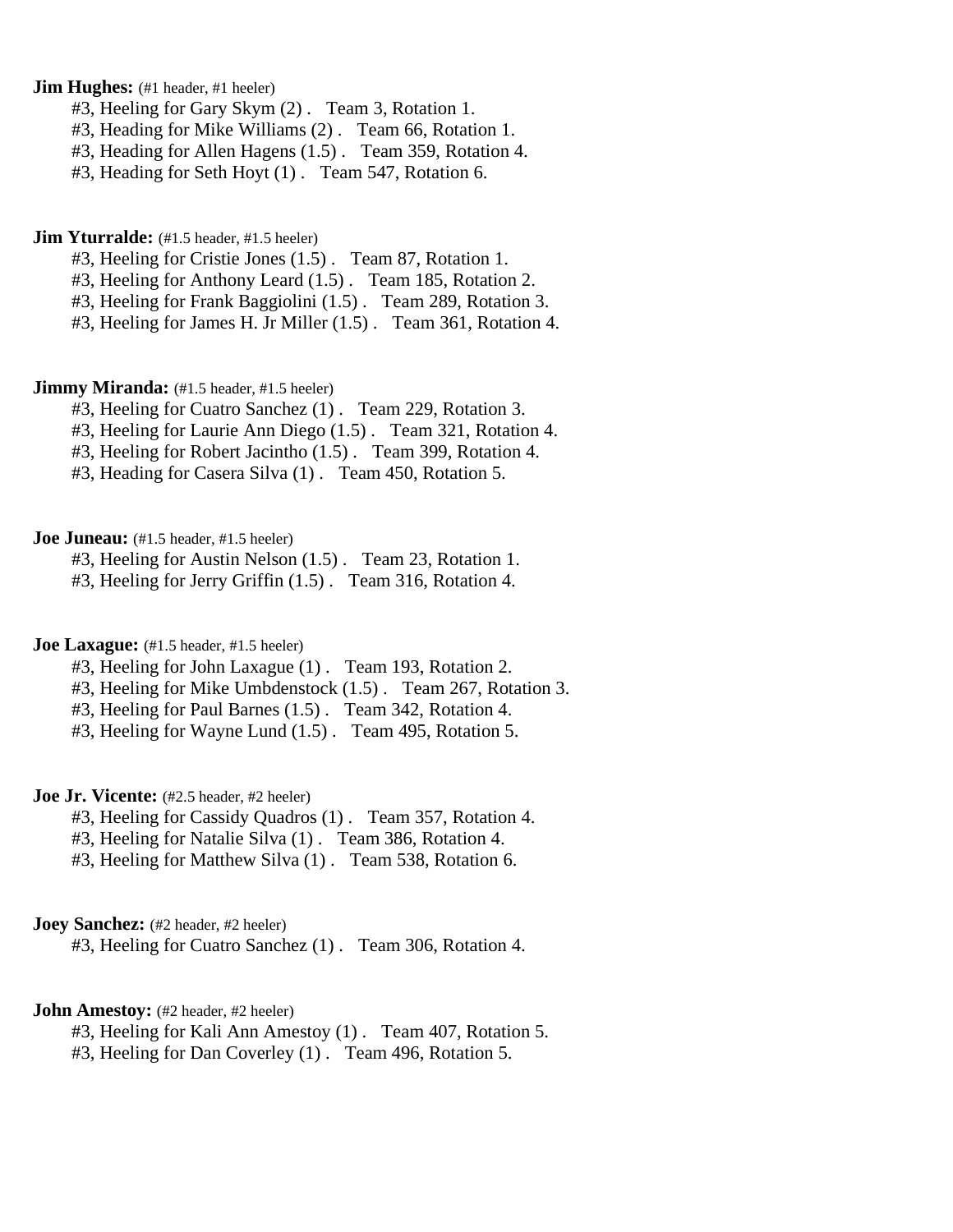**John Laxague:** (#1 header, #1 heeler)

#3, Heading for Dave Tyndall (2) . Team 30, Rotation 1.

#3, Heading for Joe Laxague (1.5) . Team 193, Rotation 2.

#3, Heading for John McMullan (1.5) . Team 268, Rotation 3.

**John Lear:** (#1 header, #1 heeler)

#3, Heading for Jeremy Block (2) . Team 53, Rotation 1.

#3, Heading for Brent Marrell (2) . Team 124, Rotation 2.

**John McMullan:** (#1.5 header, #1.5 heeler)

#3, Heeling for James H. Jr Miller (1.5) . Team 25, Rotation 1.

#3, Heeling for John Laxague (1) . Team 268, Rotation 3.

**John Prito:** (#1.5 header, #1.5 heeler)

#3, Heeling for Rydin Joseph (1) . Team 12, Rotation 1.

#3, Heeling for Branstan Joseph (1) . Team 80, Rotation 1.

#3, Heeling for Kenneth Faborito, Jr (1.5) . Team 151, Rotation 2.

#3, Heeling for Robert Jacintho (1.5) . Team 222, Rotation 3.

### **John H Morris:** (#2.5 header, #2 heeler)

#3, Heeling for Cash Juhl (1) . Team 498, Rotation 5.

# **John W. Miller:** (#2 header, #2 heeler)

- #3, Heeling for Bruce Sherley (1) . Team 92, Rotation 1.
- #3, Heeling for Jaycee Ford (1) . Team 164, Rotation 2.
- #3, Heeling for Matt Bonetti (1) . Team 308, Rotation 4.
- #3, Heeling for Brandon Turos (1) . Team 525, Rotation 6.

### **Jolie Thurston:** (#1 header, #1 heeler)

- #3, Heeling for Chris McKean (1.5) . Team 302, Rotation 4.
- #3, Heeling for Chris Galassini (1) . Team 388, Rotation 4.
- #3, Heeling for Karen Deller (1.5) . Team 435, Rotation 5.
- #3, Heeling for Doug Thurston (1.5) . Team 491, Rotation 5.

# **Jon Platt:** (#2 header, #2 heeler)

#3, Heeling for Turk Truman (1) . Team 529, Rotation 6.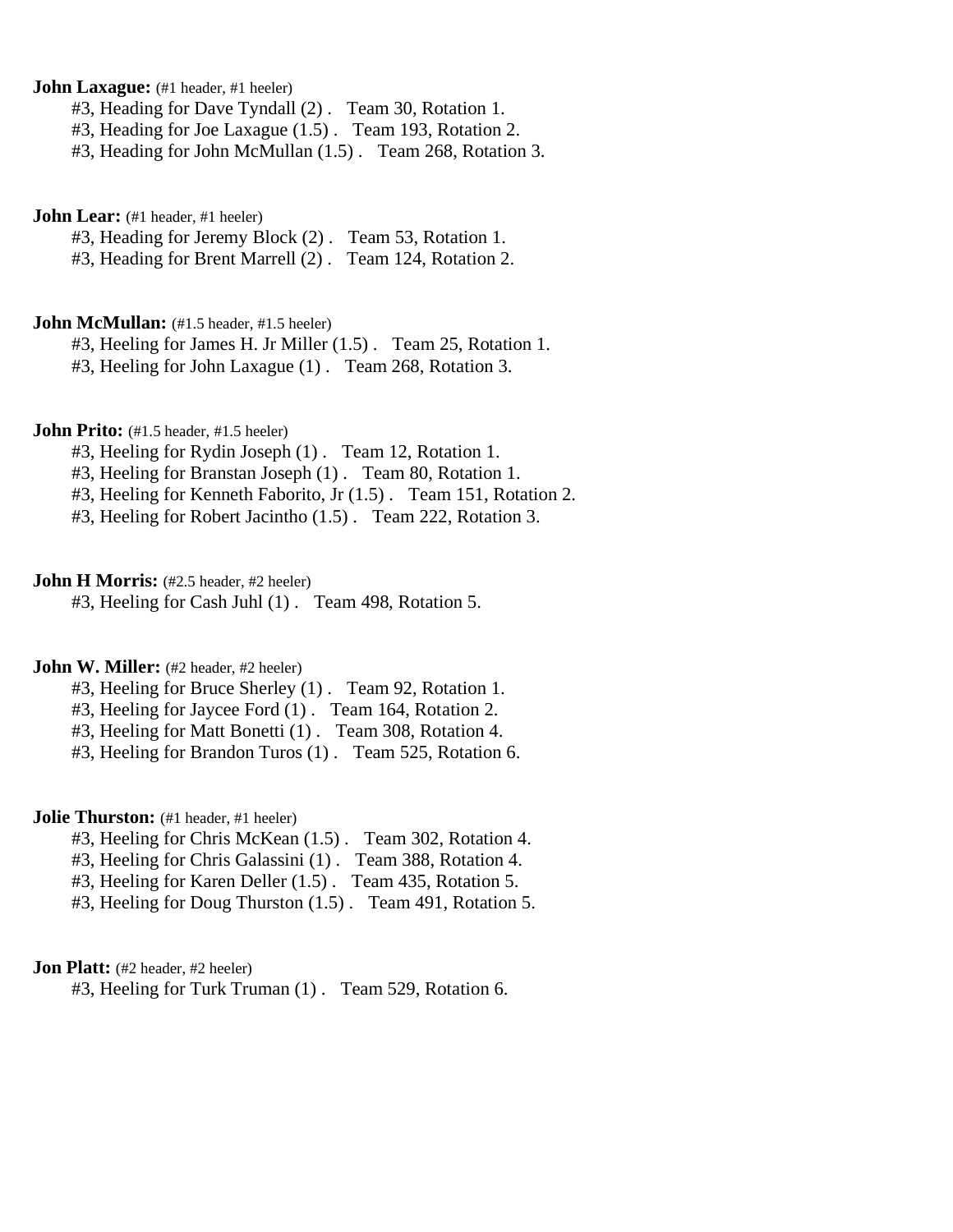# **Jonathan Spears:** (#1 header, #1.5 heeler)

- #3, Heading for Tim L. Wilson (2) . Team 126, Rotation 2.
- #3, Heading for Luis Ramirez (2) . Team 269, Rotation 3.
- #3, Heading for Will Jones (2) . Team 464, Rotation 5.
- #3, Heading for Karen Russell (1) . Team 519, Rotation 6.

# **Joseph Semder:** (#1.5 header, #1.5 heeler)

#3, Heading for Austin Nelson (1.5) . Team 104, Rotation 2.

#3, Heading for Spencer Holt (1.5) . Team 171, Rotation 2.

#### **Josh Lemm:** (#1 header, #1 heeler)

- #3, Heading for Kristen Ceglia (2) . Team 36, Rotation 1.
- #3, Heading for Robert Wilkerson (2) . Team 101, Rotation 2.
- #3, Heading for David Stueve (1.5) . Team 174, Rotation 2.
- #3, Heading for Tim L. Wilson (2) . Team 290, Rotation 3.

### **Joshua Peeso:** (#1 header, #1 heeler)

- #3, Heading for Brandyn Hartfield (2) . Team 35, Rotation 1.
- #3, Heading for Ryan Maxwell (1.5) . Team 122, Rotation 2.
- #3, Heading for Billy Hammett (2) . Team 190, Rotation 2.
- #3, Heading for Seth Sanders (2) . Team 343, Rotation 4.

# **Joy Perezchica:** (#1 header, #1 heeler)

- #3, Heeling for Kellie Wears (1) . Team 11, Rotation 1.
- #3, Heading for Laura Gomes Xavier (1) . Team 344, Rotation 4.

### **JP Medeiros:** (#2 header, #2 heeler)

- #3, Heeling for Kaylee Medeiros (1) . Team 39, Rotation 1.
- #3, Heeling for Bethanie Bray (1) . Team 103, Rotation 2.
- #3, Heeling for Kenny Joling (1) . Team 182, Rotation 2.

# **Justin Adair:** (#1.5 header, #1.5 heeler)

- #3, Heeling for Kash Chico (1.5) . Team 2, Rotation 1.
- #3, Heeling for Daniel Alviso (1.5) . Team 59, Rotation 1.
- #3, Heeling for James H. Jr Miller (1.5) . Team 146, Rotation 2.
- #3, Heeling for Larry King (1.5) . Team 216, Rotation 3.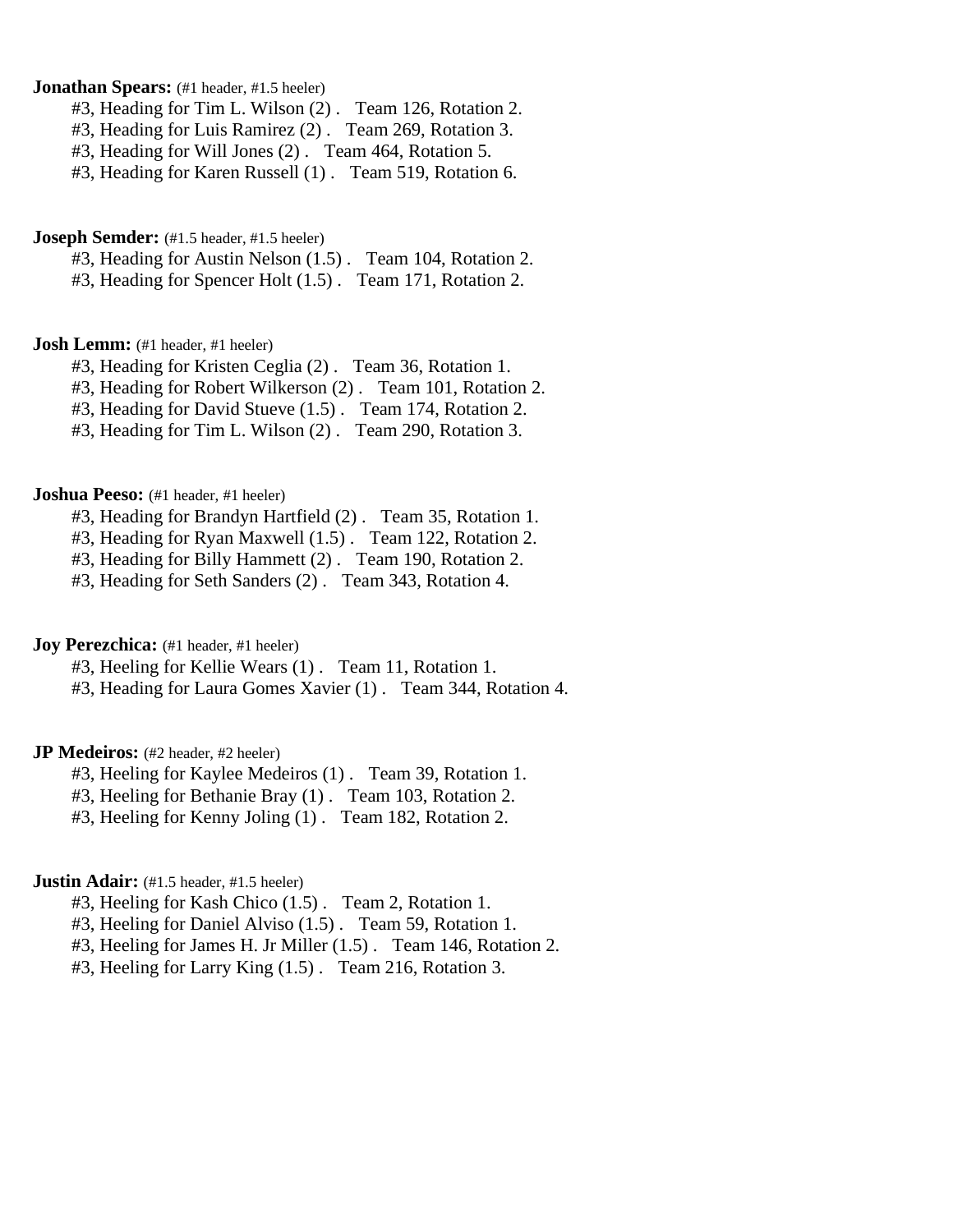# **Justin Burgess:**  $(#1.5 \text{ header}, #1.5 \text{ header})$

- #3, Heading for Jake Jr Young (1.5) . Team 32, Rotation 1.
- #3, Heading for Riley Currin (1.5) . Team 98, Rotation 1.
- #3, Heading for David M. Burgess (1.5) . Team 170, Rotation 2.
- #3, Heading for James Hart (1) . Team 325, Rotation 4.

#### **Justin Mustacchio:** (#1 header, #1 heeler)

- #3, Heading for Jason Weatherby (2) . Team 18, Rotation 1.
- #3, Heading for Artemio Semder (2) . Team 272, Rotation 3.
- #3, Heading for Kristen Ceglia (2) . Team 347, Rotation 4.

### **Justin Wight:** (#2 header, #2 heeler)

- #3, Heeling for Lenai Branco (1) . Team 13, Rotation 1.
- #3, Heeling for Lillian Guerrero (1) . Team 71, Rotation 1.
- #3, Heeling for Brylei Pearson (1) . Team 208, Rotation 3.
- #3, Heeling for Bruce Sherley (1) . Team 328, Rotation 4.

# **Justin Dean Knittel:** (#1.5 header, #1.5 heeler)

- #3, Heeling for Netty Ehrke (1.5) . Team 111, Rotation 2.
- #3, Heeling for Cristie Jones (1.5) . Team 258, Rotation 3.
- #3, Heeling for Lyle D Knittel (1.5) . Team 334, Rotation 4.
- #3, Heeling for Jason Krogue (1.5) . Team 576, Rotation 6.

# **Kade McKnight:** (#1.5 header, #1.5 heeler)

- #3, Heading for Rossin Baldwin (1.5) . Team 123, Rotation 2.
- #3, Heading for Jace Harry (1.5) . Team 309, Rotation 4.
- #3, Heading for Jerry Ricci  $(1.5)$ . Team 490, Rotation 5.
- #3, Heeling for Stix Lee (1.5) . Team 555, Rotation 6.

### **Kale Knittle:** (#1.5 header, #1.5 heeler)

- #3, Heeling for Theresa Lambert (1.5) . Team 431, Rotation 5.
- #3, Heading for Renie Knittle (1.5) . Team 553, Rotation 6.
- #3, Heading for Larry F. Miller (1.5) . Team 596, Rotation 6.

#### **Kale Onaka:** (#2.5 header, #2 heeler)

- #3, Heeling for Cuatro Sanchez (1) . Team 158, Rotation 2.
- #3, Heeling for Rydin Joseph (1) . Team 246, Rotation 3.
- #3, Heeling for Nahea Aguiar (1) . Team 438, Rotation 5.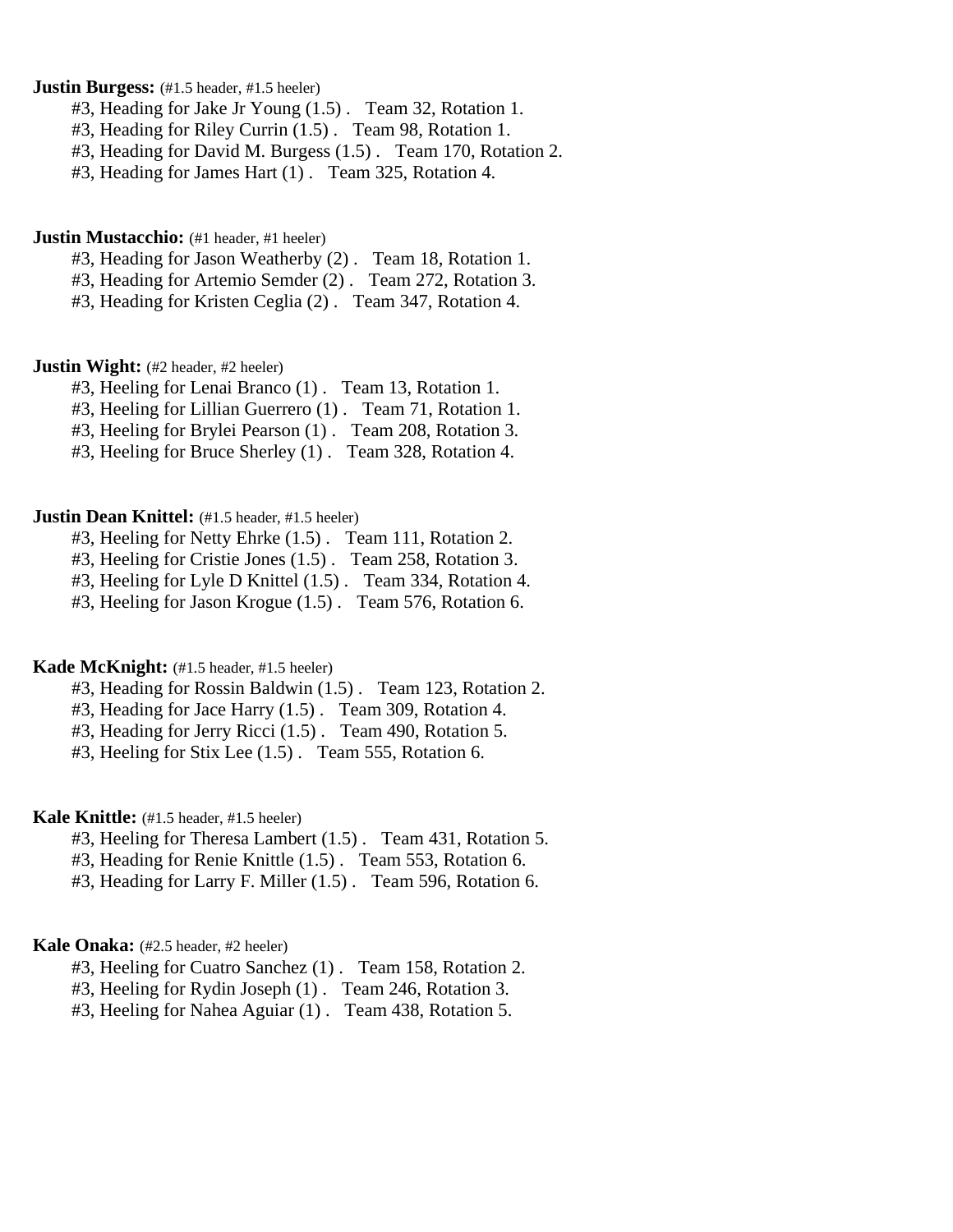# **Kaley Schorovsky:** (#1 header, #1 heeler)

- #3, Heading for Wyatt Bullivant (2) . Team 187, Rotation 2.
- #3, Heading for Jasper Frost (2) . Team 512, Rotation 6.
- #3, Heading for Colton Suther (2) . Team 554, Rotation 6.
- #3, Heading for Jacek Frost (2) . Team 597, Rotation 6.

### **Kali Ann Amestoy:** (#1 header, #1 heeler)

- #3, Heading for John Amestoy (2) . Team 407, Rotation 5.
- #3, Heading for Brody Grashuis (2) . Team 460, Rotation 5.
- #3, Heading for Doug Curtis (1.5) . Team 588, Rotation 6.

# **Kalia Medeiros:** (#2 header, #1.5 heeler)

- #3, Heading for TBA TBA (1) . Team 219, Rotation 3.
- #3, Heeling for Corey Silva (1.5) . Team 336, Rotation 4.
- #3, Heading for Owen Flores (1) . Team 395, Rotation 4.
- #3, Heading for Casera Silva  $(1)$ . Team 594, Rotation 6.

### **Karen Deller:** (#1.5 header, #1.5 heeler)

- #3, Heading for Hailey Hicks (1.5) . Team 360, Rotation 4.
- #3, Heading for Jolie Thurston (1) . Team 435, Rotation 5.
- #3, Heading for Gavin Rossi (1) . Team 536, Rotation 6.
- #3, Heeling for Lori L Nevis (1.5) . Team 590, Rotation 6.

# **Karen Dias:** (#3 header, #2 heeler)

- #3, Heeling for Michael Lynn (1) . Team 26, Rotation 1.
- #3, Heeling for Trevor Alexander (1) . Team 136, Rotation 2.
- #3, Heeling for Brenda Cardoza (1) . Team 488, Rotation 5.
- #3, Heeling for Carly Cardoza (1) . Team 537, Rotation 6.

# **Karen Russell:** (#1 header, #1 heeler)

- #3, Heeling for Leslie Davenport (2) . Team 86, Rotation 1.
- #3, Heeling for Jamie Fontes (2) . Team 232, Rotation 3.
- #3, Heeling for Jonathan Spears (1) . Team 519, Rotation 6.

#### **Karie Tidwell:** (#1 header, #1 heeler)

- #3, Heeling for Savanna Ayres (1) . Team 180, Rotation 2.
- #3, Heeling for Shantel Joling (1) . Team 301, Rotation 4.
- #3, Heading for Cotton Tidwell (1.5) . Team 433, Rotation 5.
- #3, Heeling for Chaney Tidwell (2) . Team 508, Rotation 6.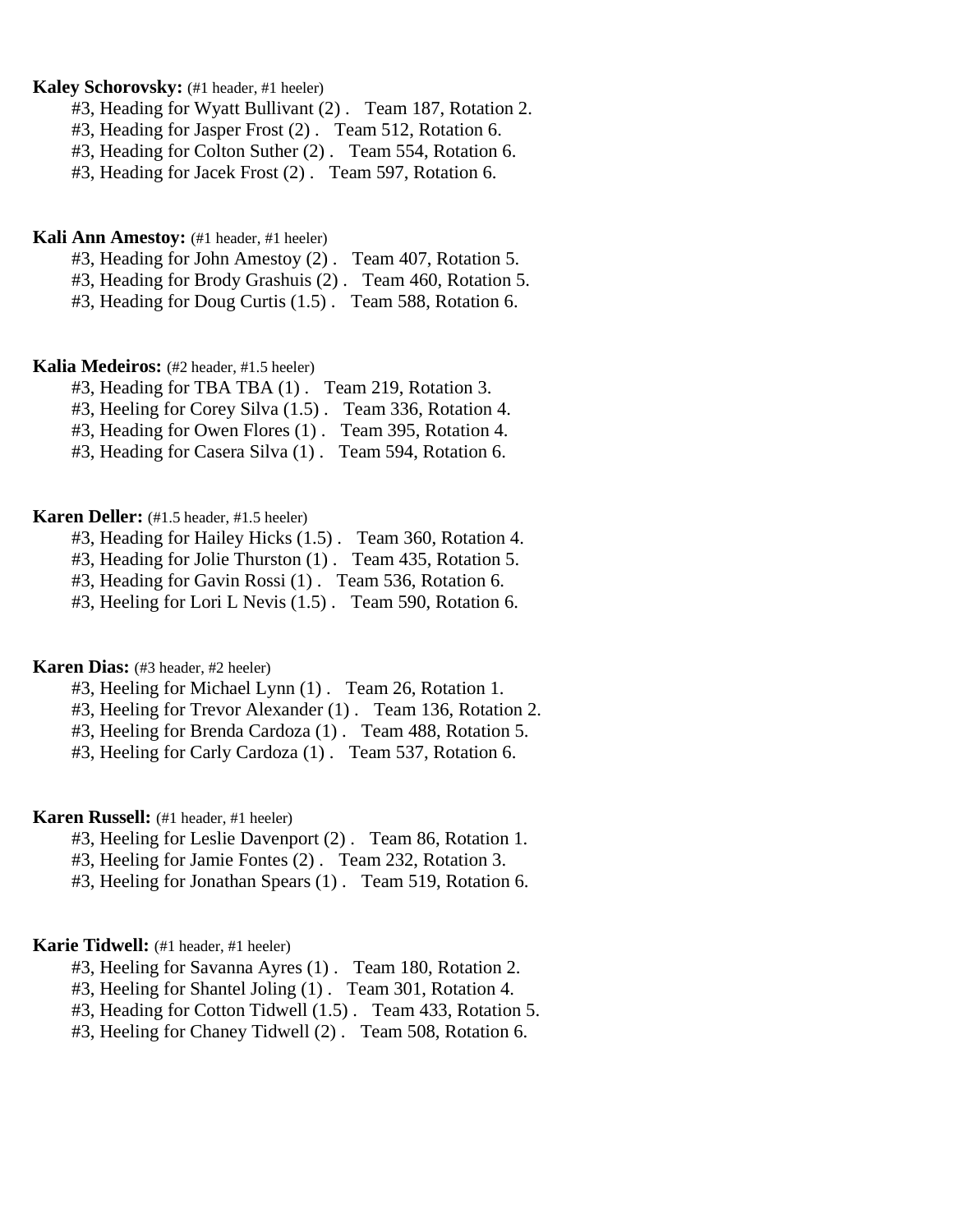# **Karsyn Patterson:** (#1 header, #1 heeler)

- #3, Heeling for Kendall Patterson (2) . Team 63, Rotation 1.
- #3, Heeling for Lenai Branco (1) . Team 137, Rotation 2.
- #3, Heeling for Trevor Alexander (1) . Team 237, Rotation 3.
- #3, Heeling for Kellie Mackin (1.5) . Team 497, Rotation 5.

#### **Kash Chico:** (#1.5 header, #1.5 heeler)

- #3, Heading for Justin Adair (1.5) . Team 2, Rotation 1.
- #3, Heading for Kevin Endres (1.5) . Team 60, Rotation 1.
- #3, Heading for Ron Iriart (1.5) . Team 212, Rotation 3.
- #3, Heading for Daniel Alviso (1.5) . Team 339, Rotation 4.

### **Kassey Hanoa:** (#1.5 header, #1.5 heeler)

- #3, Heading for Bobby DeMattos (1) . Team 414, Rotation 5.
- #3, Heading for Patrick Benedict (1.5) . Team 429, Rotation 5.
- #3, Heading for Peter Andrade (1.5) . Team 499, Rotation 5.
- #3, Heading for Blayk Hanoa (1) . Team 570, Rotation 6.

# **Kasy Baker:** (#1.5 header, #1.5 heeler)

- #3, Heeling for Scott Blake (1) . Team 56, Rotation 1.
- #3, Heeling for Kaula'ili Gouveia (1.5) . Team 148, Rotation 2.
- #3, Heeling for Doug Thurston (1.5) . Team 218, Rotation 3.
- #3, Heeling for Adena Gonzalez (1.5) . Team 579, Rotation 6.

#### **Kaula'ili Gouveia:** (#1.5 header, #1.5 heeler)

- #3, Heading for Duane Shimogawa (1.5) . Team 44, Rotation 1.
- #3, Heading for Kasy Baker (1.5) . Team 148, Rotation 2.
- #3, Heading for Allen Hoy (1.5) . Team 286, Rotation 3.
- #3, Heading for Jake Jr Young (1.5) . Team 358, Rotation 4.

# **Kayla Allen:** (#1 header, #1 heeler)

- #3, Heeling for Rossin Baldwin (1.5) . Team 416, Rotation 5.
- #3, Heading for Murvin Hicks (2) . Team 469, Rotation 5.
- #3, Heading for Brent Marrell (2) . Team 522, Rotation 6.
- #3, Heading for Hailey Hicks (1.5) . Team 565, Rotation 6.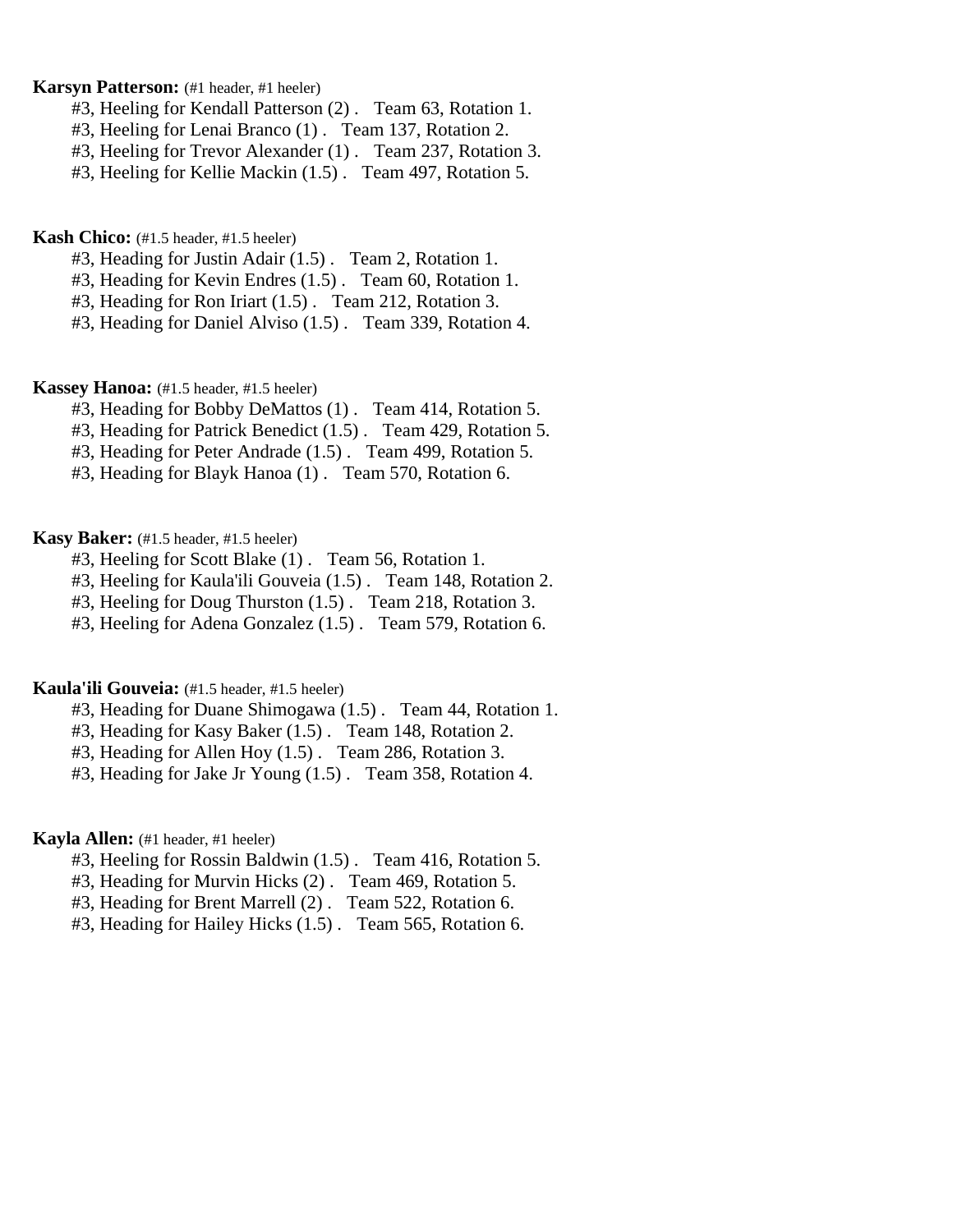# **Kaylee Medeiros:** (#1 header, #1 heeler)

- #3, Heading for JP Medeiros (2) . Team 39, Rotation 1.
- #3, Heading for Chaney Tidwell (2) . Team 105, Rotation 2.
- #3, Heeling for Haley Stringfellow (1.5) . Team 177, Rotation 2.
- #3, Heading for Cotton Tidwell (1.5) . Team 300, Rotation 3.

### **Kaylei Davis:** (#1 header, #1 heeler)

- #3, Heading for Luke McMullen (1) . Team 81, Rotation 1.
- #3, Heading for Red Rightsell (1) . Team 270, Rotation 3.
- #3, Heading for Danny Rice (2) . Team 345, Rotation 4.
- #3, Heading for Suzzanne Fullerton (1.5) . Team 478, Rotation 5.

### **Kellie Mackin:** (#1.5 header, #1.5 heeler)

- #3, Heading for Cody Barnard (1.5) . Team 390, Rotation 4.
- #3, Heading for Jeannie Cardoza (1.5) . Team 437, Rotation 5.
- #3, Heading for Karsyn Patterson (1) . Team 497, Rotation 5.
- #3, Heading for Dave Carlson (1.5) . Team 583, Rotation 6.

# **Kellie Wears:** (#1 header, #1 heeler)

- #3, Heading for Joy Perezchica (1) . Team 11, Rotation 1.
- #3, Heading for Laura Gomes Xavier (1) . Team 129, Rotation 2.
- #3, Heading for Mike Williams (2) . Team 198, Rotation 2.

# **Kellsea Medeiros:** (#1 header, #1 heeler)

- #3, Heading for Corey Silva (1.5) . Team 88, Rotation 1.
- #3, Heading for Ryder Winn (2) . Team 403, Rotation 5.

# **Ken Hasenbank:** (#1.5 header, #1.5 heeler)

- #3, Heeling for Dean Harrington (1.5) . Team 285, Rotation 3.
- #3, Heeling for Rayna Currin (1) . Team 556, Rotation 6.

### **Ken Paddock:** (#1.5 header, #1.5 heeler)

- #3, Heeling for Taylor Xavier (1.5) . Team 31, Rotation 1.
- #3, Heeling for Cassidy Quadros (1) . Team 96, Rotation 1.
- #3, Heeling for Jay T Jr Hart (1.5) . Team 169, Rotation 2.
- #3, Heeling for Dakota McCurley (1) . Team 354, Rotation 4.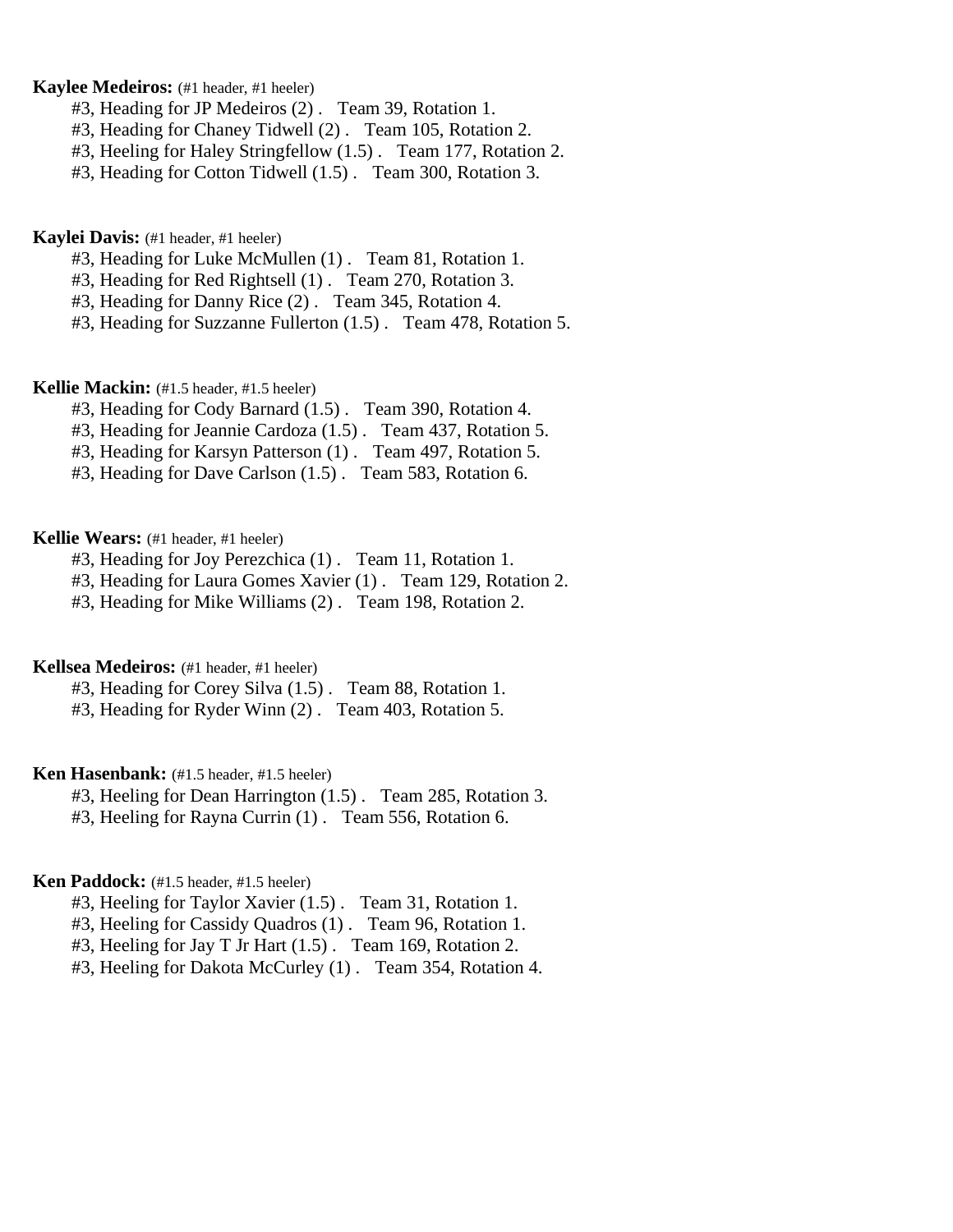# **Kendall Patterson:** (#2 header, #2 heeler)

- #3, Heeling for Trevor Alexander (1) . Team 6, Rotation 1.
- #3, Heading for Karsyn Patterson (1) . Team 63, Rotation 1.
- #3, Heading for Dakota McCurley (1) . Team 135, Rotation 2.

# **Kenneth Faborito, Jr:** (#1.5 header, #1.5 heeler)

- #3, Heading for Branstan Joseph (1) . Team 21, Rotation 1.
- #3, Heading for John Prito (1.5) . Team 151, Rotation 2.
- #3, Heading for Corey Silva (1.5) . Team 261, Rotation 3.

### **Kenny Joling:** (#1 header, #1 heeler)

- #3, Heeling for Shantel Joling (1) . Team 43, Rotation 1.
- #3, Heeling for Savanna Ayres (1) . Team 110, Rotation 2.
- #3, Heading for JP Medeiros (2) . Team 182, Rotation 2.

# **Kent McDonnell:** (#1 header, #1 heeler)

- #3, Heeling for Cyle Coatney (1) . Team 425, Rotation 5.
- #3, Heeling for Matt Bonetti (1) . Team 487, Rotation 5.
- #3, Heeling for Lyle D Knittel (1.5) . Team 563, Rotation 6.

# **Kevin Endres:** (#1.5 header, #1.5 heeler)

- #3, Heeling for Kash Chico (1.5) . Team 60, Rotation 1.
- #3, Heeling for Howard Scates (1.5) . Team 350, Rotation 4.
- #3, Heeling for Bruce Sherley (1) . Team 421, Rotation 5.

#### **Kim Hicks:** (#1 header, #1 heeler)

- #3, Heeling for Leslie Davenport (2) . Team 436, Rotation 5.
- #3, Heeling for Barbara Salazar (1.5) . Team 492, Rotation 5.
- #3, Heeling for Murvin Hicks (2) . Team 539, Rotation 6.

# **Kim Kent:** (#2 header, #1.5 heeler)

- #3, Heading for Tige Fiedor (1) . Team 85, Rotation 1.
- #3, Heeling for Christal Fiedor (1.5) . Team 230, Rotation 3.
- #3, Heeling for Shyann Wilson (1.5) . Team 307, Rotation 4.
- #3, Heading for Danny Ridley (1) . Team 418, Rotation 5.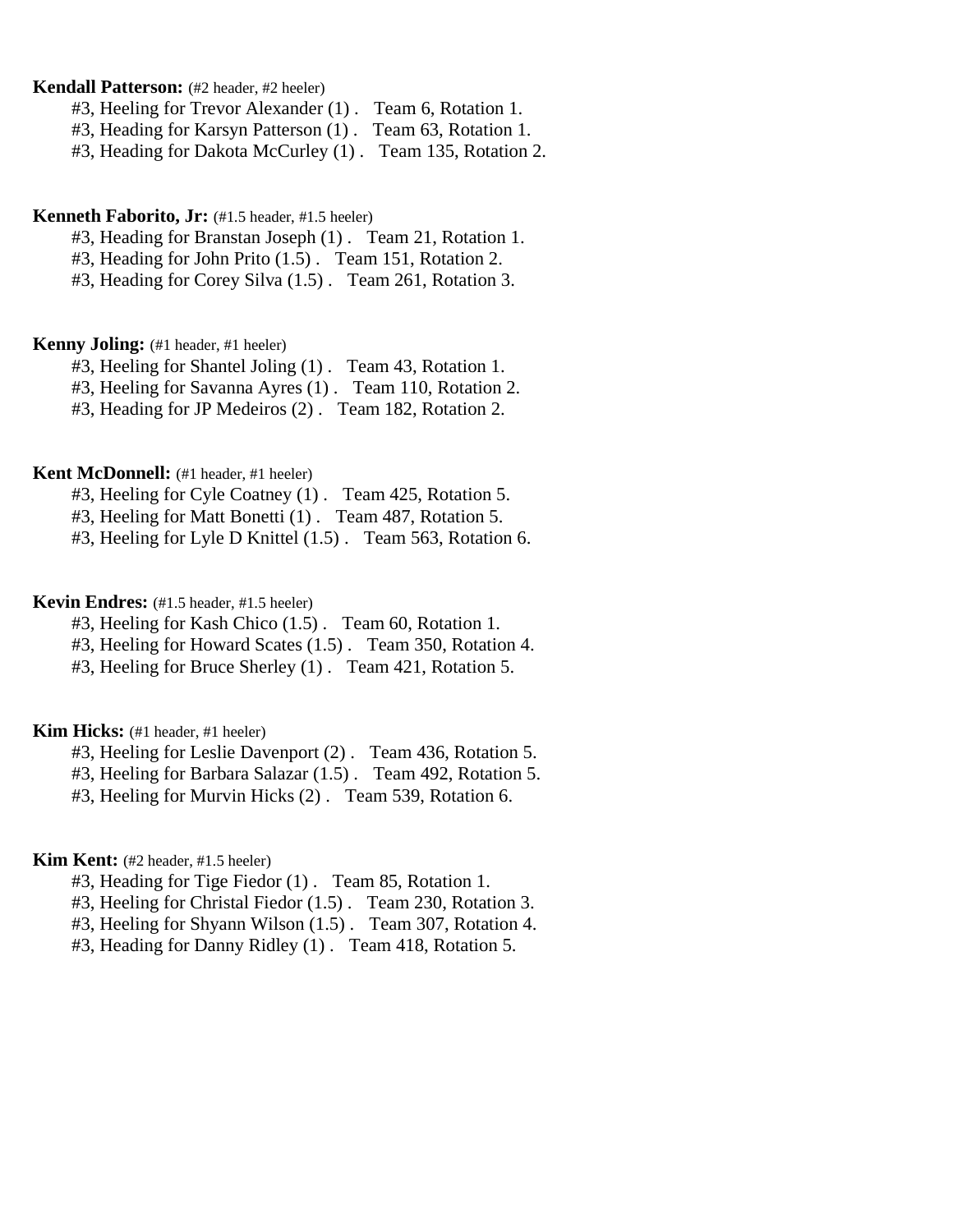# **Kim Robinson:** (#1 header, #1 heeler)

- #3, Heeling for Shelly Winn (2) . Team 99, Rotation 1.
- #3, Heeling for Riley Robinson (2) . Team 145, Rotation 2.
- #3, Heeling for Amee Roundy (2) . Team 224, Rotation 3.
- #3, Heeling for Hayley Tebbs (1.5) . Team 282, Rotation 3.

**Kim Say:** (#1.5 header, #1.5 heeler)

#3, Heading for Allen Hoy (1.5) . Team 47, Rotation 1.

#3, Heading for Roger Chancellor (1.5) . Team 140, Rotation 2.

# **Kristen Ceglia:** (#2 header, #2 heeler)

- #3, Heeling for Josh Lemm (1) . Team 36, Rotation 1.
- #3, Heeling for Justin Mustacchio (1) . Team 347, Rotation 4.
- #3, Heading for Saul Lopez (1) . Team 434, Rotation 5.
- #3, Heading for TBA TBA (1) . Team 459, Rotation 5.

### **Kristin Juhl:** (#1.5 header, #1.5 heeler)

- #3, Heading for Cayla Seltz (1) . Team 293, Rotation 3.
- #3, Heeling for Robert Jacintho (1.5) . Team 446, Rotation 5.
- #3, Heeling for Hannah Morris (1.5) . Team 501, Rotation 6.
- #3, Heeling for Cash Juhl (1) . Team 586, Rotation 6.

#### **Kurt Pesutich:** (#1 header, #1 heeler)

- #3, Heeling for Jaycee Jacobson (2) . Team 256, Rotation 3.
- #3, Heeling for Barbara Salazar (1.5) . Team 391, Rotation 4.
- #3, Heeling for Jack M Rasmason (2) . Team 452, Rotation 5.
- #3, Heeling for Cyle Coatney (1) . Team 575, Rotation 6.

# Lacey Bullivant: (#1 header, #1 heeler)

- #3, Heading for Jacek Frost (2) . Team 51, Rotation 1.
- #3, Heading for Jasper Frost (2) . Team 263, Rotation 3.
- #3, Heading for Wyatt Bullivant (2) . Team 338, Rotation 4.
- #3, Heading for Colby Scott Smith (2) . Team 573, Rotation 6.

#### Laney Moore: (#1 header, #1 heeler)

- #3, Heading for Hannah Solesbee (1.5) . Team 363, Rotation 4.
- #3, Heading for Sarah Moore (1) . Team 453, Rotation 5.
- #3, Heading for Garrett Gallagher (2) . Team 513, Rotation 6.
- #3, Heading for Steve Rockwood (2) . Team 562, Rotation 6.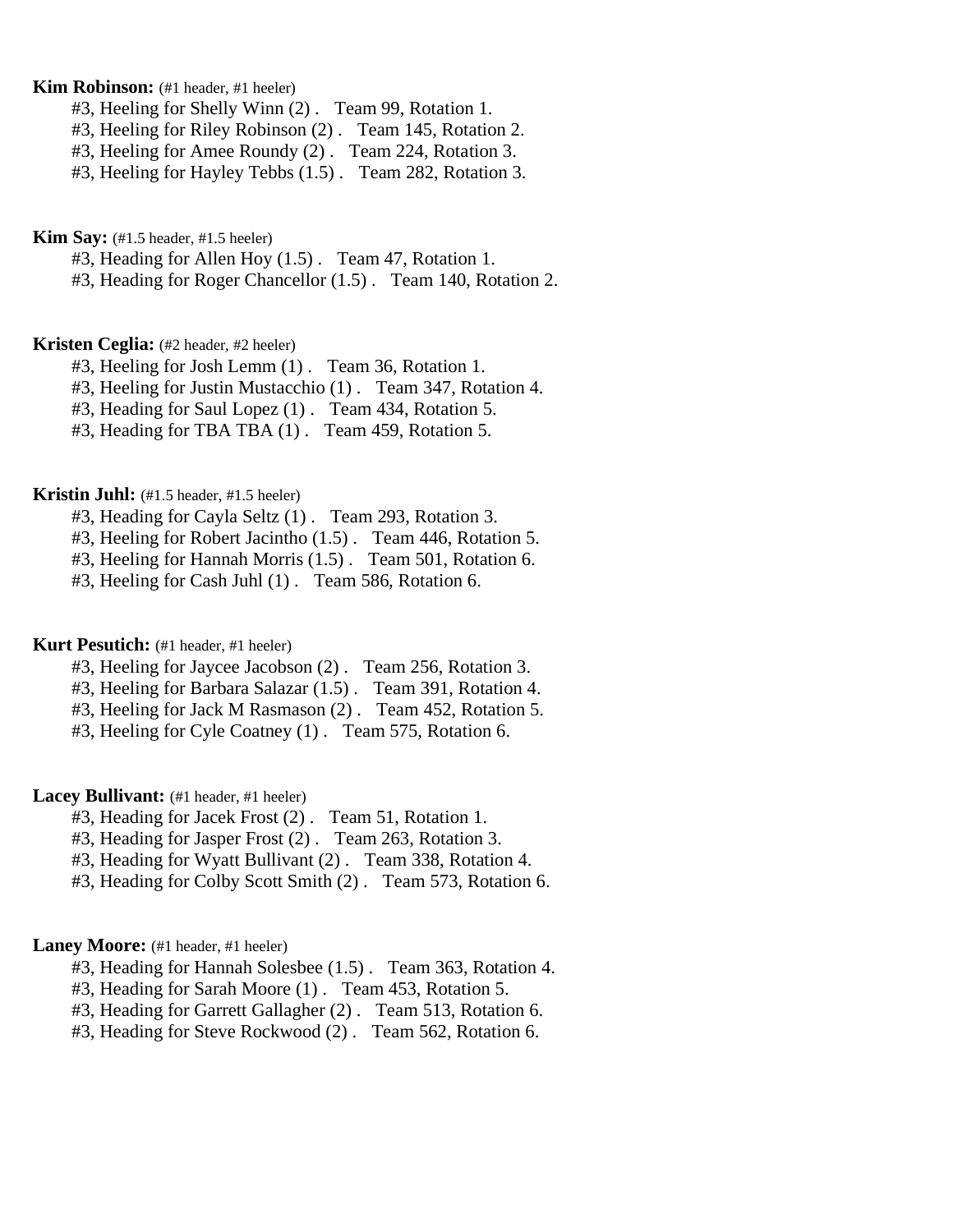Larry King: (#1.5 header, #1.5 heeler)

#3, Heading for Lee Ford (1) . Team 54, Rotation 1.

#3, Heading for Justin Adair (1.5) . Team 216, Rotation 3.

Larry McGrady: (#2 header, #1.5 heeler)

#3, Heeling for Sofie Ten Broek (1.5) . Team 373, Rotation 4.

#3, Heeling for Nora Jean Oflaherty (1) . Team 400, Rotation 4.

#3, Heading for Gavin Rossi (1) . Team 516, Rotation 6.

**Larry E. Cross:** (#1.5 header, #1.5 heeler)

#3, Heeling for Paul Barnes (1.5) . Team 115, Rotation 2.

#3, Heeling for Jack Lewis (1.5) . Team 215, Rotation 3.

Larry F. Miller: (#1.5 header, #1.5 heeler)

#3, Heading for Renie Knittle (1.5) . Team 456, Rotation 5.

#3, Heeling for Theresa Lambert (1.5) . Team 552, Rotation 6.

#3, Heeling for Kale Knittle (1.5) . Team 596, Rotation 6.

Laura Gomes Xavier: (#1 header, #1 heeler)

#3, Heeling for Bonnie Andrade (1.5) . Team 65, Rotation 1.

#3, Heeling for Kellie Wears (1) . Team 129, Rotation 2.

#3, Heeling for Taylor Xavier (1.5) . Team 197, Rotation 2.

#3, Heeling for Joy Perezchica (1) . Team 344, Rotation 4.

Lauren Costa: (#1 header, #1 heeler)

#3, Heading for Daniel Alviso (1.5) . Team 264, Rotation 3.

#3, Heeling for Randy Pennebaker (2) . Team 367, Rotation 4.

Laurie Ann Diego: (#1.5 header, #1.5 heeler)

#3, Heading for Duane Shimogawa (1.5) . Team 106, Rotation 2.

#3, Heading for Jimmy Miranda (1.5) . Team 321, Rotation 4.

#3, Heeling for Tiana Gomes (1) . Team 455, Rotation 5.

#3, Heading for Casera Silva (1) . Team 505, Rotation 6.

# Lawrence Hall: (#2 header, #2 heeler)

#3, Heeling for Jayci Ladner (1) . Team 346, Rotation 4.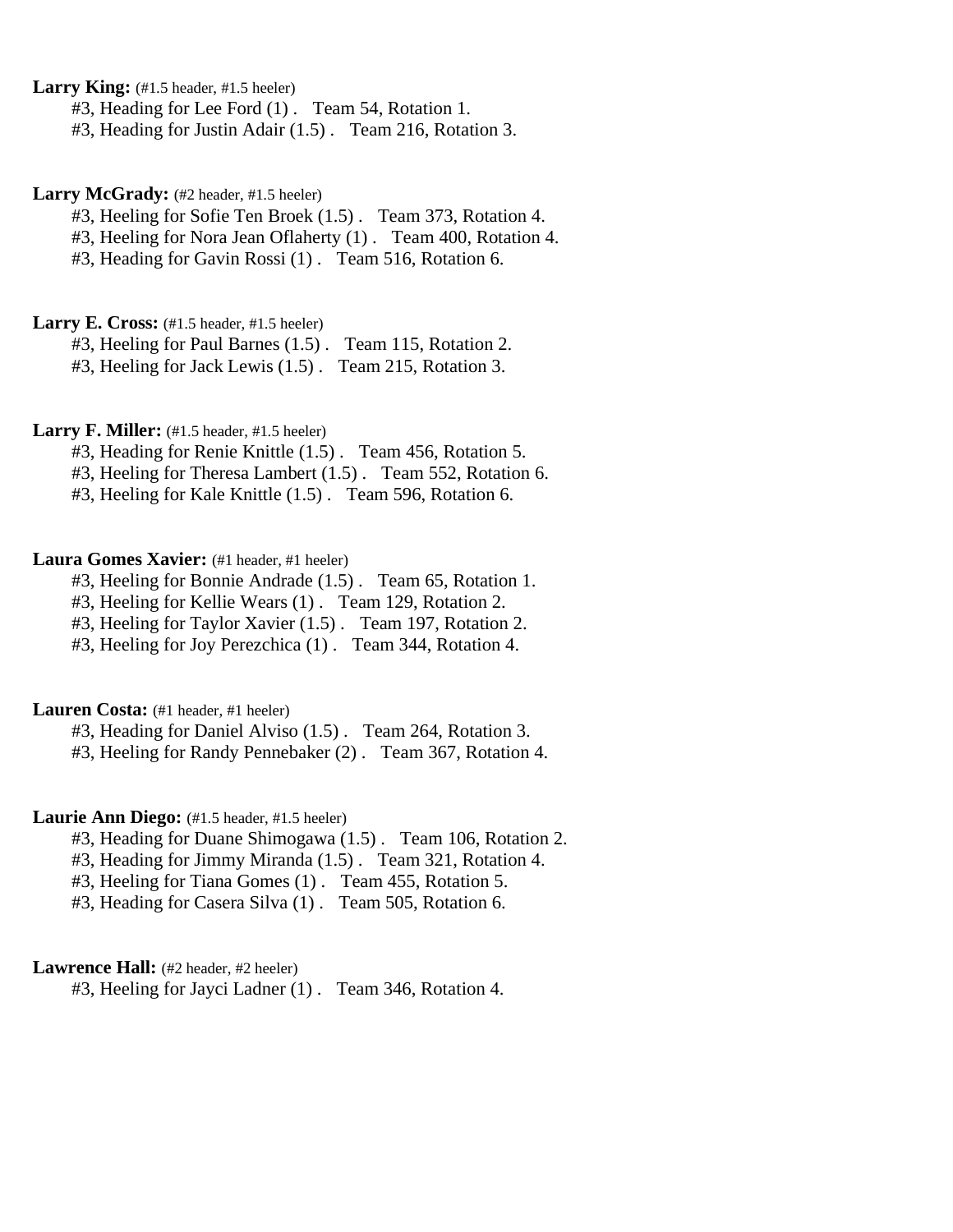# Lee Ford: (#1 header, #1 heeler)

- #3, Heeling for Larry King (1.5) . Team 54, Rotation 1.
- #3, Heeling for Gary Skym (2) . Team 125, Rotation 2.
- #3, Heeling for Jaycee Ford (1) . Team 380, Rotation 4.
- #3, Heeling for Patrick Benedict (2) . Team 507, Rotation 6.

#### Lee Legasey: (#2 header, #2 heeler)

#3, Heeling for Sarah Simons (1) . Team 351, Rotation 4.

### Lenai Branco: (#1 header, #1 heeler)

- #3, Heading for Justin Wight (2) . Team 13, Rotation 1.
- #3, Heading for Karsyn Patterson (1) . Team 137, Rotation 2.
- #3, Heading for Sophia Fowler (2) . Team 280, Rotation 3.

### Leonard Messersmith: (#1.5 header, #1.5 heeler)

- #3, Heeling for Dean Harrington (1.5) . Team 362, Rotation 4.
- #3, Heeling for Christal Fiedor (1.5) . Team 476, Rotation 5.

# Les Wideman: (#1 header, #1 heeler)

- #3, Heading for Seth Hoyt (1) . Team 387, Rotation 4.
- #3, Heading for Travis Bentley (2) . Team 430, Rotation 5.
- #3, Heading for Steve Reeves (2) . Team 518, Rotation 6.
- #3, Heading for Allen Hagens (1.5) . Team 560, Rotation 6.

# Leslie Davenport: (#2 header, #2 heeler)

- #3, Heading for Karen Russell (1) . Team 86, Rotation 1.
- #3, Heading for Alex Bargas (1) . Team 297, Rotation 3.
- #3, Heading for Kim Hicks (1) . Team 436, Rotation 5.

# Lilia Keakealani: (#1.5 header, #1.5 heeler)

- #3, Heading for Jace Harry (1.5) . Team 413, Rotation 5.
- #3, Heading for Cash Prettyman (1.5) . Team 466, Rotation 5.
- #3, Heading for Casera Silva (1) . Team 551, Rotation 6.
- #3, Heading for Peter Andrade (1.5) . Team 601, Rotation 6.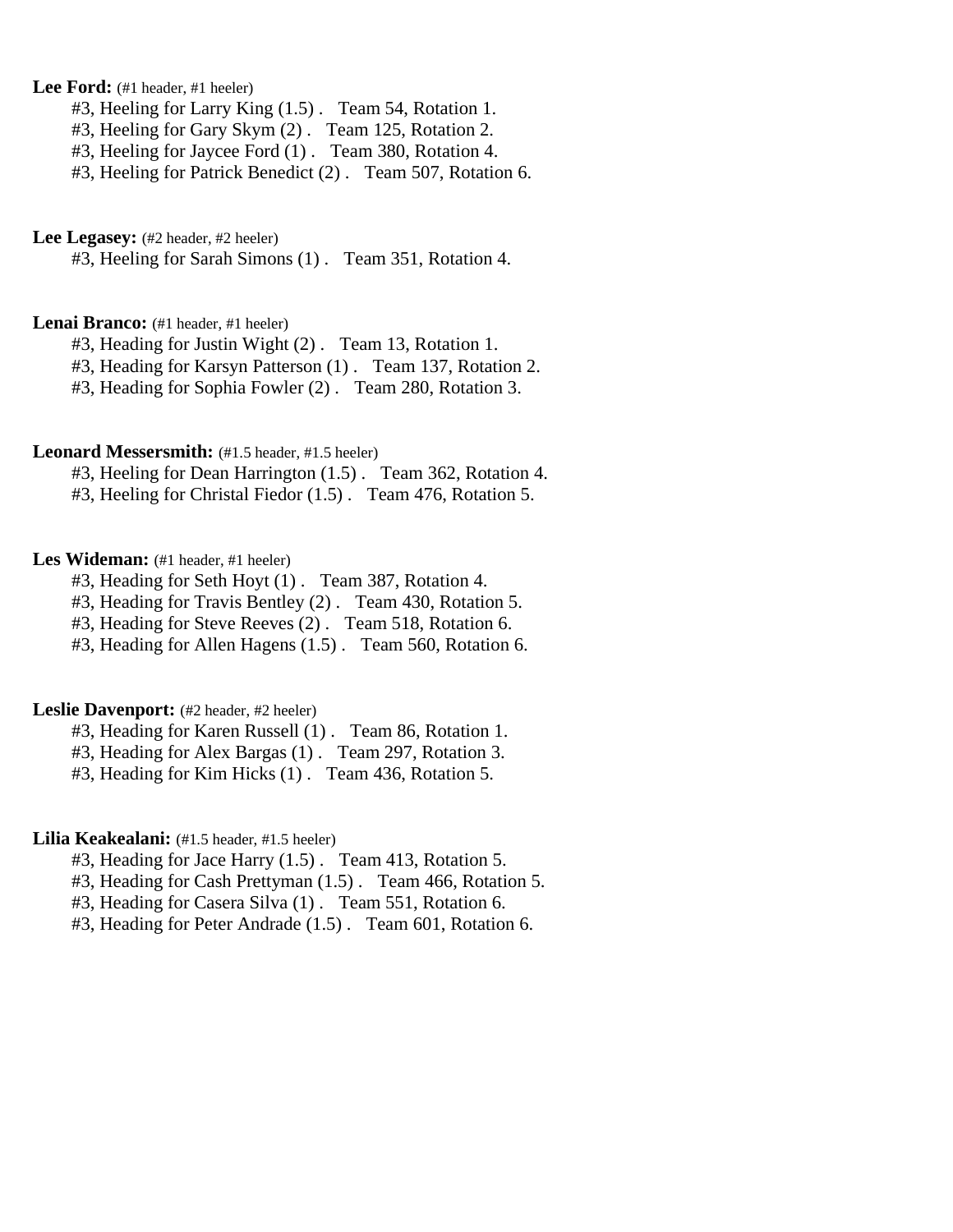# Lillian Guerrero: (#1 header, #1 heeler)

- #3, Heading for Justin Wight (2) . Team 71, Rotation 1.
- #3, Heading for Lori L Nevis (1.5) . Team 175, Rotation 2.
- #3, Heading for Jake Sr Young (2) . Team 247, Rotation 3.
- #3, Heading for Jason Weatherby (2) . Team 322, Rotation 4.

**Lilly Thompson:** (#1 header, #1 heeler)

- #3, Heeling for Jeff Bargas (2) . Team 42, Rotation 1.
- #3, Heeling for Randy Pennebaker (2) . Team 296, Rotation 3.
- #3, Heading for Cash Filipponi (1.5) . Team 366, Rotation 4.
- #3, Heading for Royce Brown (1) . Team 511, Rotation 6.

Lisa Scott: (#1.5 header, #1.5 heeler)

- #3, Heeling for Adena Gonzalez (1.5) . Team 383, Rotation 4.
- #3, Heeling for Marlene Turk (1) . Team 424, Rotation 5.
- #3, Heeling for Cora Nordby (1) . Team 493, Rotation 5.
- #3, Heeling for Jeanne Joyce (1) . Team 561, Rotation 6.

# Logan Lancaster: (#1 header, #1 heeler)

- #3, Heading for Mason McDaniel (2) . Team 384, Rotation 4.
- #3, Heading for Jessica Lancaster (2) . Team 409, Rotation 5.
- #3, Heading for Eli Lancaster (2) . Team 462, Rotation 5.
- #3, Heading for Jerry Ricci (1.5) . Team 580, Rotation 6.

Lori L Nevis: (#1.5 header, #1.5 heeler)

- #3, Heeling for Lillian Guerrero (1) . Team 175, Rotation 2.
- #3, Heeling for Hope Kell (1) . Team 262, Rotation 3.
- #3, Heeling for Dennis Baca (1) . Team 356, Rotation 4.
- #3, Heading for Karen Deller (1.5) . Team 590, Rotation 6.

# Lucas Teskey: (#1.5 header, #1.5 heeler)

- #3, Heeling for Allen Teskey (1.5) . Team 415, Rotation 5.
- #3, Heeling for Elsie Jonas (1.5) . Team 471, Rotation 5.
- #3, Heeling for Jayci Ladner (1) . Team 523, Rotation 6.
- #3, Heeling for Claye Ayres (1.5) . Team 567, Rotation 6.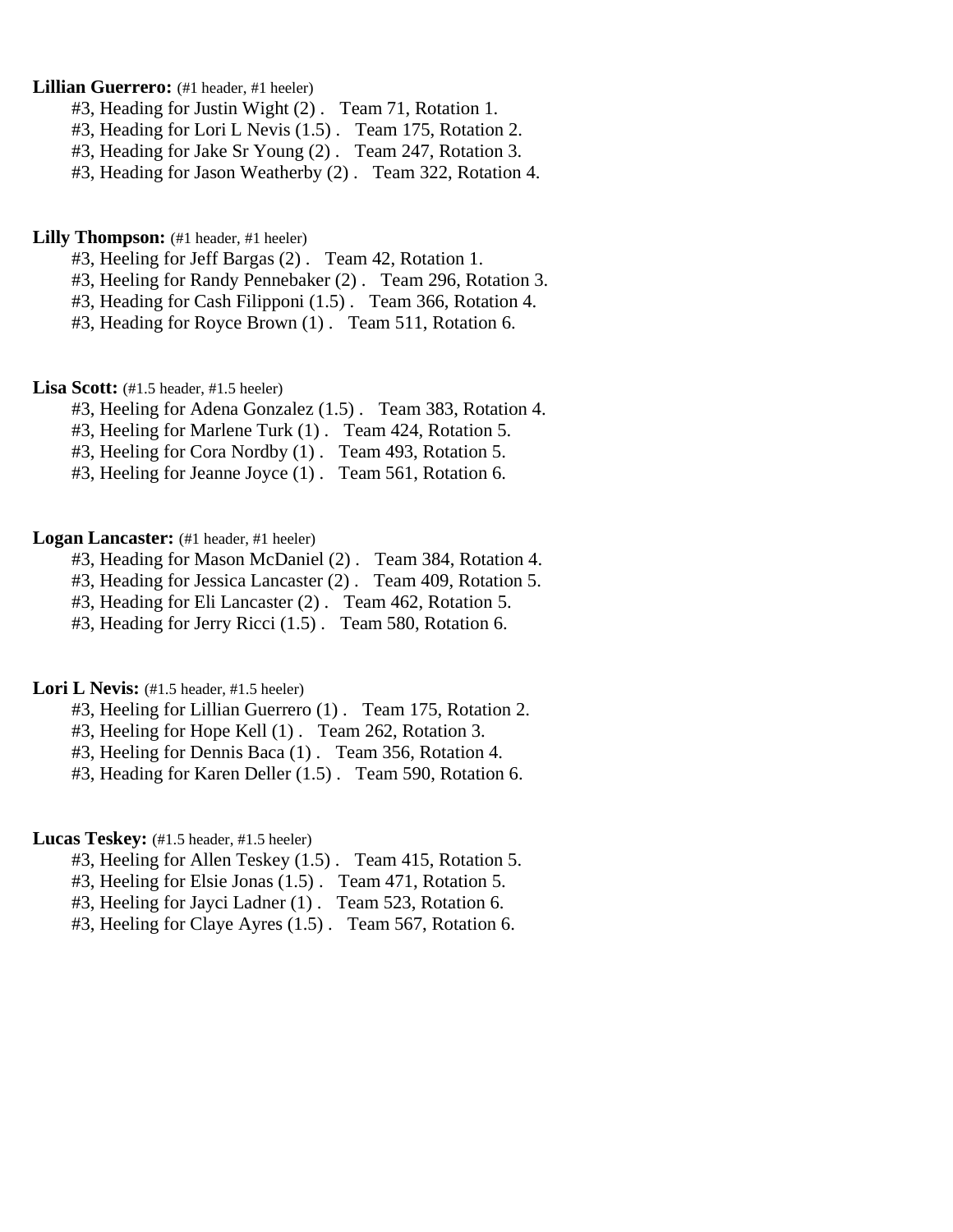### Luis Ramirez: (#3 header, #2 heeler)

- #3, Heeling for Marlene Turk (1) . Team 41, Rotation 1.
- #3, Heeling for Scott Blake (1) . Team 127, Rotation 2.
- #3, Heeling for Gavin Rossi (1) . Team 195, Rotation 2.
- #3, Heeling for Jonathan Spears (1) . Team 269, Rotation 3.

### Luke McMullen: (#1 header, #1 heeler)

- #3, Heeling for Kaylei Davis (1) . Team 81, Rotation 1.
- #3, Heeling for Netty Ehrke (1.5) . Team 181, Rotation 2.
- #3, Heeling for Lyle D Knittel (1.5) . Team 255, Rotation 3.

### Lyle D Knittel: (#1.5 header, #1.5 heeler)

- #3, Heading for Luke McMullen (1) . Team 255, Rotation 3.
- #3, Heading for Justin Dean Knittel (1.5) . Team 334, Rotation 4.
- #3, Heeling for Netty Ehrke (1.5) . Team 441, Rotation 5.
- #3, Heading for Kent McDonnell (1) . Team 563, Rotation 6.

# **Mark Moreland:** (#2.5 header, #1.5 heeler)

#3, Heeling for Brandon Turos (1) . Team 577, Rotation 6.

# **Marlene Turk:** (#1 header, #1 heeler)

- #3, Heading for Luis Ramirez (2) . Team 41, Rotation 1.
- #3, Heading for Robert Wilkerson (2) . Team 173, Rotation 2.
- #3, Heading for Lisa Scott (1.5) . Team 424, Rotation 5.
- #3, Heading for Danny Ridley (1) . Team 528, Rotation 6.

### Marti McGrew: (#1 header, #1 heeler)

- #3, Heeling for Rodney McGrew (2) . Team 57, Rotation 1.
- #3, Heeling for Travis Bentley (2) . Team 128, Rotation 2.
- #3, Heeling for Jason Krogue (1.5) . Team 203, Rotation 3.
- #3, Heeling for Russell McGrew (2) . Team 372, Rotation 4.

# **Marty Powers:** (#1.5 header, #1.5 heeler)

- #3, Heeling for Dan Greenwood (1) . Team 22, Rotation 1.
- #3, Heading for Wes Teichert (1.5) . Team 83, Rotation 1.
- #3, Heeling for Chris McKean (1.5) . Team 154, Rotation 2.
- #3, Heading for Jerry Ricci (1.5) . Team 439, Rotation 5.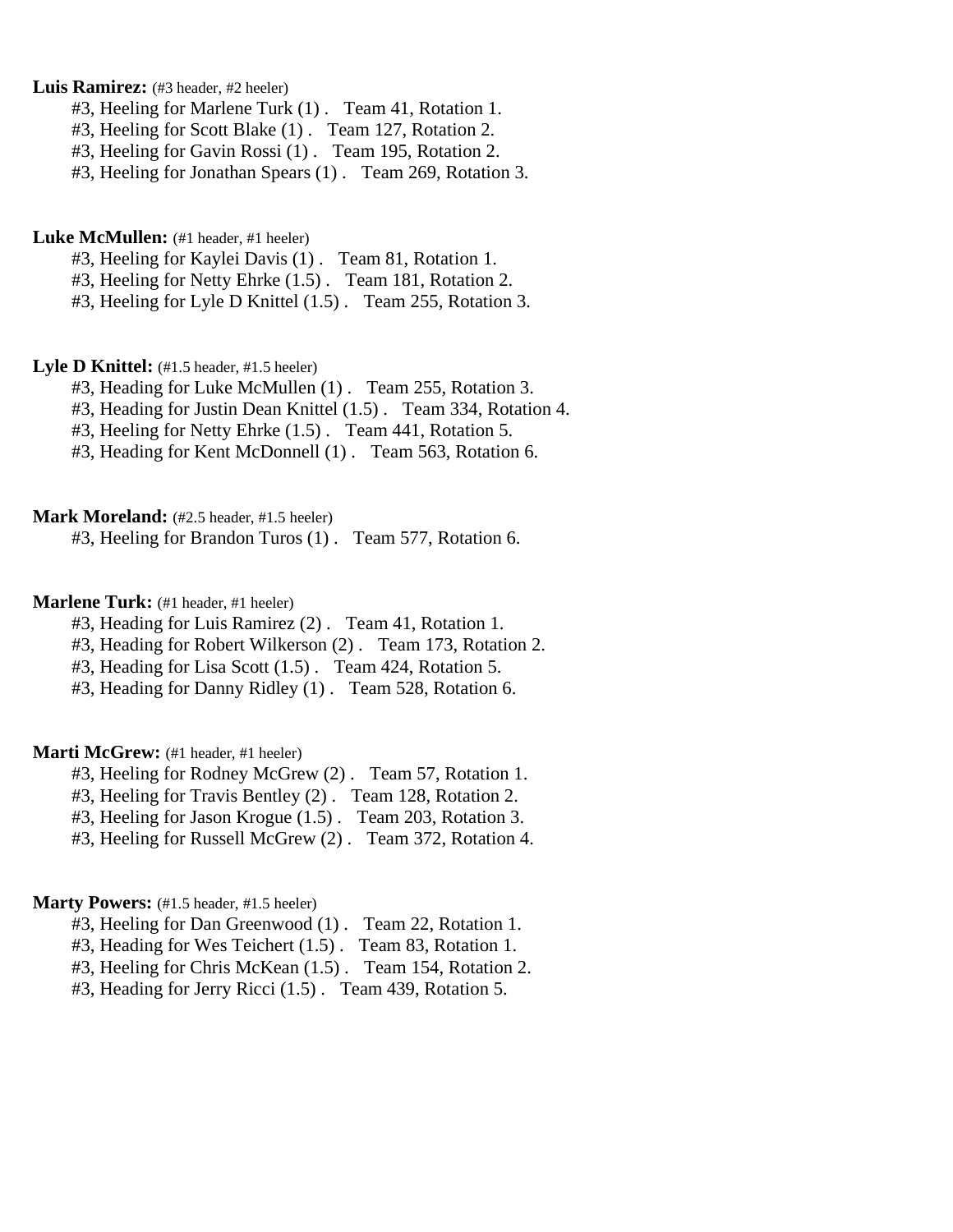# **Mason McDaniel:** (#3 header, #2 heeler)

- #3, Heeling for Mesa Jones (1) . Team 133, Rotation 2.
- #3, Heeling for Grady Grubbs (1) . Team 201, Rotation 3.
- #3, Heeling for Sarah Simons (1) . Team 278, Rotation 3.

#3, Heeling for Logan Lancaster (1) . Team 384, Rotation 4.

#### **Matt Bonetti:** (#1 header, #1 heeler)

- #3, Heading for Billy Hammett (2) . Team 120, Rotation 2.
- #3, Heading for John W. Miller (2) . Team 308, Rotation 4.
- #3, Heading for Paul J. Smith (1) . Team 427, Rotation 5.
- #3, Heading for Kent McDonnell (1) . Team 487, Rotation 5.

# **Matthew Silva:** (#1 header, #1 heeler)

- #3, Heading for Jake Larsen (2) . Team 260, Rotation 3.
- #3, Heading for Jered Rhoden (1.5) . Team 489, Rotation 5.
- #3, Heading for Joe Jr. Vicente (2) . Team 538, Rotation 6.
- #3, Heeling for Natalie Silva (1) . Team 581, Rotation 6.

# **Maverick Miranda:** (#1.5 header, #1.5 heeler)

- #3, Heading for Cash Prettyman (1.5) . Team 108, Rotation 2.
- #3, Heading for Duane Shimogawa (1.5) . Team 178, Rotation 2.
- #3, Heading for Peter Andrade (1.5) . Team 444, Rotation 5.
- #3, Heading for Owen Flores (1) . Team 485, Rotation 5.

# **McKinna Jackson:** (#1 header, #1 heeler)

#3, Heading for Jack Hansen (1) . Team 10, Rotation 1.

### **Mcklain Taylor:** (#1 header, #1 heeler)

- #3, Heeling for Brenda Cropper (2) . Team 172, Rotation 2.
- #3, Heeling for Shelly Winn (2) . Team 241, Rotation 3.
- #3, Heeling for Brittney Wanlass (1.5) . Team 319, Rotation 4.

#### **Melanie Forzano:** (#1.5 header, #1.5 heeler)

- #3, Heeling for Blayne DeMattos (1) . Team 385, Rotation 4.
- #3, Heading for Bobby DeMattos (1) . Team 474, Rotation 5.
- #3, Heading for Blayk Hanoa (1) . Team 526, Rotation 6.
- #3, Heading for Jack Forzano (1.5) . Team 572, Rotation 6.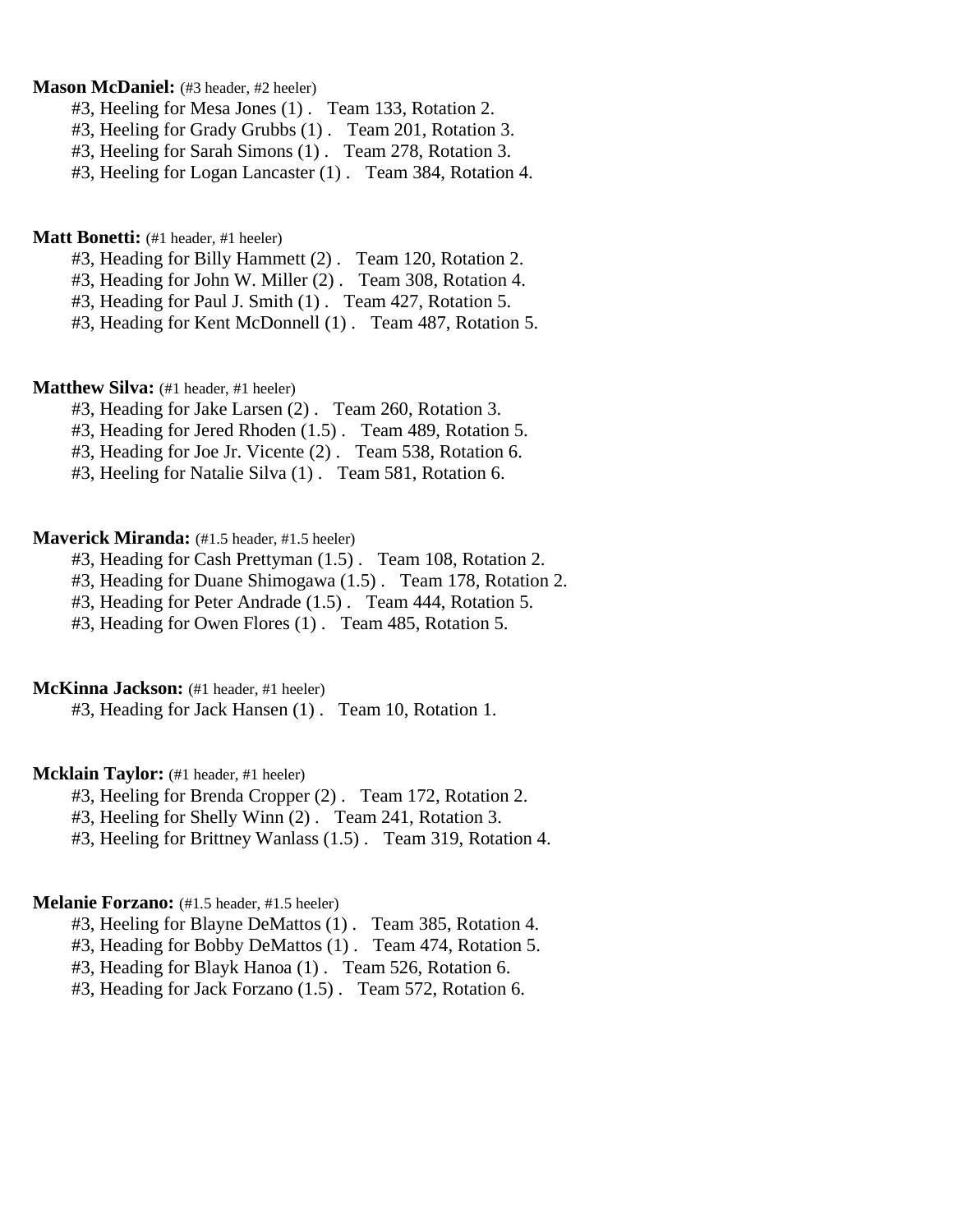**Mesa Jones:** (#1 header, #1 heeler)

- #3, Heading for Mason McDaniel (2) . Team 133, Rotation 2.
- #3, Heading for Chase Stouard (1.5) . Team 329, Rotation 4.
- #3, Heading for Walker Jones (1.5) . Team 411, Rotation 5.

# **Michael Lynn:** (#1 header, #1 heeler)

- #3, Heading for Karen Dias (2) . Team 26, Rotation 1.
- #3, Heading for Jake Larsen (2) . Team 102, Rotation 2.
- #3, Heading for Jeffrey Layne (1) . Team 192, Rotation 2.
- #3, Heading for Cash Filipponi (1.5) . Team 298, Rotation 3.

**Michelle Curtis:** (#1 header, #1 heeler)

#3, Heading for Doug Curtis (1.5) . Team 520, Rotation 6.

# **Mike Angelini:** (#2.5 header, #1.5 heeler)

- #3, Heeling for Doug Thurston (1.5) . Team 61, Rotation 1.
- #3, Heeling for Doug Glenn (1) . Team 426, Rotation 5.
- #3, Heeling for Robert Ow (1) . Team 479, Rotation 5.
- #3, Heeling for Becki Bean (1) . Team 569, Rotation 6.

# **Mike Dulgar:** (#2 header, #1.5 heeler)

- #3, Heading for Teresa Courrier (1) . Team 50, Rotation 1.
- #3, Heeling for Natalie Scott (1.5) . Team 188, Rotation 2.
- #3, Heading for Jack Hansen (1) . Team 304, Rotation 4.
- #3, Heeling for Cindy Maddalena (1.5) . Team 378, Rotation 4.

### **Mike Ricks:** (#1.5 header, #1.5 heeler)

- #3, Heeling for David Gines (1) . Team 90, Rotation 1.
- #3, Heeling for Cody Mahler (1.5) . Team 243, Rotation 3.
- #3, Heeling for Anthony Gonzales (1.5) . Team 371, Rotation 4.
- #3, Heeling for Jack Lewis (1.5) . Team 483, Rotation 5.

#### **Mike Umbdenstock:** (#1.5 header, #1.5 heeler)

#3, Heading for Joe Laxague (1.5) . Team 267, Rotation 3.

#3, Heading for Dan Coverley (1) . Team 377, Rotation 4.

# **Mike Williams:** (#2 header, #2 heeler)

- #3, Heeling for Jim Hughes (1) . Team 66, Rotation 1.
- #3, Heeling for Kellie Wears (1) . Team 198, Rotation 2.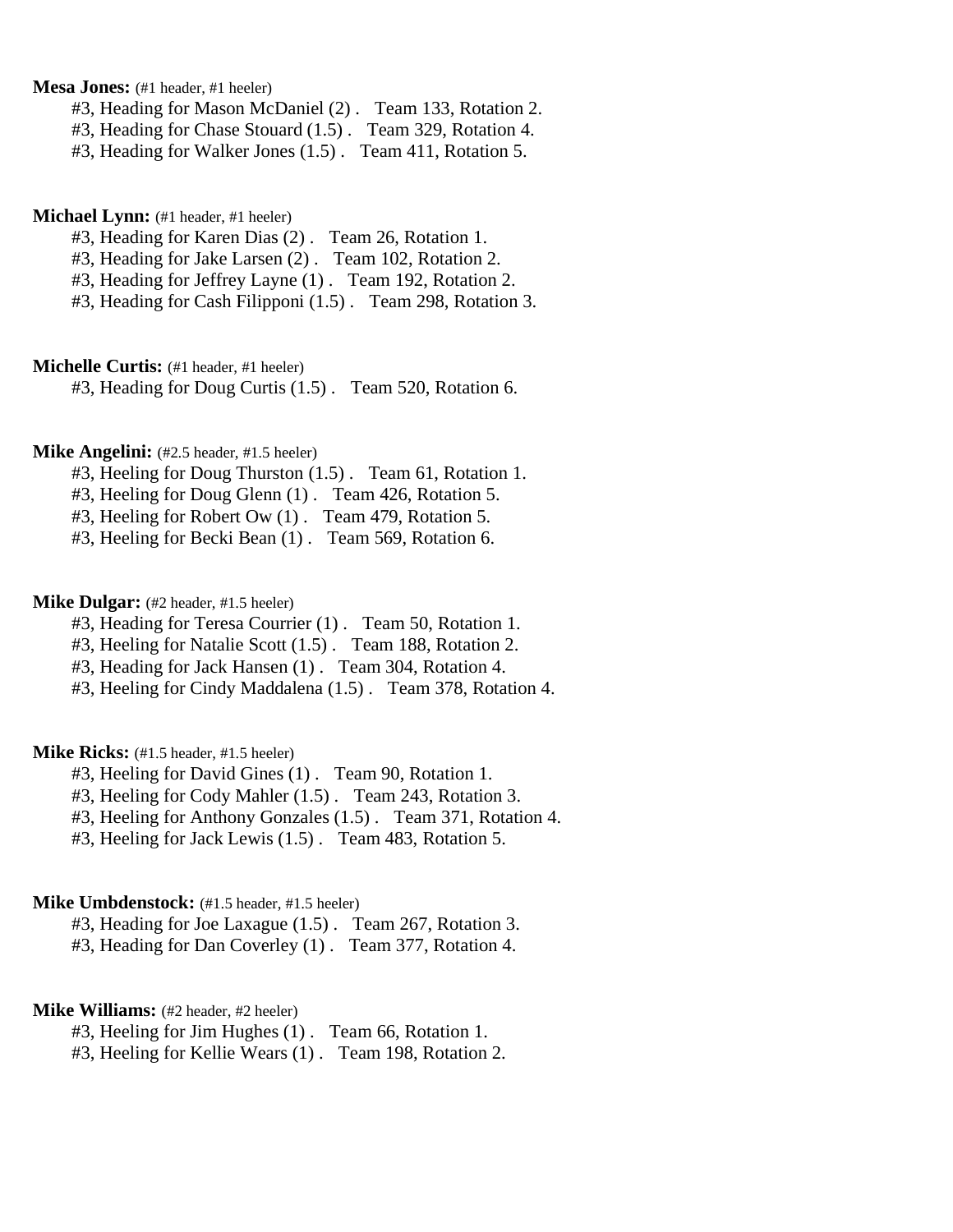**Monty Miranda:** (#2 header, #2 heeler)

#3, Heeling for Tiana Gomes (1) . Team 58, Rotation 1.

#3, Heeling for Addie Flores (1) . Team 396, Rotation 4.

#3, Heeling for Cassidy Quadros (1) . Team 504, Rotation 6.

### **Murvin Hicks:** (#2 header, #2 heeler)

#3, Heeling for Kayla Allen (1) . Team 469, Rotation 5.

#3, Heading for Kim Hicks (1) . Team 539, Rotation 6.

#### **Nahea Aguiar:** (#1 header, #1 heeler)

#3, Heading for Peter Andrade (1.5) . Team 389, Rotation 4.

#3, Heading for Kale Onaka (2) . Team 438, Rotation 5.

#3, Heading for Herman Holland (2) . Team 548, Rotation 6.

#3, Heading for Chris Awa (2) . Team 591, Rotation 6.

### Nancy Fernlund:  $(\text{\#1.5} \text{ header}, \text{\#1.5} \text{ header})$

#3, Heading for Jhett Roundy (1.5) . Team 138, Rotation 2.

#3, Heading for Allen Hoy (1.5) . Team 211, Rotation 3.

#3, Heading for Geoff Bitle (1) . Team 326, Rotation 4.

#3, Heading for Ron Cropper (1.5) . Team 394, Rotation 4.

# Narciso Jr Estrada: (#1 header, #1 heeler)

#3, Heading for Steve Rockwood (2) . Team 46, Rotation 1.

#3, Heading for Seth Sanders (2) . Team 113, Rotation 2.

#3, Heading for Christian Drumheller (2) . Team 235, Rotation 3.

#3, Heading for Pete Harris (1) . Team 341, Rotation 4.

# **Natalie Scott:** (#1.5 header, #1 heeler)

#3, Heading for Dan Coverley (1) . Team 20, Rotation 1.

#3, Heading for Teresa Courrier (1) . Team 118, Rotation 2.

#3, Heading for Mike Dulgar (1.5) . Team 188, Rotation 2.

#3, Heading for Doug Curtis (1.5) . Team 467, Rotation 5.

# Natalie Silva: (#1 header, #1 heeler)

- #3, Heading for Joe Jr. Vicente (2) . Team 386, Rotation 4.
- #3, Heading for Robert Wilkerson (2) . Team 484, Rotation 5.
- #3, Heading for Jered Rhoden (1.5) . Team 534, Rotation 6.
- #3, Heading for Matthew Silva (1) . Team 581, Rotation 6.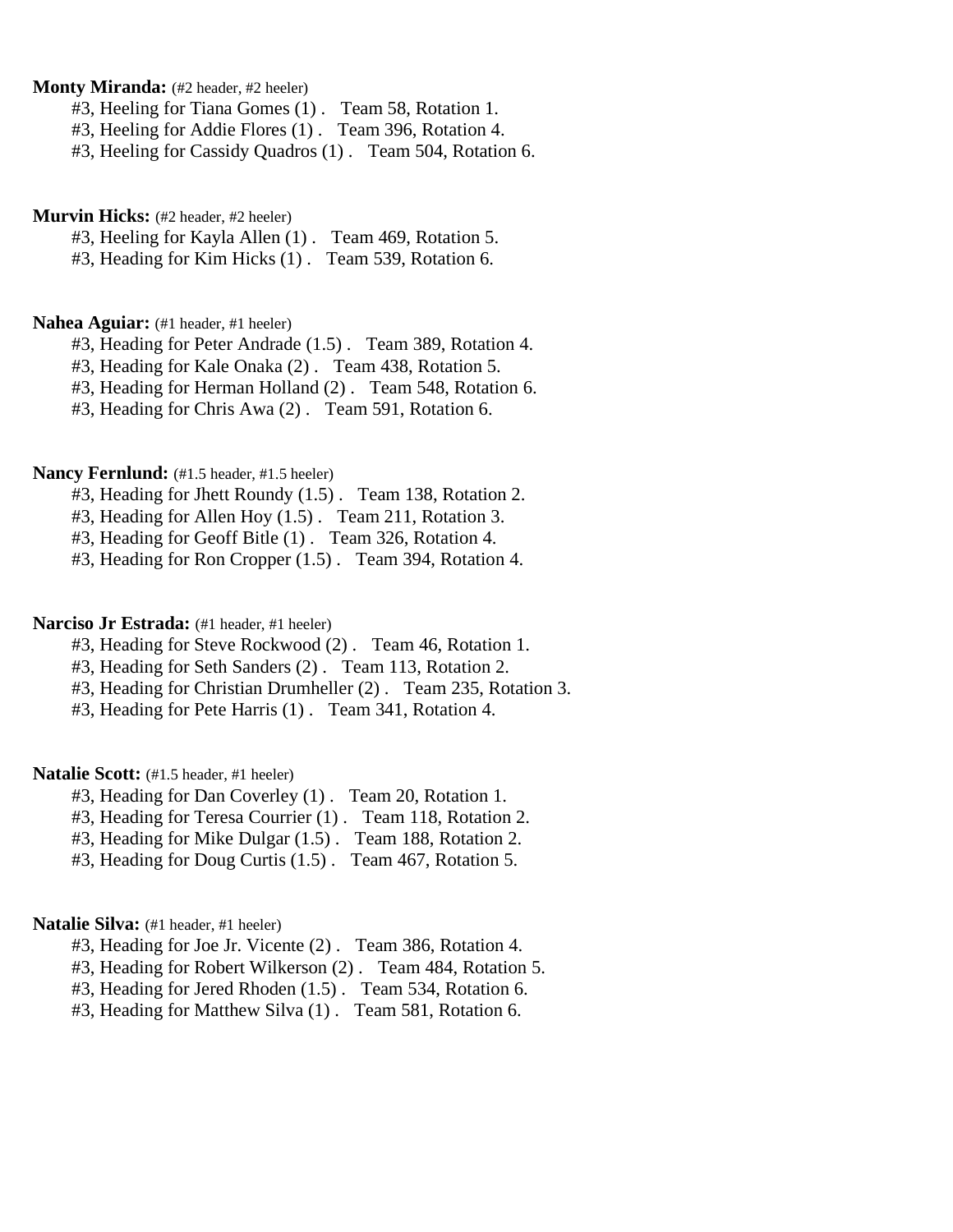**Nathan Robbins:** (#2 header, #2.5 heeler)

#3, Heading for Pete Harris (1) . Team 55, Rotation 1.

#3, Heading for Shelby Beattie (1) . Team 568, Rotation 6.

#### **Netty Ehrke:** (#1.5 header, #1.5 heeler)

- #3, Heading for Justin Dean Knittel (1.5) . Team 111, Rotation 2.
- #3, Heading for Luke McMullen (1) . Team 181, Rotation 2.
- #3, Heading for Bladen Leavitt (1.5) . Team 254, Rotation 3.
- #3, Heading for Lyle D Knittel (1.5) . Team 441, Rotation 5.

# **Nora Jean Oflaherty:** (#1 header, #1 heeler)

- #3, Heading for Ed Sherron (2) . Team 5, Rotation 1.
- #3, Heading for Christian Drumheller (2) . Team 168, Rotation 2.
- #3, Heading for Larry McGrady (1.5) . Team 400, Rotation 4.
- #3, Heading for Sofie Ten Broek (1.5) . Team 447, Rotation 5.

#### **Norm Kreiss:** (#1 header, #1 heeler)

- #3, Heading for Hailey Okamura (1.5) . Team 131, Rotation 2.
- #3, Heading for Butch Wampler (2) . Team 352, Rotation 4.
- #3, Heading for Roger Chancellor (1.5) . Team 412, Rotation 5.
- #3, Heading for Shelby Beattie (1) . Team 524, Rotation 6.

### **Owen Flores:** (#1 header, #1 heeler)

- #3, Heeling for Kalia Medeiros (2) . Team 395, Rotation 4.
- #3, Heeling for Damien Flores (2) . Team 443, Rotation 5.
- #3, Heeling for Maverick Miranda (1.5) . Team 485, Rotation 5.
- #3, Heeling for Addie Flores (1) . Team 585, Rotation 6.

# Patrick Benedict: (#2 header, #1.5 heeler)

- #3, Heeling for Haley Stringfellow (1.5) . Team 275, Rotation 3.
- #3, Heeling for Kassey Hanoa (1.5) . Team 429, Rotation 5.
- #3, Heading for Lee Ford (1) . Team 507, Rotation 6.
- #3, Heeling for Jaycee Ford (1) . Team 600, Rotation 6.

### Patrick Hammett: (#1 header, #1 heeler)

- #3, Heading for Brandyn Hartfield (2) . Team 245, Rotation 3.
- #3, Heading for Billy Hammett (2) . Team 320, Rotation 4.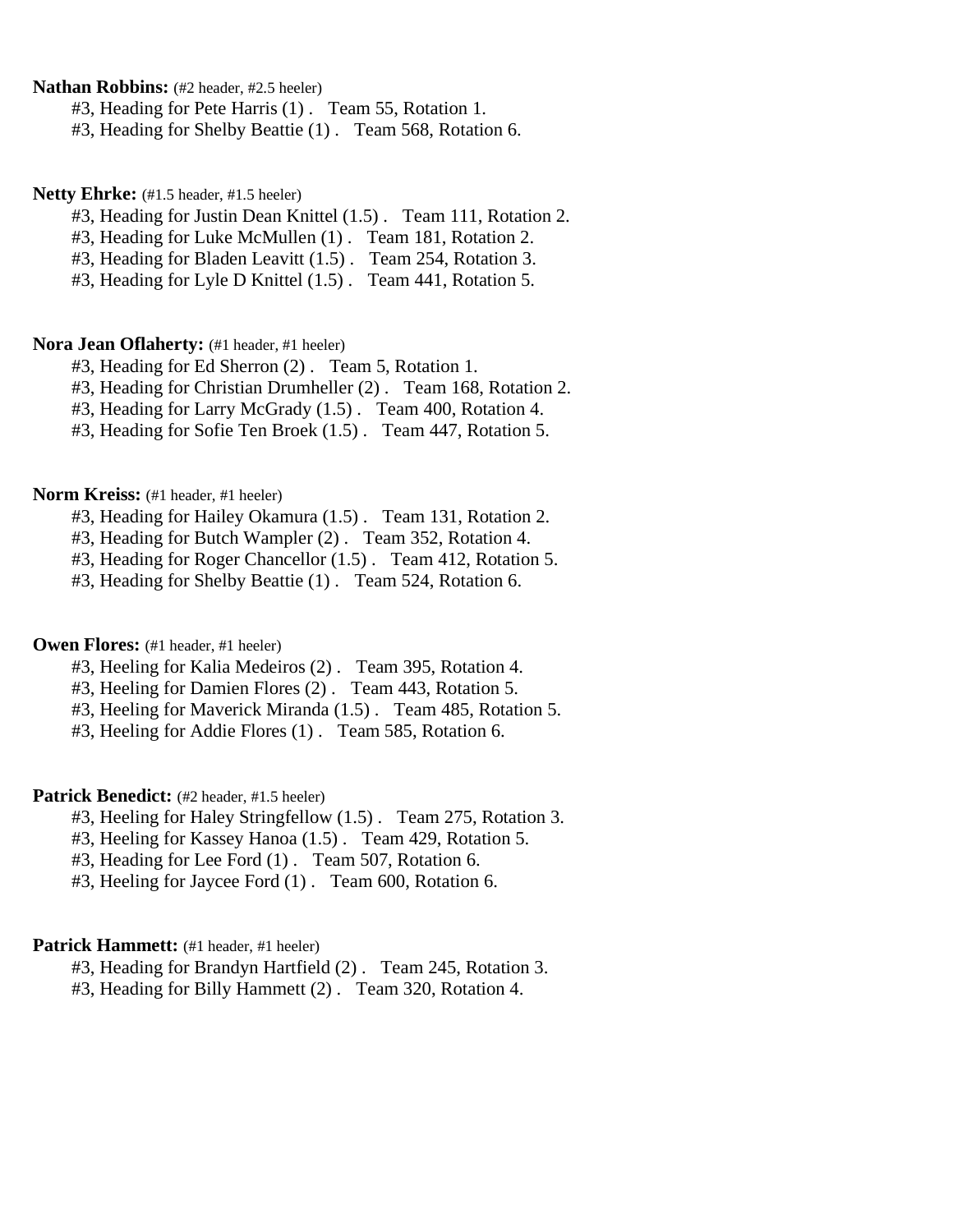**Paul Barnes:** (#1.5 header, #1.5 heeler)

#3, Heading for Larry E. Cross (1.5) . Team 115, Rotation 2.

#3, Heading for Joe Laxague (1.5) . Team 342, Rotation 4.

#### **Paul J. Smith:** (#1 header, #1 heeler)

- #3, Heeling for Matt Bonetti (1) . Team 427, Rotation 5.
- #3, Heeling for Tim Gualco (1) . Team 482, Rotation 5.
- #3, Heeling for Cyle Coatney (1) . Team 531, Rotation 6.
- #3, Heeling for Jaycee Jacobson (2) . Team 574, Rotation 6.

# Pete Harris: (#1 header, #1 heeler)

- #3, Heeling for Steve Gibson (2) . Team 1, Rotation 1.
- #3, Heeling for Nathan Robbins (2) . Team 55, Rotation 1.
- #3, Heeling for Seth Sanders (2) . Team 184, Rotation 2.
- #3, Heeling for Narciso Jr Estrada (1) . Team 341, Rotation 4.

#### Peter Andrade: (#2 header, #1.5 heeler)

- #3, Heeling for Nahea Aguiar (1) . Team 389, Rotation 4.
- #3, Heeling for Maverick Miranda (1.5) . Team 444, Rotation 5.
- #3, Heeling for Kassey Hanoa (1.5) . Team 499, Rotation 5.
- #3, Heeling for Lilia Keakealani (1.5) . Team 601, Rotation 6.

### **Phil Romero:** (#1 header, #1 heeler)

- #3, Heading for Cliff Wilbanks (2) . Team 327, Rotation 4.
- #3, Heading for Brent Marrell (2) . Team 382, Rotation 4.
- #3, Heading for Don Young (2) . Team 510, Rotation 6.
- #3, Heading for Tom Romero (1) . Team 558, Rotation 6.

# **Randy Pennebaker:** (#2 header, #2.5 heeler)

- #3, Heading for Alex Bargas (1) . Team 89, Rotation 1.
- #3, Heading for Lilly Thompson (1) . Team 296, Rotation 3.
- #3, Heading for Lauren Costa (1) . Team 367, Rotation 4.

# **Rayna Currin:** (#1 header, #1 heeler)

- #3, Heading for Colton Suther (2) . Team 33, Rotation 1.
- #3, Heading for Wyatt Bullivant (2) . Team 117, Rotation 2.
- #3, Heading for Riley Currin (1.5) . Team 486, Rotation 5.
- #3, Heading for Ken Hasenbank (1.5) . Team 556, Rotation 6.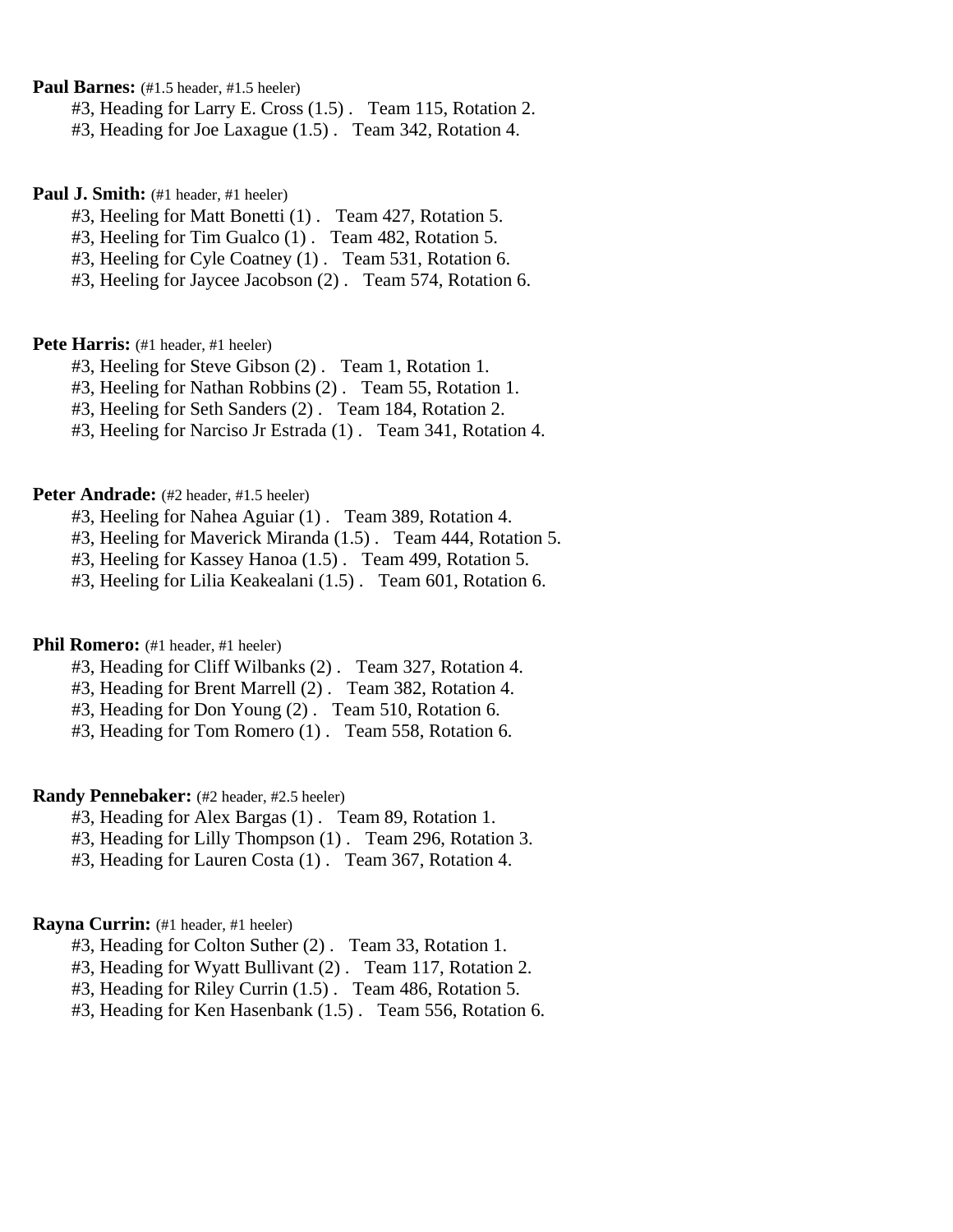**Red Rightsell:** (#1 header, #1 heeler)

#3, Heeling for Kaylei Davis (1) . Team 270, Rotation 3.

#3, Heeling for Jack M Rasmason (2) . Team 379, Rotation 4.

**Renie Knittle:** (#1.5 header, #1.5 heeler)

#3, Heeling for Larry F. Miller (1.5) . Team 456, Rotation 5.

#3, Heeling for Theresa Lambert (1.5) . Team 506, Rotation 6.

#3, Heeling for Kale Knittle (1.5) . Team 553, Rotation 6.

**Rick Dirk:** (#1.5 header, #1.5 heeler)

#3, Heading for Jered Rhoden (1.5) . Team 130, Rotation 2.

#3, Heading for Hannah Solesbee (1.5) . Team 200, Rotation 2.

#3, Heeling for Howard Scates (1.5) . Team 276, Rotation 3.

#3, Heading for Spencer Holt (1.5) . Team 349, Rotation 4.

**Rick Jonas:** (#2 header, #2 heeler)

#3, Heading for Sarah Moore (1) . Team 503, Rotation 6.

**Riley Currin:** (#1.5 header, #1.5 heeler)

#3, Heeling for Justin Burgess (1.5) . Team 98, Rotation 1.

#3, Heading for Hailey Hicks (1.5) . Team 287, Rotation 3.

#3, Heading for Branstan Joseph (1) . Team 364, Rotation 4.

#3, Heeling for Rayna Currin (1) . Team 486, Rotation 5.

# **Riley Robinson:** (#2 header, #2.5 heeler)

#3, Heading for Kim Robinson (1) . Team 145, Rotation 2.

#3, Heading for Byron E Gibbons (1) . Team 250, Rotation 3.

**Riley Wanlass:** (#3 header, #2 heeler)

#3, Heeling for Rod Taylor (1) . Team 7, Rotation 1.

#### **Robert Jacintho:** (#1.5 header, #1.5 heeler)

#3, Heading for John Prito (1.5) . Team 222, Rotation 3.

#3, Heading for Jimmy Miranda (1.5) . Team 399, Rotation 4.

#3, Heading for Kristin Juhl (1.5) . Team 446, Rotation 5.

#3, Heading for Cash Juhl (1) . Team 543, Rotation 6.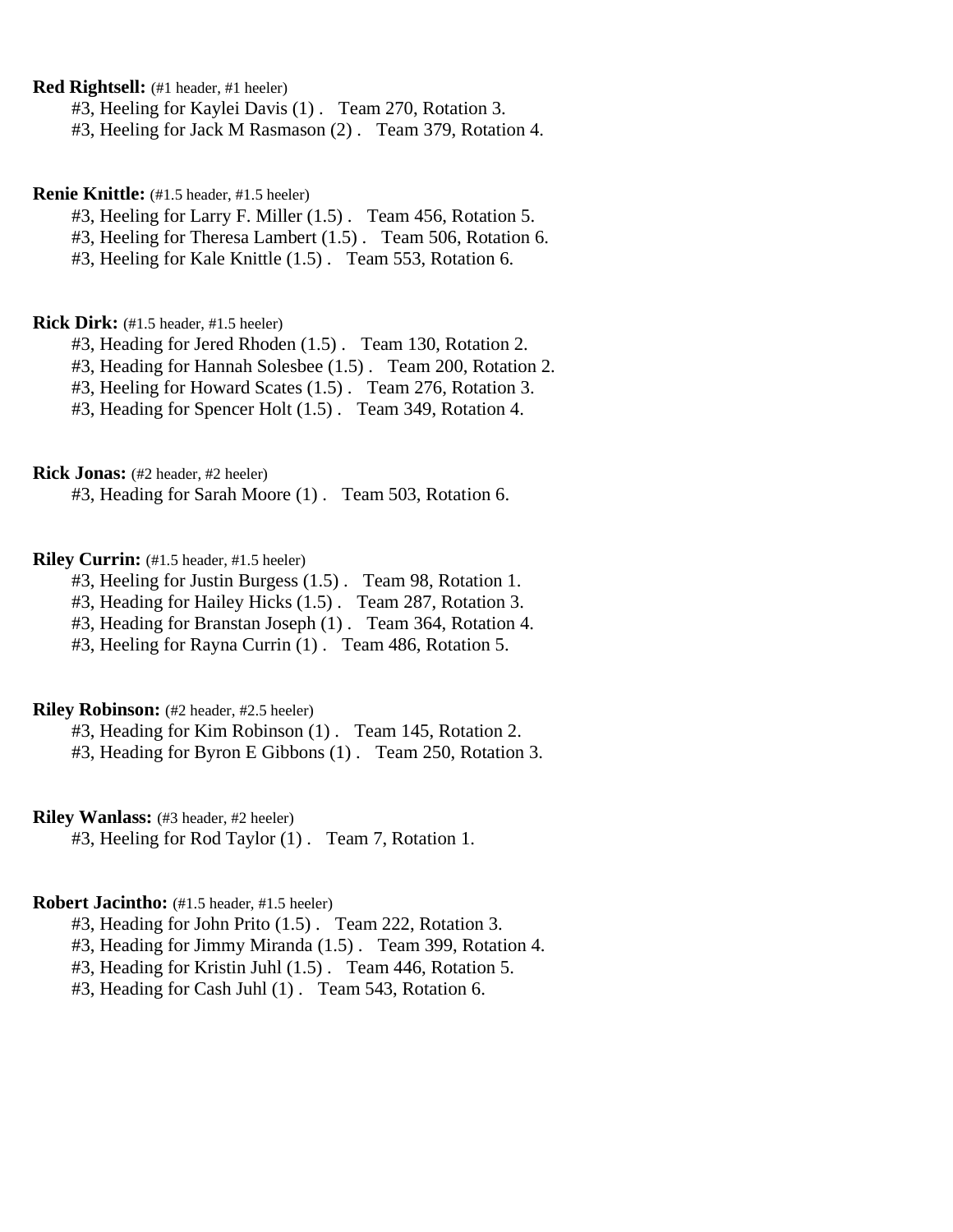# **Robert Ow:** (#1 header, #1 heeler)

- #3, Heading for Jake Sr Young (2) . Team 165, Rotation 2.
- #3, Heading for Danny Rice (2) . Team 397, Rotation 4.
- #3, Heading for Mike Angelini (1.5) . Team 479, Rotation 5.
- #3, Heading for Doug Glenn (1) . Team 587, Rotation 6.

#### **Robert Wilkerson:** (#2.5 header, #2 heeler)

- #3, Heeling for Josh Lemm (1) . Team 101, Rotation 2.
- #3, Heeling for Marlene Turk (1) . Team 173, Rotation 2.
- #3, Heeling for Natalie Silva (1) . Team 484, Rotation 5.

#### **Rod Taylor:** (#1 header, #1 heeler)

- #3, Heading for Riley Wanlass (2) . Team 7, Rotation 1.
- #3, Heading for Brooks Pyne (1) . Team 67, Rotation 1.
- #3, Heading for Ryder Winn (2) . Team 144, Rotation 2.
- #3, Heading for Jeremy Taylor (2) . Team 299, Rotation 3.

# **Rodney McGrew:** (#2 header, #1.5 heeler)

#3, Heading for Marti McGrew (1) . Team 57, Rotation 1.

# **Roger Chancellor:** (#1.5 header, #1.5 heeler)

- #3, Heeling for Cody Mahler (1.5) . Team 8, Rotation 1.
- #3, Heeling for Brad Parrish (1.5) . Team 68, Rotation 1.
- #3, Heeling for Kim Say (1.5) . Team 140, Rotation 2.
- #3, Heeling for Norm Kreiss (1) . Team 412, Rotation 5.

### **Ron Cropper:** (#1.5 header, #1.5 heeler)

- #3, Heeling for Hayley Tebbs (1.5) . Team 141, Rotation 2.
- #3, Heeling for Brittney Wanlass (1.5) . Team 242, Rotation 3.
- #3, Heeling for Nancy Fernlund (1.5) . Team 394, Rotation 4.

# **Ron Iriart:** (#1.5 header, #1.5 heeler)

- #3, Heeling for Trevor Alexander (1) . Team 64, Rotation 1.
- #3, Heeling for Frank Baggiolini (1.5) . Team 142, Rotation 2.
- #3, Heeling for Kash Chico (1.5) . Team 212, Rotation 3.

### **Rossin Baldwin:** (#1.5 header, #1.5 heeler)

- #3, Heeling for Kade McKnight (1.5) . Team 123, Rotation 2.
- #3, Heading for Kayla Allen (1) . Team 416, Rotation 5.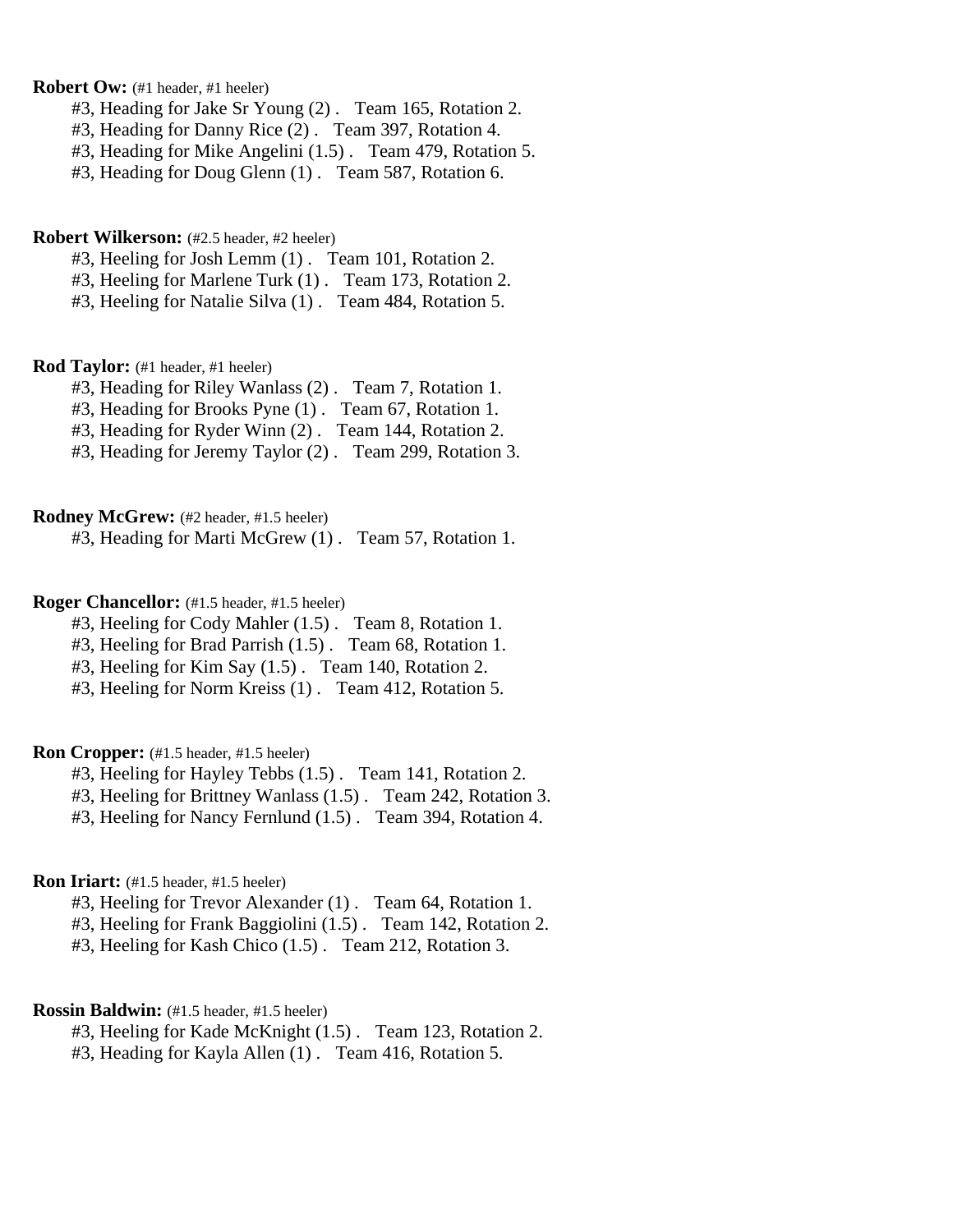# **Royce Brown:** (#1 header, #1 heeler)

#3, Heading for Colby Scott Smith (2) . Team 408, Rotation 5.

- #3, Heading for Cash Filipponi (1.5) . Team 461, Rotation 5.
- #3, Heeling for Lilly Thompson (1) . Team 511, Rotation 6.
- #3, Heeling for Jamie Fontes (2) . Team 557, Rotation 6.

#### **Russell McGrew:** (#2 header, #2 heeler)

#3, Heading for Marti McGrew (1) . Team 372, Rotation 4.

#### **Ryan Maxwell:** (#1.5 header, #1.5 heeler)

#3, Heeling for Joshua Peeso (1) . Team 122, Rotation 2.

#3, Heeling for Austin Jones (1) . Team 291, Rotation 3.

#3, Heeling for TBA TBA (1) . Team 448, Rotation 5.

# **Ryder Winn:** (#2.5 header, #2 heeler)

#3, Heeling for Rod Taylor (1) . Team 144, Rotation 2.

#3, Heeling for Becki Bean (1) . Team 214, Rotation 3.

#3, Heeling for Turk Truman (1) . Team 314, Rotation 4.

#3, Heeling for Kellsea Medeiros (1) . Team 403, Rotation 5.

### **Rydin Joseph:** (#1 header, #1 heeler)

- #3, Heading for John Prito (1.5) . Team 12, Rotation 1.
- #3, Heading for Sophia Fowler (2) . Team 70, Rotation 1.
- #3, Heading for Corey Silva (1.5) . Team 161, Rotation 2.
- #3, Heading for Kale Onaka (2) . Team 246, Rotation 3.

### Sarah Moore: (#1 header, #1 heeler)

- #3, Heeling for Laney Moore (1) . Team 453, Rotation 5.
- #3, Heeling for Rick Jonas (2) . Team 503, Rotation 6.
- #3, Heeling for Tyler Moore (2) . Team 550, Rotation 6.
- #3, Heeling for Allen Teskey (1.5) . Team 593, Rotation 6.

### **Sarah Simons:** (#1 header, #1 heeler)

- #3, Heading for Stix Lee (1.5) . Team 116, Rotation 2.
- #3, Heading for Sophia Fowler (2) . Team 159, Rotation 2.
- #3, Heading for Mason McDaniel (2) . Team 278, Rotation 3.
- #3, Heading for Lee Legasey (2) . Team 351, Rotation 4.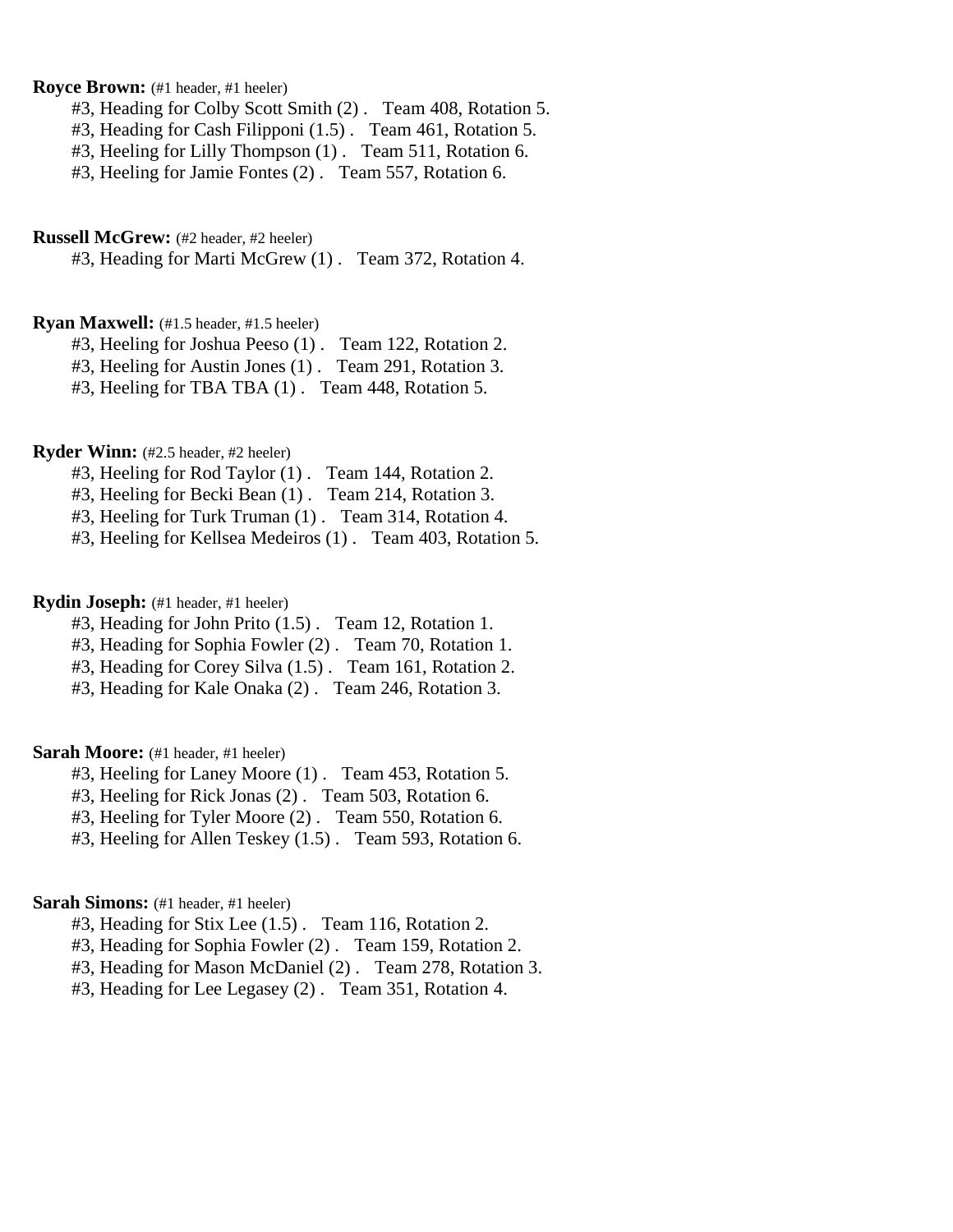**Saul Lopez:** (#1 header, #1 heeler)

- #3, Heeling for Sofie Ten Broek (1.5) . Team 305, Rotation 4.
- #3, Heeling for Artemio Semder (2) . Team 374, Rotation 4.
- #3, Heeling for Kristen Ceglia (2) . Team 434, Rotation 5.
- #3, Heeling for AJ Moreno (1) . Team 559, Rotation 6.

**Savanna Ayres:** (#1 header, #1 heeler)

- #3, Heading for Kenny Joling (1) . Team 110, Rotation 2.
- #3, Heading for Karie Tidwell (1) . Team 180, Rotation 2.
- #3, Heading for Chaney Tidwell (2) . Team 253, Rotation 3.
- #3, Heeling for Shantel Joling (1) . Team 369, Rotation 4.

**Scott Blake:** (#1 header, #1 heeler)

- #3, Heading for Kasy Baker (1.5) . Team 56, Rotation 1.
- #3, Heading for Luis Ramirez (2) . Team 127, Rotation 2.
- #3, Heading for Travis Bentley (2) . Team 196, Rotation 2.
- #3, Heading for Jake Larsen (2) . Team 335, Rotation 4.

# Seth Hoyt: (#1 header, #1 heeler)

- #3, Heeling for Gary Skym (2) . Team 315, Rotation 4.
- #3, Heeling for Les Wideman (1) . Team 387, Rotation 4.
- #3, Heeling for Jason Weatherby (2) . Team 500, Rotation 5.
- #3, Heeling for Jim Hughes (1) . Team 547, Rotation 6.

# Seth Sanders: (#2 header, #2 heeler)

- #3, Heeling for Narciso Jr Estrada (1) . Team 113, Rotation 2.
- #3, Heading for Pete Harris (1) . Team 184, Rotation 2.
- #3, Heeling for Joshua Peeso (1) . Team 343, Rotation 4.
- #3, Heeling for AJ Moreno (1) . Team 463, Rotation 5.

**Shane Pyne:** (#1.5 header, #1.5 heeler)

#3, Heading for Brooks Pyne (1) . Team 248, Rotation 3.

# **Shantel Joling:** (#1 header, #1 heeler)

- #3, Heading for Kenny Joling (1) . Team 43, Rotation 1.
- #3, Heading for Cotton Tidwell (1.5) . Team 223, Rotation 3.
- #3, Heading for Karie Tidwell (1) . Team 301, Rotation 4.
- #3, Heading for Savanna Ayres (1) . Team 369, Rotation 4.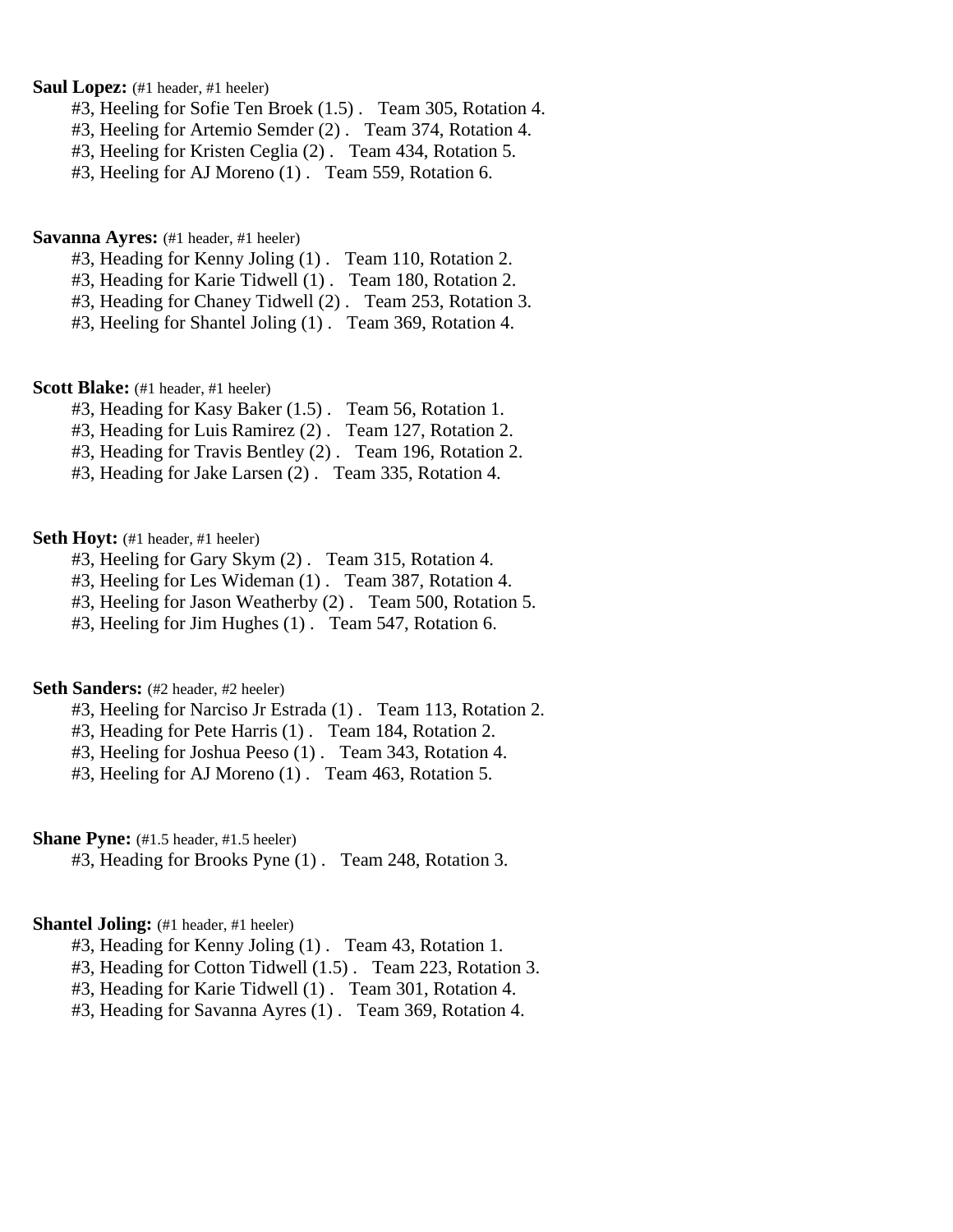# **Shelby Beattie:** (#1 header, #1 heeler)

- #3, Heeling for Tyler Moore (2) . Team 153, Rotation 2.
- #3, Heeling for Brady Jardine (1) . Team 472, Rotation 5.
- #3, Heeling for Norm Kreiss (1) . Team 524, Rotation 6.
- #3, Heeling for Nathan Robbins (2) . Team 568, Rotation 6.

#### **Shelly Winn:** (#2 header, #1.5 heeler)

- #3, Heading for Kim Robinson (1) . Team 99, Rotation 1.
- #3, Heading for Mcklain Taylor (1) . Team 241, Rotation 3.
- #3, Heading for Colton Fait (1) . Team 313, Rotation 4.

### **Shyann Wilson:** (#1.5 header, #1.5 heeler)

- #3, Heading for Tige Fiedor (1) . Team 228, Rotation 3.
- #3, Heading for Kim Kent (1.5) . Team 307, Rotation 4.

# **Sofie Ten Broek:** (#1.5 header, #1.5 heeler)

- #3, Heading for Saul Lopez (1) . Team 305, Rotation 4.
- #3, Heading for Larry McGrady (1.5) . Team 373, Rotation 4.
- #3, Heeling for Nora Jean Oflaherty (1) . Team 447, Rotation 5.
- #3, Heeling for AJ Moreno (1) . Team 514, Rotation 6.

# **Sophia Fowler:** (#2 header, #2 heeler)

- #3, Heeling for Rydin Joseph (1) . Team 70, Rotation 1.
- #3, Heeling for Sarah Simons (1) . Team 159, Rotation 2.
- #3, Heading for Dakota McCurley (1) . Team 202, Rotation 3.
- #3, Heeling for Lenai Branco (1) . Team 280, Rotation 3.
- #3, Heeling for TBA TBA (1) . Team 398, Rotation 4.

# **Spencer Holt:** (#1.5 header, #1.5 heeler)

- #3, Heeling for Bruce Sherley (1) . Team 28, Rotation 1.
- #3, Heeling for Joseph Semder (1.5) . Team 171, Rotation 2.
- #3, Heeling for Rick Dirk (1.5) . Team 349, Rotation 4.
- #3, Heading for Bladen Leavitt (1.5) . Team 582, Rotation 6.

### **Steve Challender:** (#1.5 header, #1.5 heeler)

#3, Heeling for Coral Morris (1.5) . Team 107, Rotation 2.

#3, Heeling for Hannah Morris (1.5) . Team 442, Rotation 5.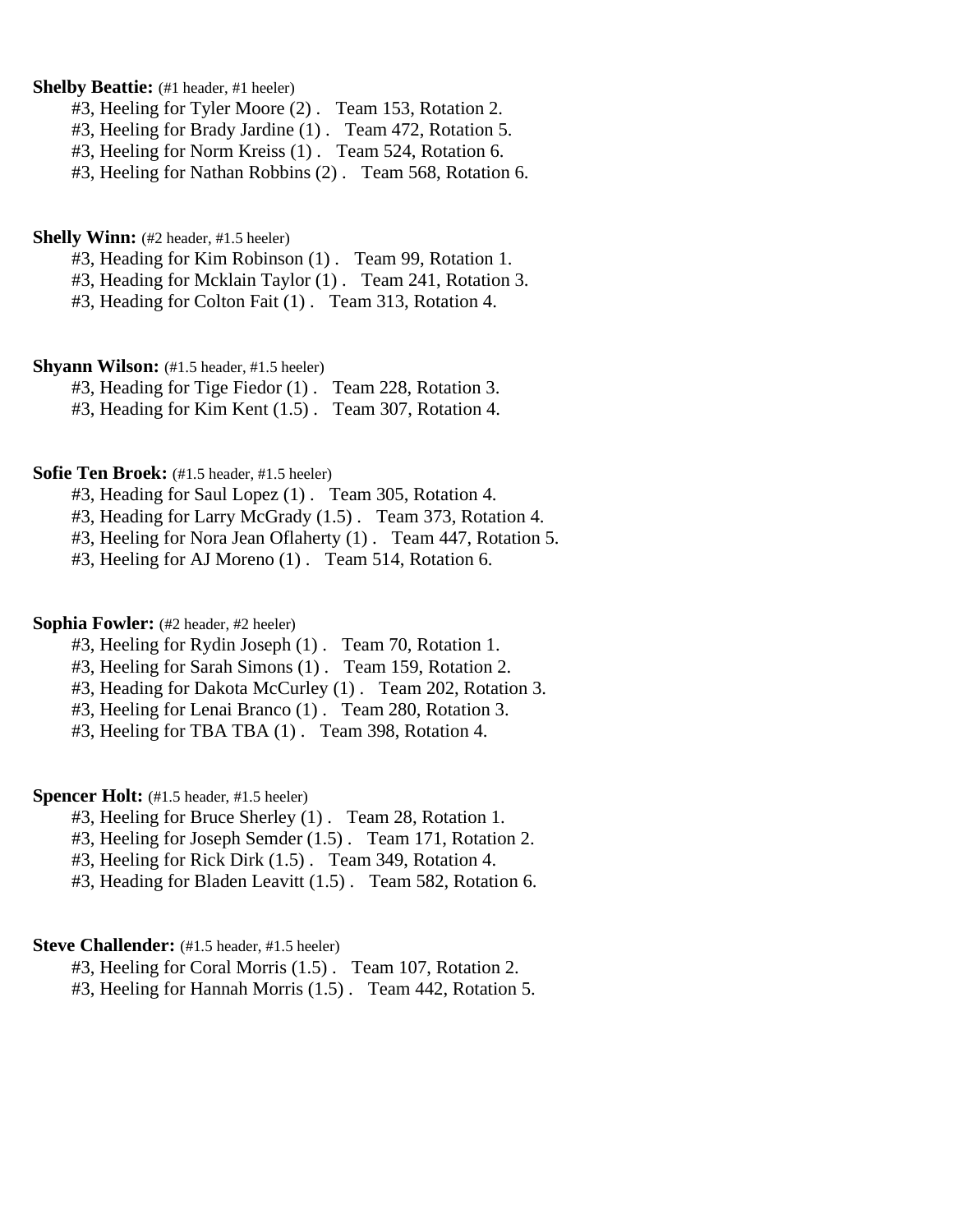# **Steve Gibson:** (#2 header, #2 heeler)

- #3, Heading for Pete Harris (1) . Team 1, Rotation 1.
- #3, Heading for James Hart (1) . Team 74, Rotation 1.
- #3, Heading for Traves Sellers (1) . Team 240, Rotation 3.
- #3, Heading for Byron E Gibbons (1) . Team 532, Rotation 6.

#### **Steve Hoffman:** (#3 header, #2 heeler)

#3, Heeling for Blaize Hoffman (1) . Team 109, Rotation 2.

#### **Steve Reeves:** (#2 header, #2 heeler)

#3, Heeling for Brylei Pearson (1) . Team 40, Rotation 1.

#3, Heeling for Les Wideman (1) . Team 518, Rotation 6.

# **Steve Rockwood:** (#2 header, #2 heeler)

- #3, Heeling for Narciso Jr Estrada (1) . Team 46, Rotation 1.
- #3, Heeling for Tim Gualco (1) . Team 546, Rotation 6.
- #3, Heeling for Laney Moore (1) . Team 562, Rotation 6.

# **Stix Lee:** (#1.5 header, #1.5 heeler)

- #3, Heeling for Sarah Simons (1) . Team 116, Rotation 2.
- #3, Heading for Walker Jones (1.5) . Team 186, Rotation 2.
- #3, Heading for Clayton Hiibel (1) . Team 457, Rotation 5.
- #3, Heading for Kade McKnight (1.5) . Team 555, Rotation 6.

# **Suzzanne Fullerton:** (#1.5 header, #1.5 heeler)

- #3, Heeling for Bonnie Andrade (1.5) . Team 221, Rotation 3.
- #3, Heeling for Kaylei Davis (1) . Team 478, Rotation 5.

# **Taylor Xavier:** (#1.5 header, #1.5 heeler)

- #3, Heading for Ken Paddock (1.5) . Team 31, Rotation 1.
- #3, Heading for Anthony Leard (1.5) . Team 97, Rotation 1.
- #3, Heading for Laura Gomes Xavier (1) . Team 197, Rotation 2.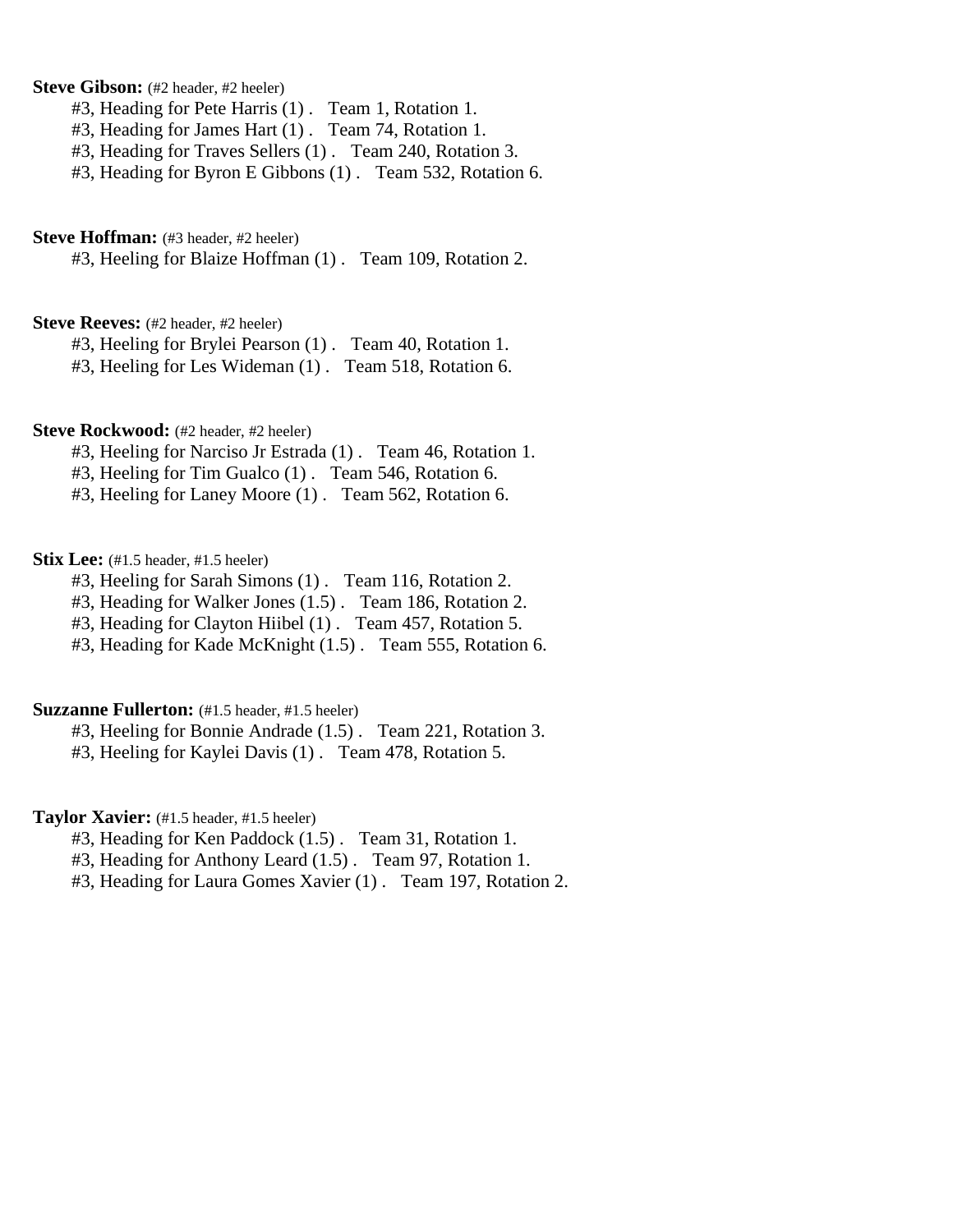**TBA TBA:** (#1 header, #1 heeler)

- #3, Heeling for Kalia Medeiros (2) . Team 219, Rotation 3.
- #3, Heeling for TOBE ANNOUNCED (1) . Team 236, Rotation 3.
- #3, Heeling for TOBE ANNOUNCED (1) . Team 257, Rotation 3.
- #3, Heeling for TOBE ANNOUNCED (1) . Team 294, Rotation 3.
- #3, Heeling for TOBE ANNOUNCED (1) . Team 332, Rotation 4.
- #3, Heeling for TOBE ANNOUNCED (1) . Team 355, Rotation 4.
- #3, Heading for Sophia Fowler (2) . Team 398, Rotation 4.
- #3, Heeling for Jaycee Jacobson (2) . Team 401, Rotation 5.
- #3, Heeling for Brian DeMattos (2) . Team 417, Rotation 5.
- #3, Heading for Ryan Maxwell (1.5) . Team 448, Rotation 5.
- #3, Heeling for Kristen Ceglia (2) . Team 459, Rotation 5.
- #3, Heeling for Damien Flores (2) . Team 470, Rotation 5.
- #3, Heeling for Damien Flores (2) . Team 566, Rotation 6.
- #3, Heeling for Elsie Jonas (1.5) . Team 578, Rotation 6.
- #3, Heading for Byron E Gibbons (1) . Team 589, Rotation 6.
- #3, Heeling for TOBE ANNOUNCED (1) . Team 599, Rotation 6.

### **Teresa Courrier:** (#1 header, #1 heeler)

- #3, Heeling for Mike Dulgar (2) . Team 50, Rotation 1.
- #3, Heeling for Natalie Scott (1.5) . Team 118, Rotation 2.
- #3, Heeling for Anthony Gonzales (1.5) . Team 226, Rotation 3.
- #3, Heeling for Cindy Maddalena (1.5) . Team 310, Rotation 4.

**Tess Turk:** (#2 header, #2 heeler)

#3, Heading for Cain Madrigal (1) . Team 16, Rotation 1.

#### **Theresa Lambert:** (#1.5 header, #1.5 heeler)

- #3, Heading for Kale Knittle (1.5) . Team 431, Rotation 5.
- #3, Heading for Renie Knittle (1.5) . Team 506, Rotation 6.
- #3, Heading for Larry F. Miller (1.5) . Team 552, Rotation 6.
- #3, Heading for Clayton Hiibel (1) . Team 595, Rotation 6.

### **Tiana Gomes:** (#1 header, #1 heeler)

- #3, Heading for Monty Miranda (2) . Team 58, Rotation 1.
- #3, Heading for Herman Holland (2) . Team 206, Rotation 3.
- #3, Heading for Tucker Gomes (2) . Team 368, Rotation 4.
- #3, Heading for Laurie Ann Diego (1.5) . Team 455, Rotation 5.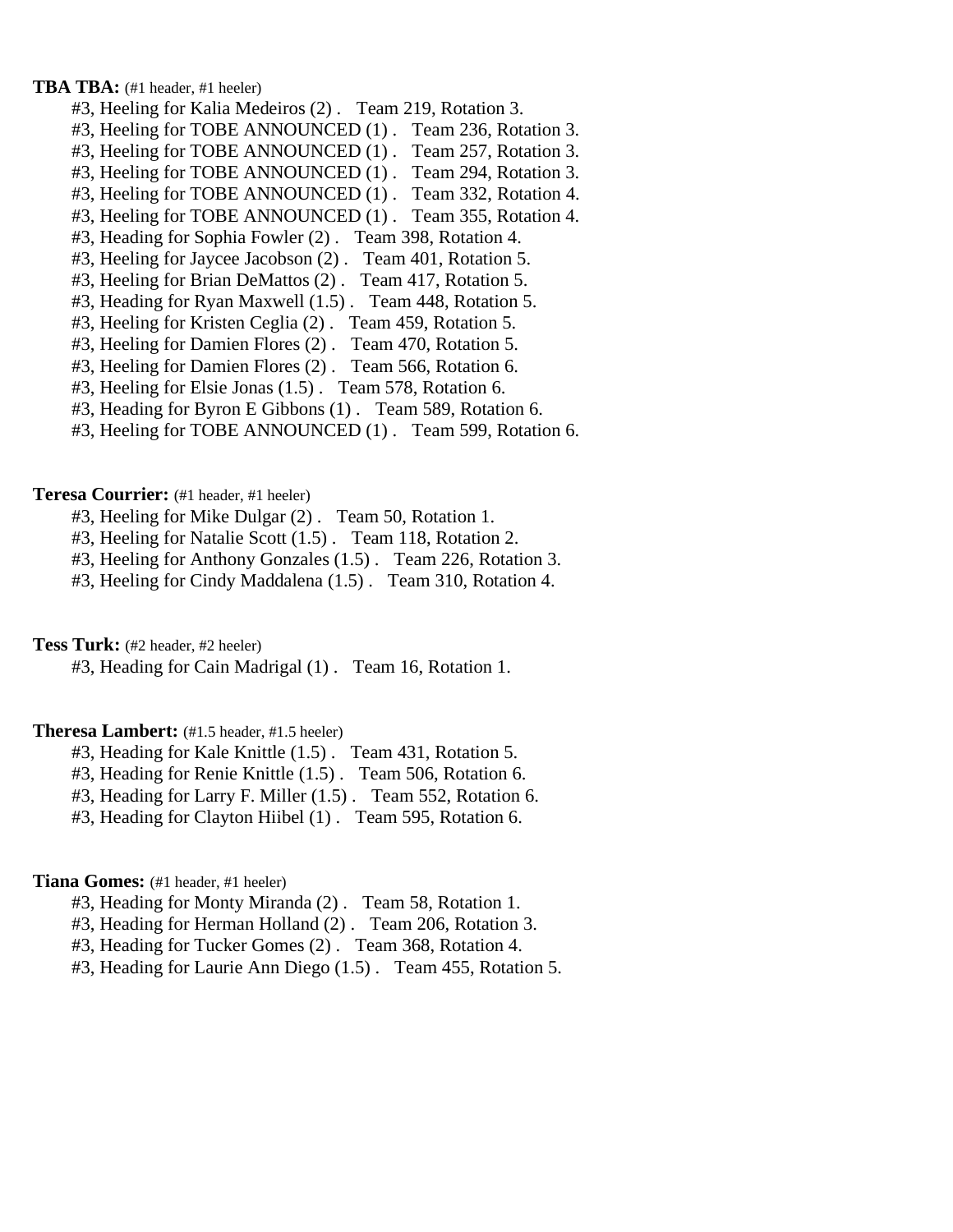**Tige Fiedor:** (#1.5 header, #1 heeler)

- #3, Heeling for Kim Kent (2) . Team 85, Rotation 1.
- #3, Heeling for Christal Fiedor (1.5) . Team 157, Rotation 2.
- #3, Heeling for Shyann Wilson (1.5) . Team 228, Rotation 3.
- #3, Heeling for Cristie Jones (1.5) . Team 311, Rotation 4.

**Tim Gualco:** (#1 header, #1 heeler)

- #3, Heading for Brent Marrell (2) . Team 423, Rotation 5.
- #3, Heading for Paul J. Smith (1) . Team 482, Rotation 5.
- #3, Heading for Cody Barnard (1.5) . Team 515, Rotation 6.
- #3, Heading for Steve Rockwood (2) . Team 546, Rotation 6.

**Tim L. Wilson:** (#2 header, #2 heeler)

#3, Heeling for Jonathan Spears (1) . Team 126, Rotation 2.

#3, Heeling for Josh Lemm (1) . Team 290, Rotation 3.

#### **Timothy Wolfbrandt:** (#1 header, #1 heeler)

- #3, Heading for Jeannie Cardoza (1.5) . Team 239, Rotation 3.
- #3, Heading for Christian Drumheller (2) . Team 317, Rotation 4.

# **TOBE ANNOUNCED:** (#1 header, #0 heeler)

- #3, Heading for TBA TBA (1) . Team 236, Rotation 3.
- #3, Heading for TBA TBA (1) . Team 257, Rotation 3.
- #3, Heading for TBA TBA (1) . Team 294, Rotation 3.
- #3, Heading for TBA TBA (1) . Team 332, Rotation 4.
- #3, Heading for TBA TBA (1) . Team 355, Rotation 4.
- #3, Heading for TBA TBA (1) . Team 599, Rotation 6.

# Tom Moxley: (#1.5 header, #1.5 heeler)

- #3, Heeling for Cindy Maddalena (1.5) . Team 24, Rotation 1.
- #3, Heeling for Chris McKean (1.5) . Team 370, Rotation 4.
- #3, Heeling for Wayne Lund (1.5) . Team 422, Rotation 5.
- #3, Heeling for Jack Lewis (1.5) . Team 540, Rotation 6.

#### **Tom Romero:** (#1 header, #1 heeler)

#3, Heeling for Phil Romero (1) . Team 558, Rotation 6.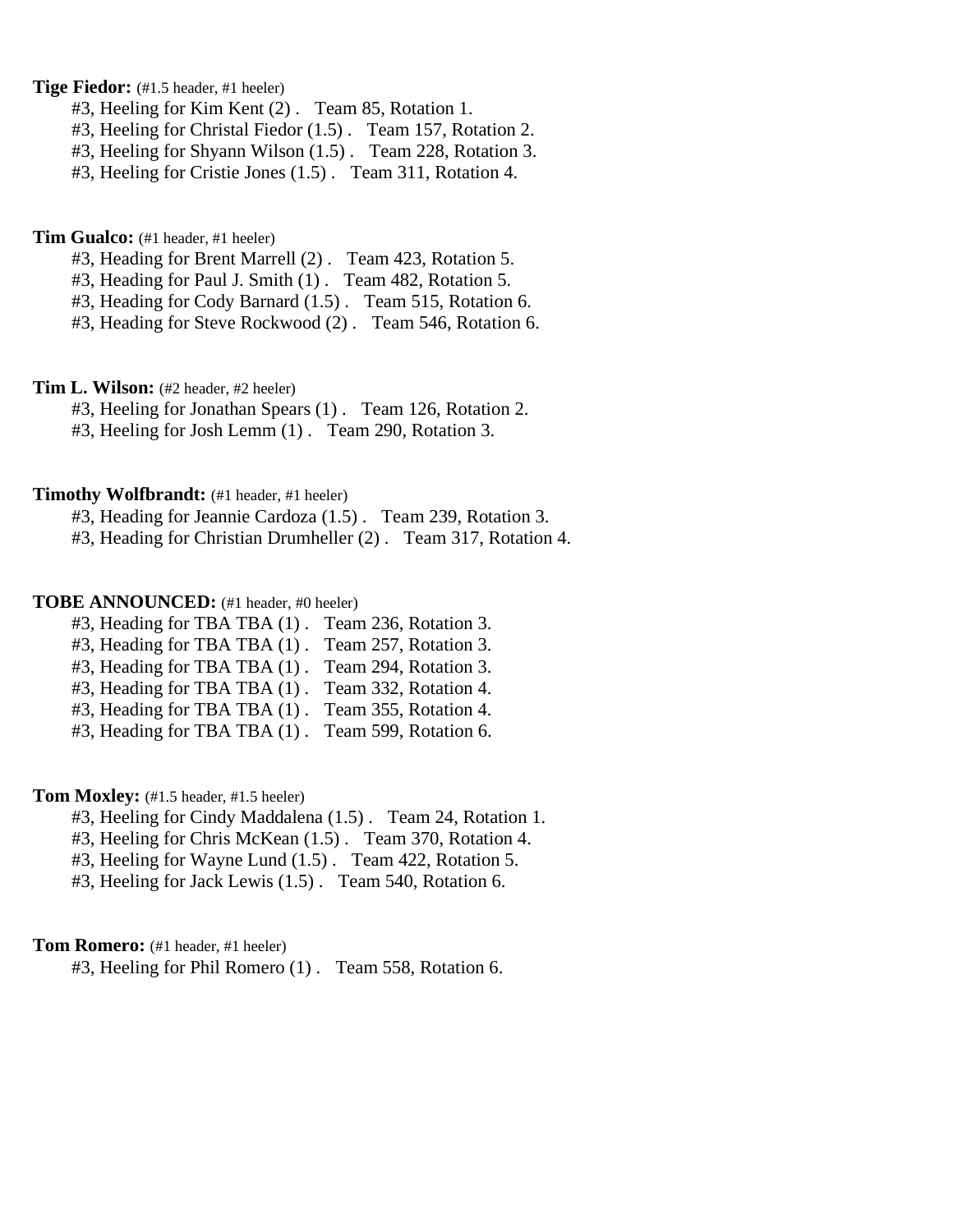**Traves Sellers:** (#1 header, #1 heeler)

- #3, Heeling for Ed Jr. Sellers (1) . Team 79, Rotation 1.
- #3, Heeling for Steve Gibson (2) . Team 240, Rotation 3.
- #3, Heeling for Austin Nelson (1.5) . Team 365, Rotation 4.

### **Travis Bentley:** (#2 header, #2 heeler)

- #3, Heading for Marti McGrew (1) . Team 128, Rotation 2.
- #3, Heeling for Scott Blake (1) . Team 196, Rotation 2.
- #3, Heeling for Chloe Bentley (1) . Team 376, Rotation 4.
- #3, Heeling for Les Wideman (1) . Team 430, Rotation 5.

**Travis Pyne:** (#1.5 header, #1.5 heeler)

#3, Heading for Jhett Roundy (1.5) . Team 205, Rotation 3.

#3, Heading for Brooks Pyne (1) . Team 323, Rotation 4.

### **Trevor Alexander:** (#1 header, #1 heeler)

#3, Heading for Kendall Patterson (2) . Team 6, Rotation 1.

#3, Heading for Ron Iriart (1.5) . Team 64, Rotation 1.

#3, Heading for Karen Dias (2) . Team 136, Rotation 2.

#3, Heading for Karsyn Patterson (1) . Team 237, Rotation 3.

### **Triston Benedict:** (#1 header, #1 heeler)

#3, Heeling for Adrienne Wagner (1.5) . Team 112, Rotation 2.

#3, Heeling for Jaycee Jacobson (2) . Team 183, Rotation 2.

#3, Heeling for Jaycee Ford (1) . Team 312, Rotation 4.

### **Truce Truman:** (#2 header, #2 heeler)

#3, Heading for Jeffrey Layne (1) . Team 266, Rotation 3.

**Tucker Gomes:** (#2.5 header, #2 heeler)

#3, Heeling for Tiana Gomes (1) . Team 368, Rotation 4.

# **Turk Truman:** (#1 header, #1 heeler)

#3, Heading for Jake Larsen (2) . Team 37, Rotation 1.

- #3, Heading for Ryder Winn (2) . Team 314, Rotation 4.
- #3, Heading for Carli Jo Truman (1.5) . Team 410, Rotation 5.
- #3, Heading for Jon Platt (2) . Team 529, Rotation 6.